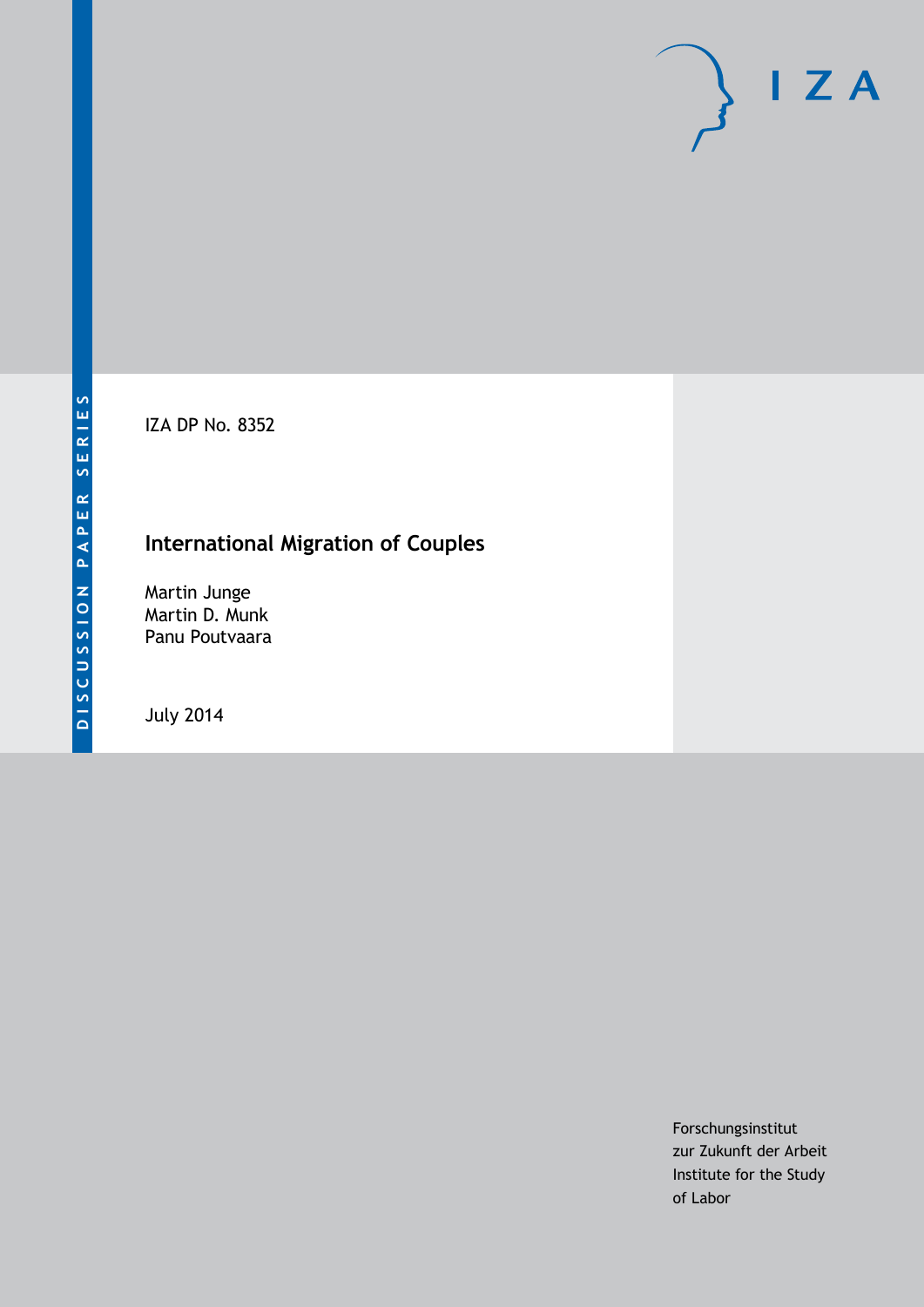# **International Migration of Couples**

## **Martin Junge**

*DEA (Danish Business Research Academy)*

## **Martin D. Munk**

*CMR, Aalborg University*

### **Panu Poutvaara**

*University of Munich, Ifo Institute and IZA*

Discussion Paper No. 8352 July 2014

IZA

P.O. Box 7240 53072 Bonn Germany

Phone: +49-228-3894-0 Fax: +49-228-3894-180 E-mail: [iza@iza.org](mailto:iza@iza.org)

Any opinions expressed here are those of the author(s) and not those of IZA. Research published in this series may include views on policy, but the institute itself takes no institutional policy positions. The IZA research network is committed to the IZA Guiding Principles of Research Integrity.

The Institute for the Study of Labor (IZA) in Bonn is a local and virtual international research center and a place of communication between science, politics and business. IZA is an independent nonprofit organization supported by Deutsche Post Foundation. The center is associated with the University of Bonn and offers a stimulating research environment through its international network, workshops and conferences, data service, project support, research visits and doctoral program. IZA engages in (i) original and internationally competitive research in all fields of labor economics, (ii) development of policy concepts, and (iii) dissemination of research results and concepts to the interested public.

IZA Discussion Papers often represent preliminary work and are circulated to encourage discussion. Citation of such a paper should account for its provisional character. A revised version may be available directly from the author.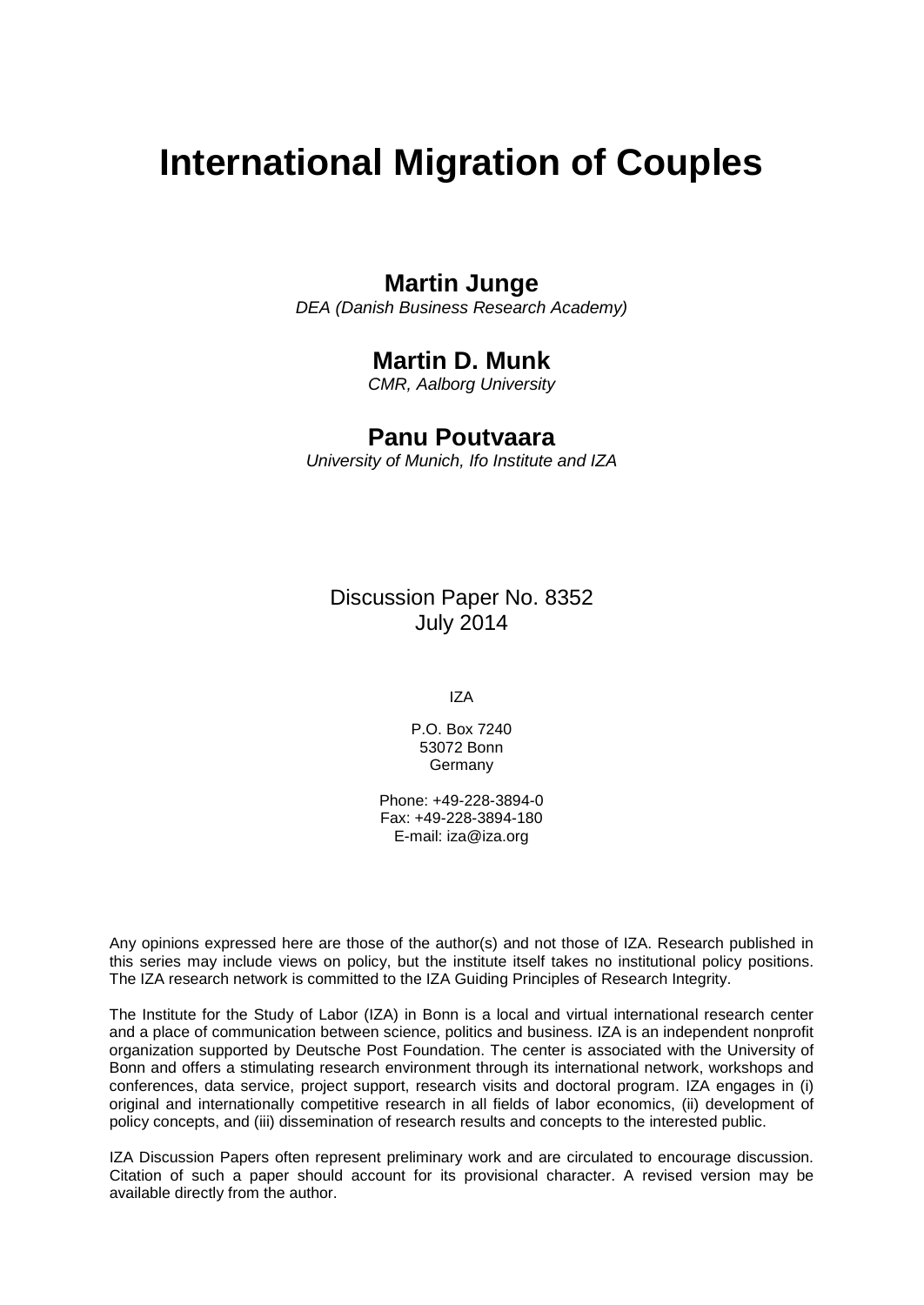IZA Discussion Paper No. 8352 July 2014

# **ABSTRACT**

# **International Migration of Couples[\\*](#page-2-0)**

We present a theory on migration of dual-earner couples and test it in the context of international migration. Our model predicts that the probability that a couple emigrates increases in the home-country earnings of the primary earner. The effect of the home-country earnings of the secondary earner may go either way. We test our theory using populationwide Danish administrative data from 1982 to 2010. We analyze migration decisions separately for couples in which men earned more and couples in which women earned more. The empirical results for dual-earner couples are in line with the theory. The elasticity of the probability of emigration with respect to the primary earner's income is very large. When analyzing emigration for 5 or more years the elasticity of the probability of emigration varies between 1.6 and 3.6 for groups with female primary earner and between 2.4 and 3.1 for groups with male primary earner. The elasticity with respect to the secondary earner's income varies in sign and is generally small. Primary earners in couples are more strongly self-selected with respect to their income than singles. This is a novel result that runs against the intuition that family ties weaken self-selection. Secondary earners in couples, on the other hand, are more weakly self-selected with respect to their income than singles. College education of either partner makes couples more, and having children makes couples less mobile. Power couples are most likely to emigrate, but also most likely to return.

JEL Classification: F22, J12, J16, J24

Keywords: international migration, family migration, education, gender differences, dual-earner couples

Corresponding author:

Panu Poutvaara Ifo Institute for Economic Research Poschingerstr. 5 81679 Munich Germany E-mail: [poutvaara@ifo.de](mailto:poutvaara@ifo.de)

<span id="page-2-0"></span>We thank Francine Blau, Tomer Blumkin, Leif Danziger, Michael Devereux, Christian Dustmann, Lawrence Kahn, Ilpo Kauppinen, Kai Konrad, Romuald Méango, Till Nikolka, Analia Schlosser, as well as participants at the 4th and 5th Norface Migration Conferences, Journées LAGV, and EEA/ESEM in 2013, IZA Annual Migration Meeting in 2014 and in seminars at VATT, the University of Turku, Tel Aviv University, Ben-Gurion University, CReAM (UCL) and Saïd Business School (Oxford University) for useful comments. Domagoj Babić, Raghav Gandotra, Amrita Kulka, Emilie Josephine Lindblad, and Laura Pöntinen provided excellent research assistance. Financial support from the NORFACE research program on Migration in Europe - Social, Economic, Cultural and Policy Dynamics (project TEMPO), from Leibniz Association (SAW-2012-ifo-3), from the Danish Council for Independent Research | Social Sciences (FSE), and from the European Social Fund and Growth Forum, Capital Region is gratefully acknowledged.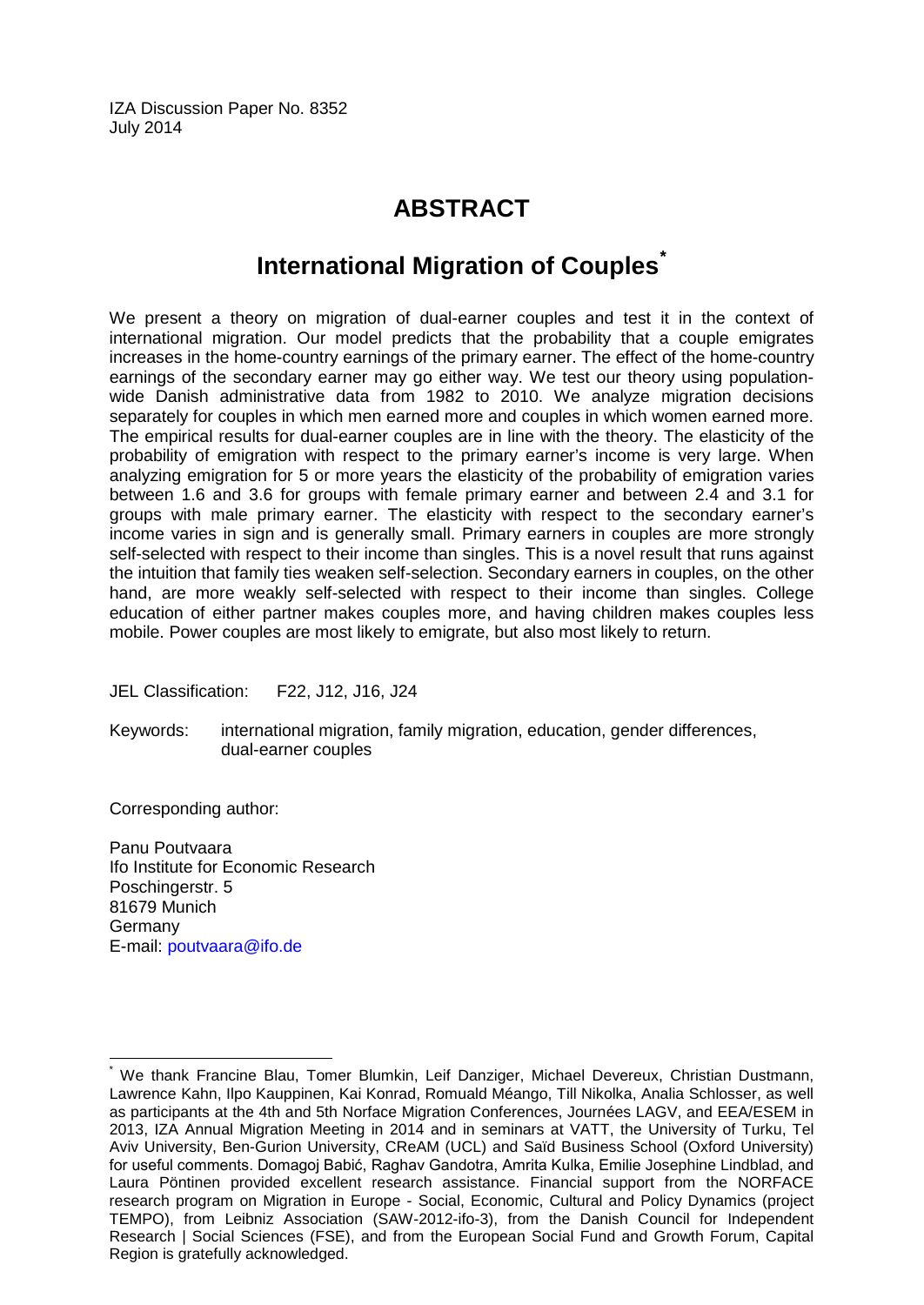#### **1 Introduction**

Couples are less likely to migrate than singles, even after controlling for age. An important reason for this is that a dual-career couple that considers migrating may face difficulties in finding a good job match for both partners in the same location. In pioneering contributions, Mincer (1978) and Frank (1978a, 1978b) linked couples' colocation problem to the lower earnings by women. If migration decisions are made to maximize joint family income and women earn initially less than men, the possibility of migration puts women at a further disadvantage. Costa and Kahn (2000) concluded that the colocation problem is a primary explanation for why college-educated couples in the United States have increasingly located in large metropolitan areas after the Second World War.

In this paper, we study international migration of couples. We present first a theoretical model of migration decisions by dual-earner couples, and then analyze how the probability that the couple migrates depends on the home-country earnings of the higherearning partner and of the lower-earning partner. Our theoretical model predicts that the likelihood that the couple migrates is increasing in the primary earner's home-country income, while the effect of the secondary earner's home-country income on the likelihood of migration may go either way. While Mincer (1978) has already presented the general idea that a couple migrates if the sum of gains of the partners exceeds the sum of migration costs, ours is the first model that analyzes how the probability that a couple migrates depends on the earnings of the primary earner and of the secondary earner when the job opportunities in the destination have an individual-specific random component. This theoretical model can be used to analyze both internal and international migration.

For simplicity, our model abstracts from differences in average returns to skill between the origin and the destination. It is well known since the pioneering analysis by Borjas (1987) that such differences play an important role in the self-selection of emigrants. The Roy-Borjas model predicts that emigrants from a country with relatively high returns to skill tend to be from the lower part of the skill distribution, and emigrants from a country with relatively low returns to skill tend to be from the upper part of the skill distribution. Modeling differences in returns to skill would require studying different subcases depending on the relative skill prices, without adding much insight to the analysis of couple dynamics, as positive or negative selection would tend to affect both singles and partners in couples. Our theoretical model without differences in returns to skill predicts that the probability that a single person emigrates is increasing in his or her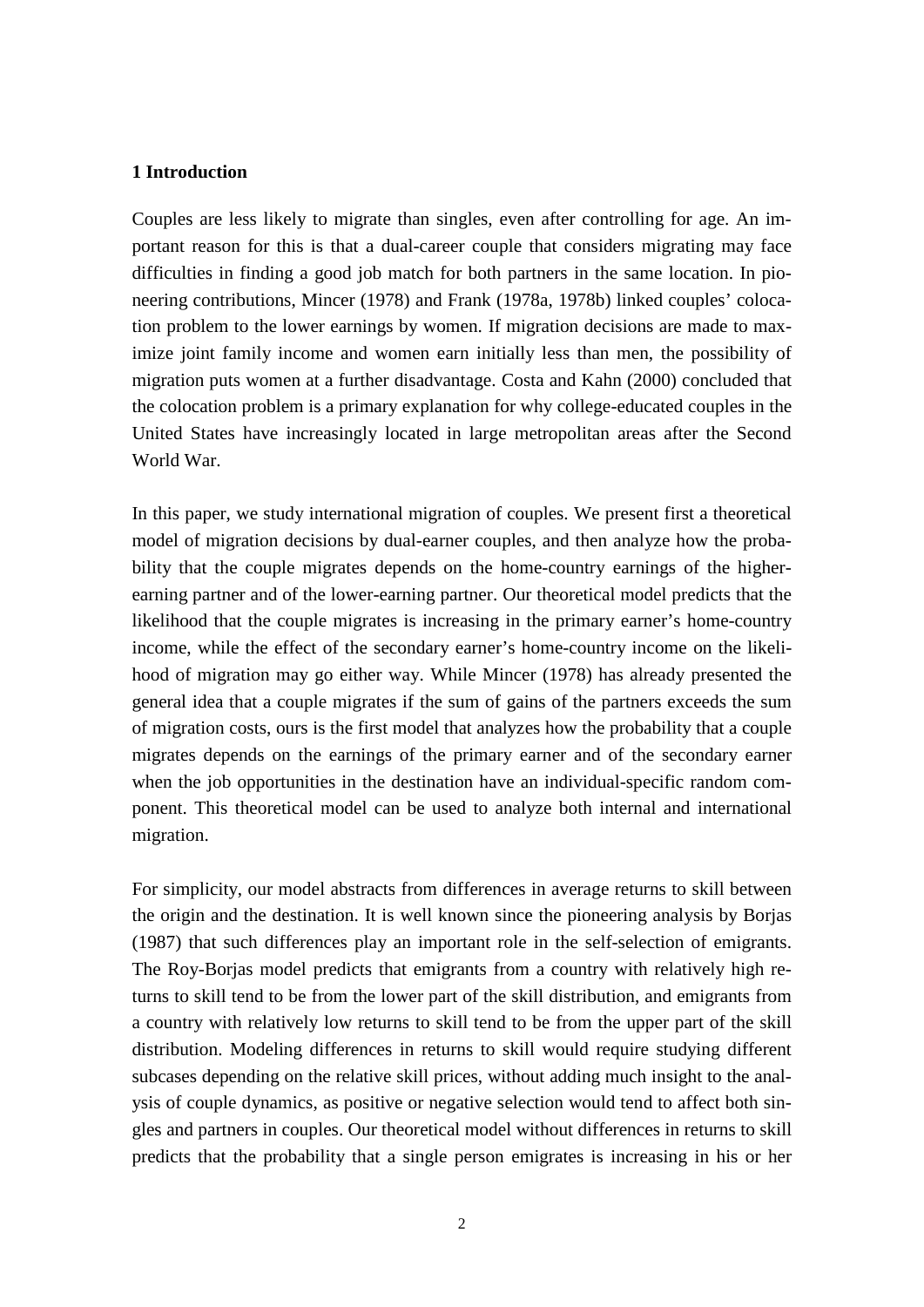income. Interestingly, Grogger and Hanson (2011) find that international labor movements tend to be characterized by two stylized facts. First of all, the more educated persons are more likely to emigrate around the world (positive self-selection). Second, more educated migrants are more likely to settle in destination countries with high returns to skill (positive sorting). This suggests that leaving out differences in returns to skill is not a major problem in our main empirical analysis as our focus is on the selfselection of emigrants, not on their sorting. Nonetheless, we return to the question on the effects of differences in returns to skill in the last part of our empirical analysis below, by separately analyzing migration to different destinations.

We test our model using register data from Denmark, which is one of the richest and most gender-equal countries in the world (Klugman 2011). Analyzing Denmark gives us two unique advantages. The first one is exceptionally high-quality register data. Our analysis uses data on full Danish population from 1982 to 2010, including age, gender, household identifier that allows identifying cohabiting couples, education, income and migration events of all Danes who were registered to live in Denmark. Even after imposing age restrictions in line with Costa and Kahn (2000), we have in total more than 7.4 million couple-year observations. The second advantage is that we can separately analyze couples in which male is the primary earner and couples in which female is the primary earner. After restricting the attention to dual-earner couples in which both partners worked most of the year, we have more than 600,000 couple-year observations in which the female is the primary earner, and more than 3.3 million couple-year observations in which the male is the primary earner. A separate analysis of couples with female primary earner is necessary to separate any gender differences arising from traditional male breadwinner model from a competing hypothesis that migration decisions are driven by the primary earner, whether male or female. We restrict our attention to male-female couples, due to a difficulty in recognizing cohabiting same-sex couples in the data. As Costa and Kahn (2000), we call couples in which both male and female have college education power couples, and couples in which neither spouse has college education low-power couples. In the subsequent analysis, we divide Costa and Kahn's group of part-power couples into male-power couples in which the male has college education but the female has not, and female-power couples in which only the female has college education.

We ask a number of related questions. First, how does the probability of international migration differ between singles and couples at various ages? Second, how does the probability that a couple emigrates depend on the partners' education? Third, how do the earnings of the primary earner and those of the secondary earner affect the likeli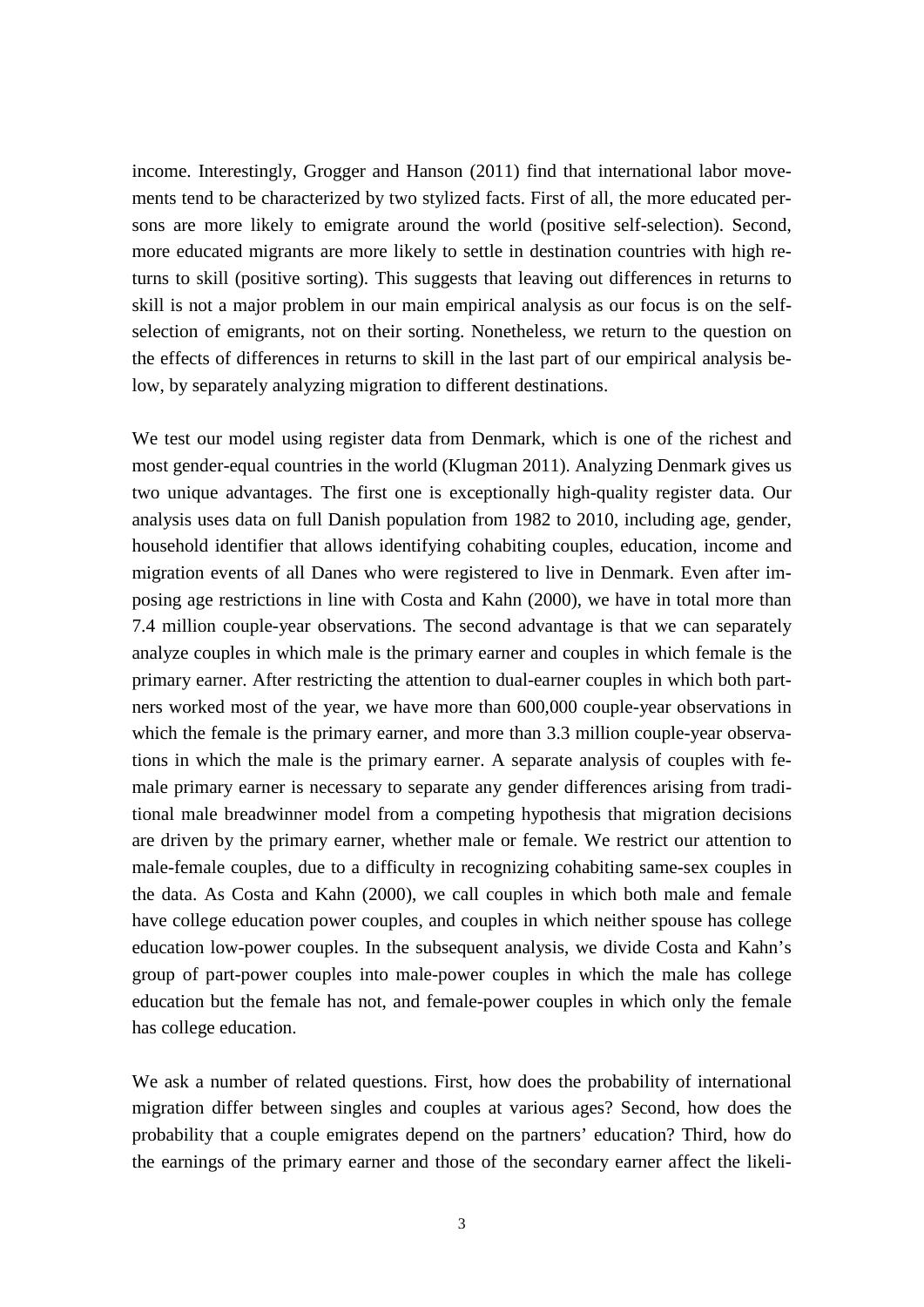hood that a couple emigrates? Related to this, we analyze how the elasticity of the probability of emigration with respect to earnings (from now on: elasticity of migration) differs between singles, and primary and secondary earners in couples. Knowing the elasticity of migration with respect to earnings allows evaluating how important a role family ties play in the self-selection of migrants.

Migration research has a long tradition in economics. Adam Smith already discussed in *An Inquiry into the Nature and Causes of the Wealth of Nations* the persistence of wage differences between different locations in the United Kingdom, concluding that "a man is of all sorts of luggage the most difficult to be transported." Sjaastad (1962) made a connection between migration and investment in human capital, arguing that the prospective migrant should choose the destination that maximizes the net present value of lifetime earnings, net of the migration costs. Mincer (1978) and Frank (1978a, 1978b) extended the same logic to couple migration. However, they did not analyze how the probability of migration depends on the incomes of the primary and secondary earner. Subsequently, Mont (1989) showed that a couple may choose a location which is not optimal to either partner. Gemici (2011) presents a dynamic model with intra-household bargaining and repeated migration decisions. Couples decide in each period whether to stay together where they are currently located, migrate together to a new location, or break up. He analyzes the interplay between migration, labor market outcomes and marital stability, using PSID data. Family ties reduce migration and earnings of both men and women. Without family ties, men would earn 10% and women 3% more. In a theoretical contribution on joint job search, Guler et al. (2012) conclude that if ex ante identical spouses can receive job offers from different locations and incur a cost when living apart, joint search can result in a worse outcome than single-agent search. While Guler et al. (2012) analyze search in continuous time but assume that the partners are ex ante identical, we analyze a one-time decision on whether to migrate, but present a model that allows the partners to differ ex ante.

A general finding in the literature analyzing internal migration is that couples' migration decisions are more responsive to male job opportunities.<sup>1</sup> Most of the previous analyses of international migration have focused on men (Chiswick 1978; Borjas 1987; Chiquiar and Hanson 2005; Grogger and Hanson 2011). Borjas and Bronars (1991) show that self-selection of migrants who move to the United States with their partner is not as strong in terms of individual characteristics as the self-selection of single migrants.

<span id="page-5-0"></span><sup>&</sup>lt;sup>1</sup> See Duncan and Perrucci (1976), Sandell (1977), Bielby and Bielby (1992), Blackburn (2010), Tenn (2010), and Gemici (2011) for the United States, Rabe (2011) for the United Kingdom, Shihadeh (1991) for Canada, Nivalainen (2004) for Finland, and Eliasson et al. (2014) for Sweden.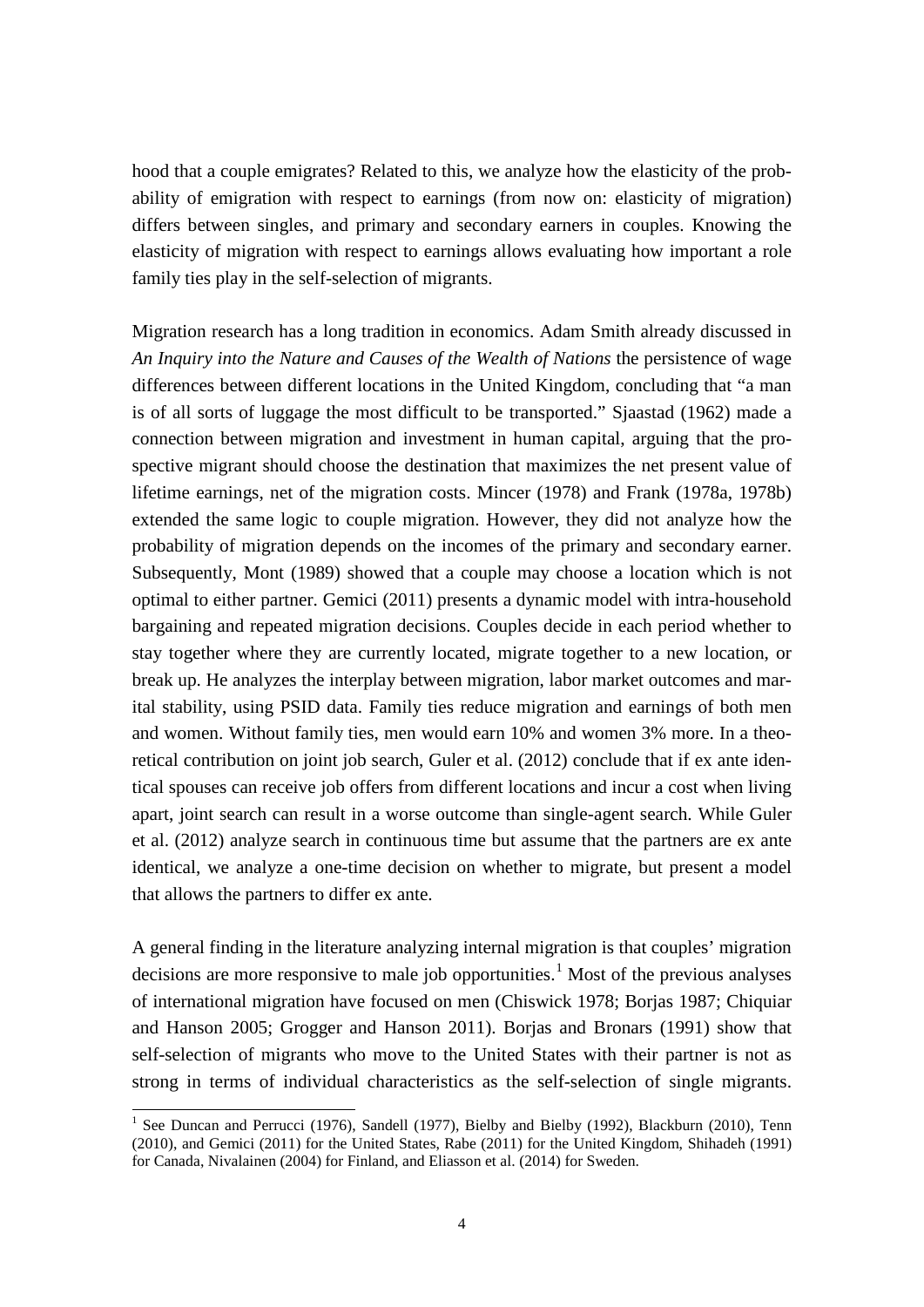Cobb-Clark (1993) analyzes female immigrants to the United States and finds that women from rich countries with low return to education and small income differences have relatively higher earnings in the United States. This suggests a corresponding selection as among men. She also finds that women who migrated as household members earn significantly higher wages than women who did not. Therefore, her results are at odds with findings from analyzing internal migration.

Most related to our work, Borjas and Bronars (1991) examine the role of family ties in determining the skill composition of immigrants both theoretically and empirically. The analyses are complementary. Empirically, the main difference is that Borjas and Bronars (1991) study immigrants in one destination country, while we study the selfselection of emigrants in one country of origin. Borjas and Bronars (1991) also analyze chain migration (the order in which family members immigrate to the United States), while we focus on decisions on joint migration. The main difference in theory is that Borjas and Bronars assume that the income prospects of persons in the country of origin are perfectly correlated across home and potential destination countries, and allow returns to skill to differ systematically across countries. This makes migration decisions of singles deterministic with any given income in the home country, migration cost and returns to skill in the home country and in the destination country. With positive (negative) selection and uniform migration costs, all singles above (below) a certain income level emigrate. When correlation between the earnings of the partners in couples is imperfect, there are couples in which one partner would prefer to emigrate and another would prefer to stay. A key component of our model is that both primary and secondary earners face a stochastic realization of earnings opportunities abroad. While migration decisions in Borjas and Bronars (1991) are motivated only by different returns to skill between the home country and the destination and the level of migration costs, our theoretical model assumes that the returns to skill are the same in the origin and the destination. Instead, migration is motivated by individual-specific job opportunities abroad. Whether each of the partners would emigrate as a single depends on his or her income at home, and an individual-specific random variable related to job opportunities abroad, relative to job opportunities at home. The individual-specific random variables related to job opportunities abroad are independently distributed for the two partners. This means that the identity of the eventual tied mover or tied stayer is not deterministic in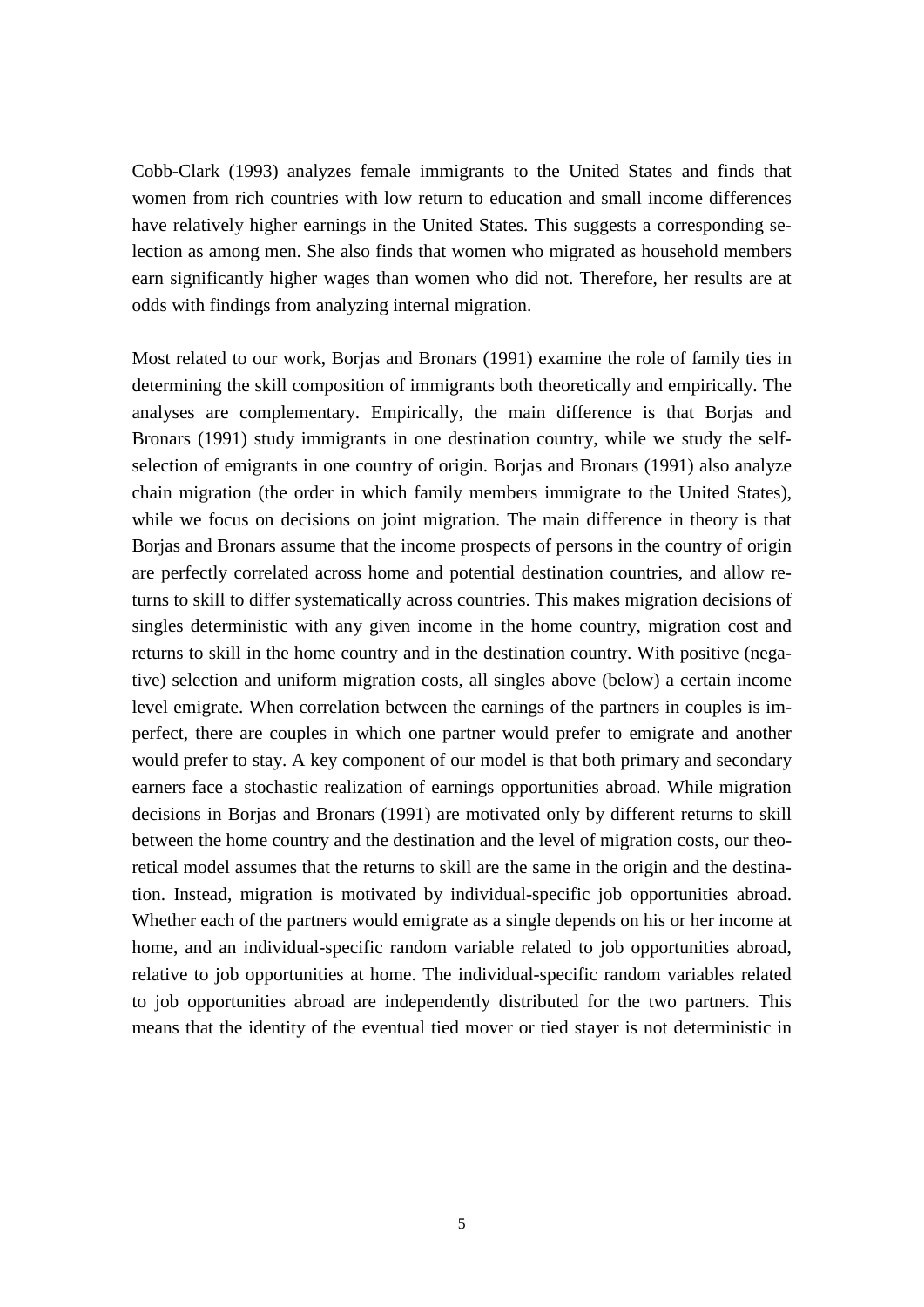terms of income at home as in Borjas and Bronars (1991). Yet, income at home affects the likelihood of the individual wanting to emigrate.<sup>[2](#page-5-0)</sup>

Our first empirical finding is that single men and women are much more mobile than men and women in couples. Therefore, the stylized finding that Mincer (1978) derived for internal migration holds also for international migration. For most age groups, singles are several times more likely to emigrate than couples. Part of these differences could reflect self-selection into couples. As our focus is on understanding couple migration decisions, and not on explaining who are in couples, we do not account for the endogeneity of couple formation in our analysis.

Although there is a large literature on family migration, we are the first to analyze couple migration separately for couples in which men earned more and couples in which women earned more. This allows us to test two competing hypotheses. One is a traditional pattern, namely that migration would respond more strongly to male education and earnings. An alternative hypothesis is that family migration from Denmark would respond more strongly to the better-educated or higher-earning spouse's job opportunities. Previous literature on internal migration has found support for the male breadwinner model. On the other hand, Danish women have been better educated than men since 1990s, and the female labor force participation rate was above 70% already in the 1980s. To distinguish the effect of earnings from the effect of education, we separately analyze couples belonging to different power types.

In case family migration patterns would be traditional and dominated by male job opportunities, we would expect that the probability of emigration would increase in male earnings, independent of the power type and of which partner earned more before migration. Our competing hypothesis of migration being responsive to the higher-earning spouse's job opportunities suggests that male earnings play a bigger role in couples in which the male earns more and female earnings in couples in which the female earns more. Based on the theoretical model, the effect of the earnings of the secondary earner may go either way.

Our main empirical finding is that the probability that a dual-earner couple emigrates is increasing in the earnings of the higher-earning partner, whether the primary earner is

<span id="page-7-0"></span><sup>&</sup>lt;sup>2</sup> We abstract from differences in returns to skill to focus on the effect of imperfect correlation in job opportunities that the partners in a couple may face. An empirical justification for this simplification is that our theoretical model also performs well in explaining couple migration from Denmark to other Nordic countries which have relatively similar returns to skill; see section 6.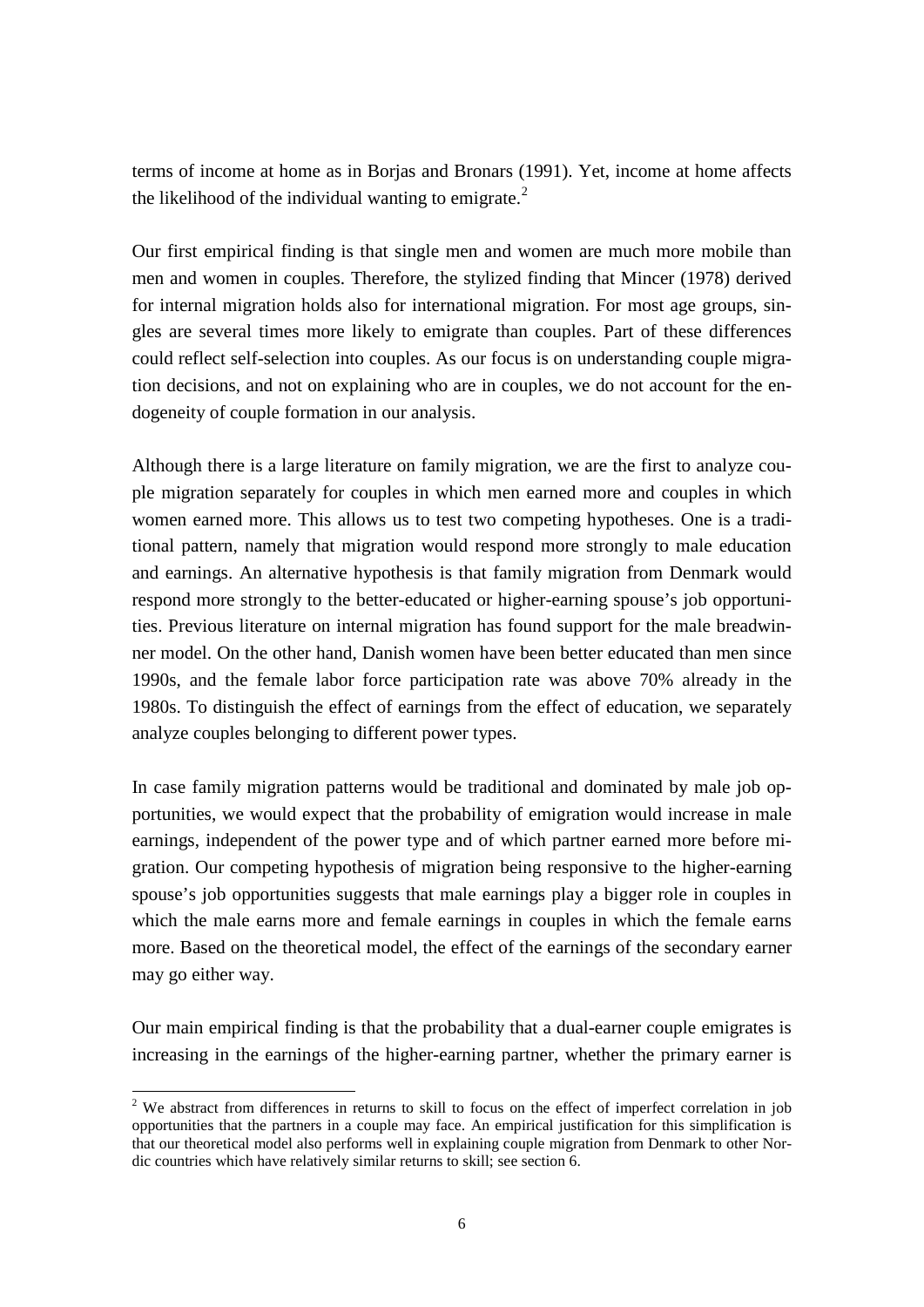male or female, in line with the theoretical model. The effect of the earnings of the secondary earner varies.

After deriving the effects of the primary and secondary earner's incomes in a probit model separately for low power couples, female power couples, male power couples and power couples, we estimate the elasticity of migration with respect to the female's income and male's income, separately for couples in which the female earned more and couples in which the male earned more. We find very high elasticities with respect to the primary earner's income. For couples with a female primary earner, the elasticity of migration for five or more years with respect to the female's income varies between 1.6 and 3.6. For couples with a male primary earner, the elasticity of migration for five or more years with respect to the male's income varies between 2.4 and 3.1. These elasticities are considerably larger than those for singles. The elasticity of migration with respect to income is 1.1 for college-educated single men and 1.0 for single men without college education. The elasticity is 0.9 for college-educated single women and 0.2 for single women without college education. An interesting point of comparison for these elasticities is provided by Kleven et al. (2014). They estimate the elasticity of immigration to Denmark with respect to one minus the average tax rate, focusing on immigrants whose earnings exceeded an eligibility threshold of about 100,000 euros, corresponding to about 99<sup>th</sup> percentile of individual earnings in Denmark. Their estimated range of the elasticity of migration is 1.5 to 2. Therefore, we find that the elasticity of migration among Danish singles with respect to their income is clearly smaller than the elasticity of migration among top income earners who immigrate to Denmark, while the elasticity of migration of Danish couples with respect to the primary earner's income is about the same or larger than the elasticity of migration among top income earners.

Our findings therefore suggest that the self-selection of primary earners in emigrating couples from Denmark is, if anything, stronger than the self-selection of emigrating singles from Denmark. This contrasts with the finding by Borjas and Bronars (1991) who find that self-selection of migrants who move to the United States with their partners is not as strong in terms of individual characteristics as the self-selection of single migrants. On the other hand, we also find that the elasticity of migration with respect to the secondary earner's income is usually close to zero and varies in sign, suggesting only weak self-selection with respect to the secondary earner's income, which is in line with what Borjas and Bronars (1991) find for the United States. Strikingly emigrating male secondary earners without college education are negatively self-selected with respect to their income. Therefore, family ties appear to have a drastically different effect for primary and secondary earners, strengthening self-selection with respect to the pri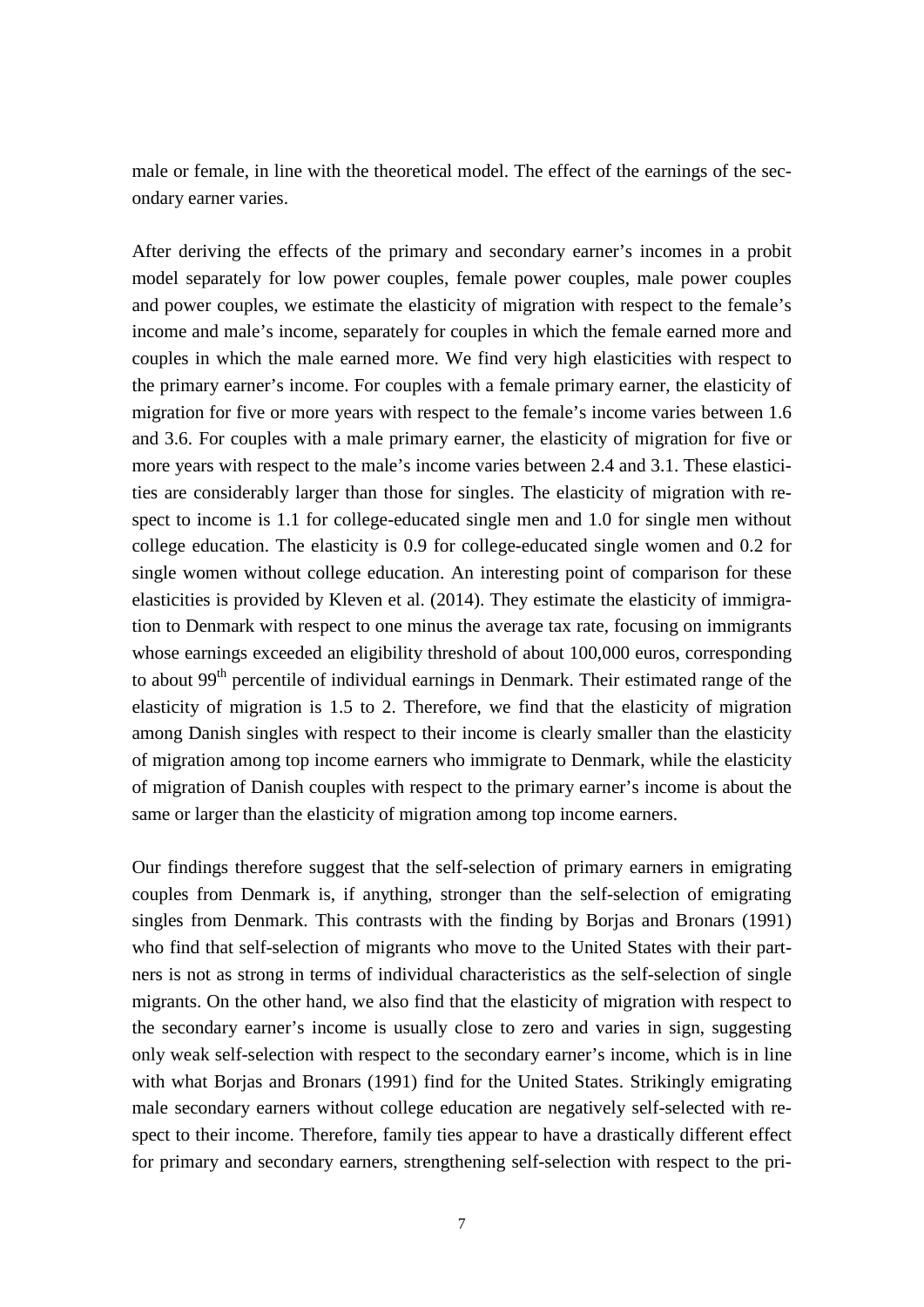mary earner's income and weakening self-selection with respect to the secondary earner's income.

We also find that family migration from Denmark is more responsive to the male's education than to the female's education. Even among couples in which the female earned more, the emigration rate of male power couples is higher than the emigration rate of female power couples, with power defined based on education as in Costa and Kahn (2000). Power couples are most likely to emigrate, but also most likely to return. Couples in which only the male is college educated are more than twice as likely to emigrate as if only the female is college educated. Couples in which neither partner is college educated are least likely to emigrate, but also have lowest return migration rates. This suggests that migration as brain circulation is most pronounced among the collegeeducated. Having children reduces the likelihood of emigration, but the return rates do not depend much on the number of children at the time of emigration.

Finally, we analyze migration to different destinations. We find support to both our theoretical model and to the Roy-Borjas model. In line with our theoretical model, the elasticity of migration with respect to the primary earner's income is always positive, while the elasticity of migration with respect to the secondary earner's income varies in sign and is always smaller than the elasticity with respect to the primary earner's income. This suggests that emigration is driven by the primary earner's job opportunities both when it comes to migration to other Nordic countries with relatively similar returns to skill as in Denmark (although the positive elasticity with respect to the female primary earner's income is not statistically significant) and when it comes to migration to English-speaking countries and the rest of the world. At the same time, the elasticity of migration to English-speaking countries and the rest of the world with respect to both the primary earner's and the secondary earner's incomes is always larger than that of migration to other Nordic countries, in line with positive sorting of migrants to less egalitarian destinations.

The rest of the article is organized as follows. Section 2 develops a theoretical model on the migration of single persons and dual-earner couples, with focus on couples. Section 3 presents data and summary statistics. Section 4 presents stylized facts about emigration rates of couples and their return migration. Section 5 presents the econometric analysis first for singles and then for couples. Section 6 extends the analysis to migration to different destinations, to account for a potential role by different returns to skill in different destinations. Section 7 concludes.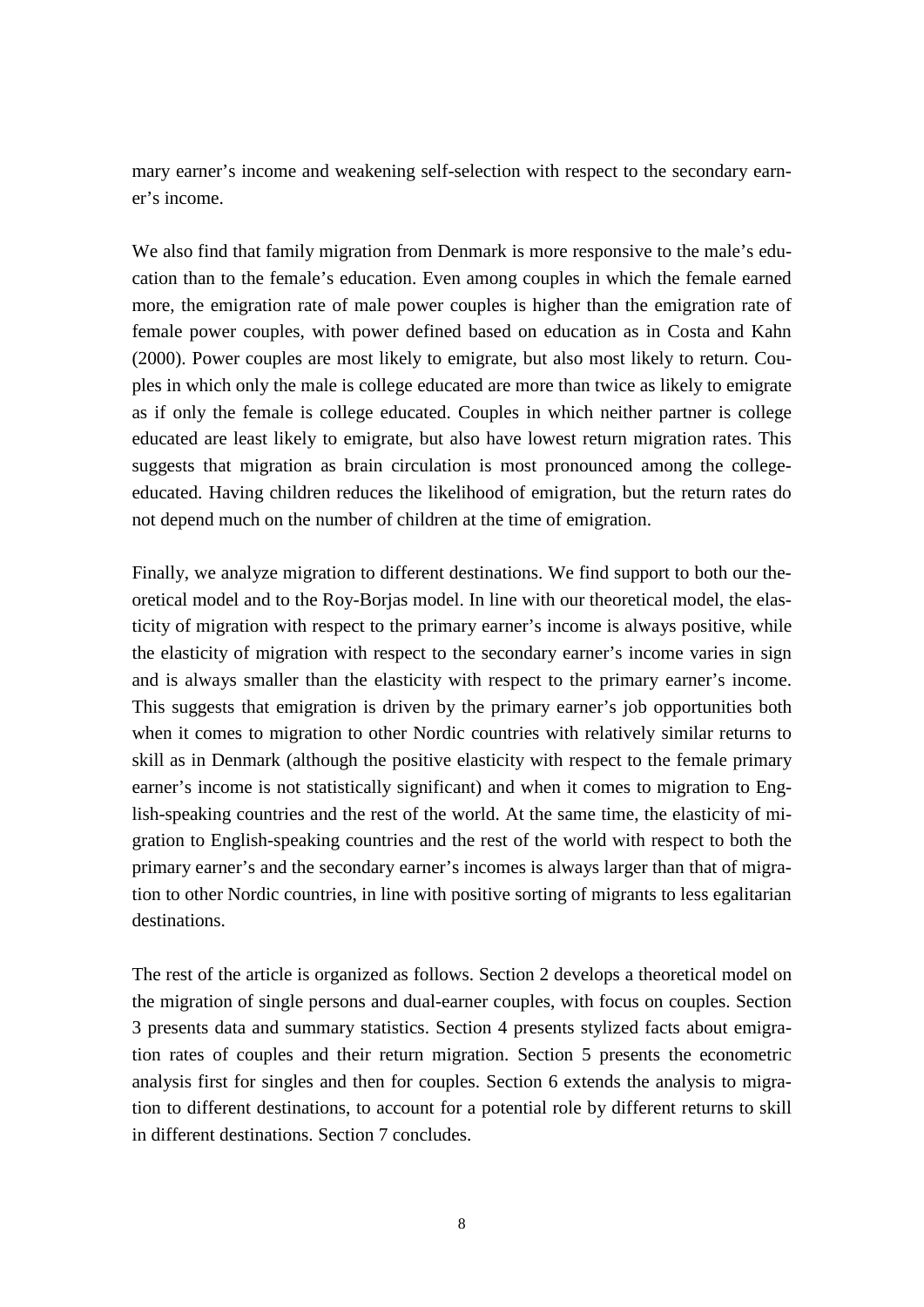#### **2 Theory**

#### *2.1 Migration of a single person*

Individual *i* earns net income  $w_i$  in his or her home country. Net income abroad  $w_i^A$ depends on net income at home and an individual-specific random variable  $x_i$ ,  $x_i$  $[x, \overline{x}]$ , where  $x < 0 < \overline{x}$ :

$$
w_i^A = (1 + x_i)w_i.
$$

Individual *i* faces migration cost  $c_i$ , which captures also any psychological costs and benefits related to living abroad.<sup>[3](#page-7-0)</sup> It could also capture any differences in earnings between the home country and the foreign country that do not depend on home-country wage. Therefore, the net return to migrating is given by

$$
R_i = x_i w_i - c_i.
$$

An individual migrates if the net return to migrating is larger than zero. Assuming that the individual-specific random variable follows a uniform distribution and that  $\bar{x} = \underline{x} +$ 1, the probability of emigration is given by  $4$ 

(1) 
$$
p_i = \begin{cases} 0, & if \quad c_i \geq \overline{x}w_i \\ \overline{x} - \frac{c_i}{w_i}, & if \quad c_i < \overline{x}w_i. \end{cases}
$$

If  $c_i \leq \overline{x} w_i$ ,  $\frac{\partial p_i}{\partial c_i}$  $\frac{\partial p_i}{\partial c_i}$  < 0 and  $\frac{\partial p_i}{\partial w_i}$  > 0. In other words, the probability of emigration increases in the net income in the home country and decreases in the migration cost. Individual migration cost can be expected to depend on the level of education, as well as the presence of children. For example, it is plausible that the presence of children increases migration costs. From now on, we also assume that  $-1 < x < -0.5$ . This guarantees that even without migration costs, less than half of the population would emigrate.

Our model can be interpreted to refer either to a decision on permanent migration, in which case income  $w_i$  would correspond to the net present value of future income flows, or to a decision on whether to migrate for a certain duration, in which case income  $w_i$  would correspond to the net present value of income during the eventual period of temporary migration, and  $c_i$  would be the net present value of emigration and return migration costs, and of any flow costs or benefits of living abroad. Furthermore, the model could be extended to allow for uncertainty related to returns abroad, by interpreting  $x_i$  referring to the expected value of the individual-specific random variable abroad.

<span id="page-10-1"></span><sup>&</sup>lt;sup>3</sup> For simplicity, we assume that  $c_i \geq 0$ . The model could be analyzed also without this restriction.

<span id="page-10-0"></span><sup>&</sup>lt;sup>4</sup> An individual emigrates if  $x_i > \frac{c_i}{w_i}$ . The probability of emigration equals one minus the cumulative distribution function of  $x_i$  at this point.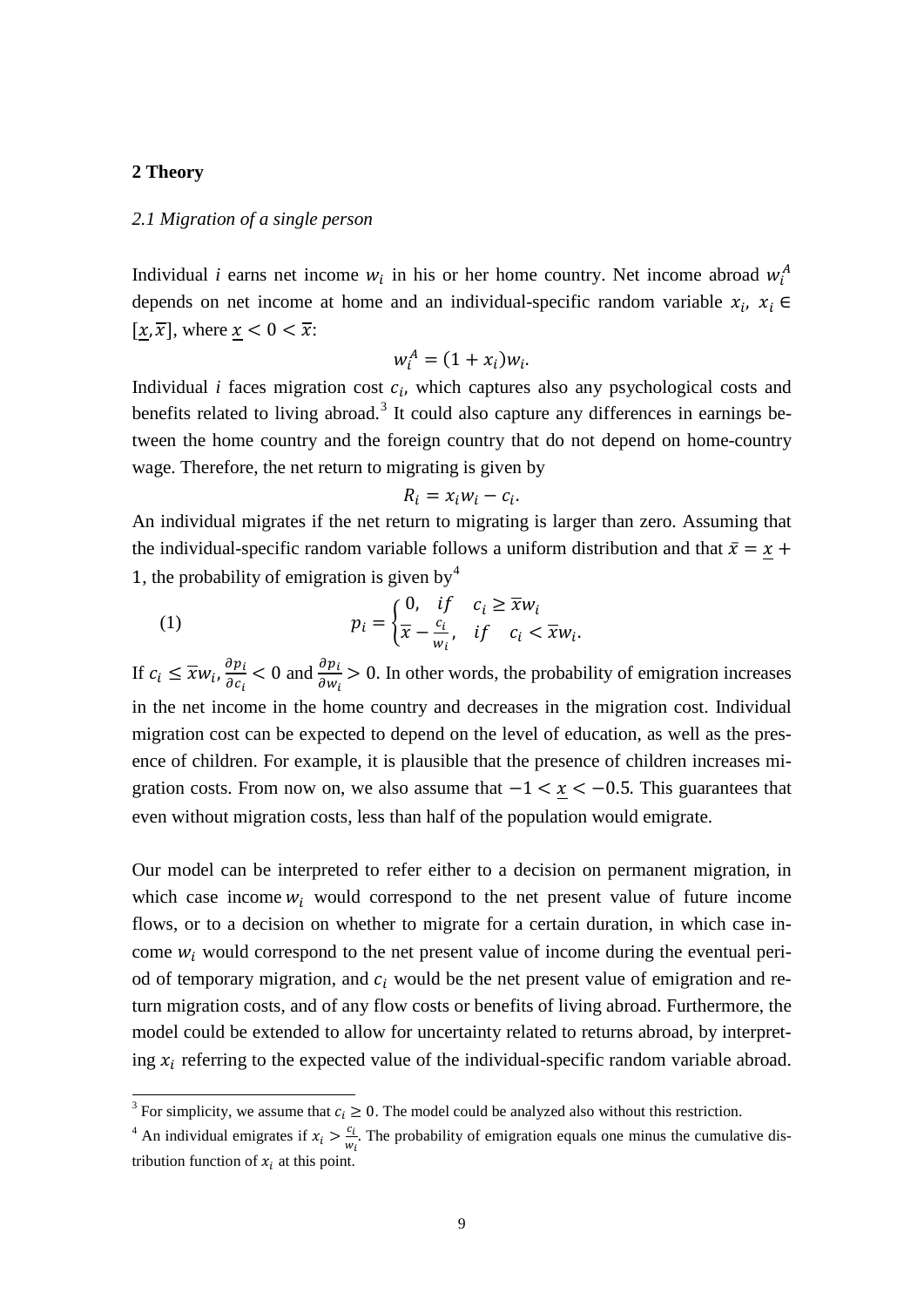Our assumption that the difference between earnings abroad and earnings at home is the product of earnings in the home country and a random variable is stronger than is needed to derive the results, but it simplifies the analysis considerably. All that is needed to generate a higher probability of emigration for high-income earners is that the magnitude of potential gains and losses is positively correlated with wage in the home country.

#### *2.2 Migration of a couple*

A couple consists of two individuals, *a* and *b*. Without loss of generality, assume that  $w_a \geq w_b$ . Individual-specific random variables  $x_a$  and  $x_b$  are distributed independently and identically.<sup>[5](#page-10-1)</sup> The couple emigrates if  $R_a + R_b > 0$ . This condition could arise either due to a unitary model in which the couple maximizes its joint income (Becker 1974; Mincer 1978; Borjas and Bronars 1991), or a bargaining model in case the partner who gains from emigration could compensate the partner who loses by making a transfer ex ante. The latter interpretation is adopted by Gemici (2011). The condition for emigration can be written as

(2)  $x_a w_a + x_b w_b - c_a - c_b > 0.$ We denote the probability that the couple emigrates by  $p_{ab}$ , adding below in part of the analysis a superscript to analyze scenarios that differ in terms of wage differences. The couple never migrates with  $x_a = \underline{x}$  as gains to the partner with a smaller income cannot exceed losses to the partner with a larger income by the assumption  $-1 < x < -0.5$ . The lowest possible realization of  $x_a$  with which the couple can become indifferent on whether to migrate is denoted by  $\hat{x}_a$  and is given by

$$
\hat{x}_a w_a + \bar{x} w_b - c_a - c_b = 0.
$$

This allows solving

$$
\hat{x}_a = \frac{c_a + c_b}{w_a} - \frac{\bar{x}w_b}{w_a}.
$$

Provided that  $x_a \geq \hat{x}_a$ , the realization of  $x_b$  above which the couple migrates is denoted by  $\hat{x}_b$  and is given by

(3) 
$$
\hat{x}_b(c_a, c_b, w_a, w_b, x_a) = max\left(\frac{c_a + c_b}{w_b} - \frac{x_a w_a}{w_b}, \underline{x}\right).
$$

<span id="page-11-0"></span>We say that wage differences between the partners are **relatively small** when  $\hat{x}_b(c_a, c_b, w_a, w_b, \overline{x}) > \underline{x}$ , implying that the couple would not emigrate if the lower-

<sup>&</sup>lt;sup>5</sup> We make this assumption as we have data only on pre-migration earnings. Assuming a positive correlation between the partners' random variables would alleviate trade-offs in couple migration. If correlation would be 1, a couple would correspond to a single person with migration cost  $c_a + c_b$  and wage rate  $w_a + w_b$ .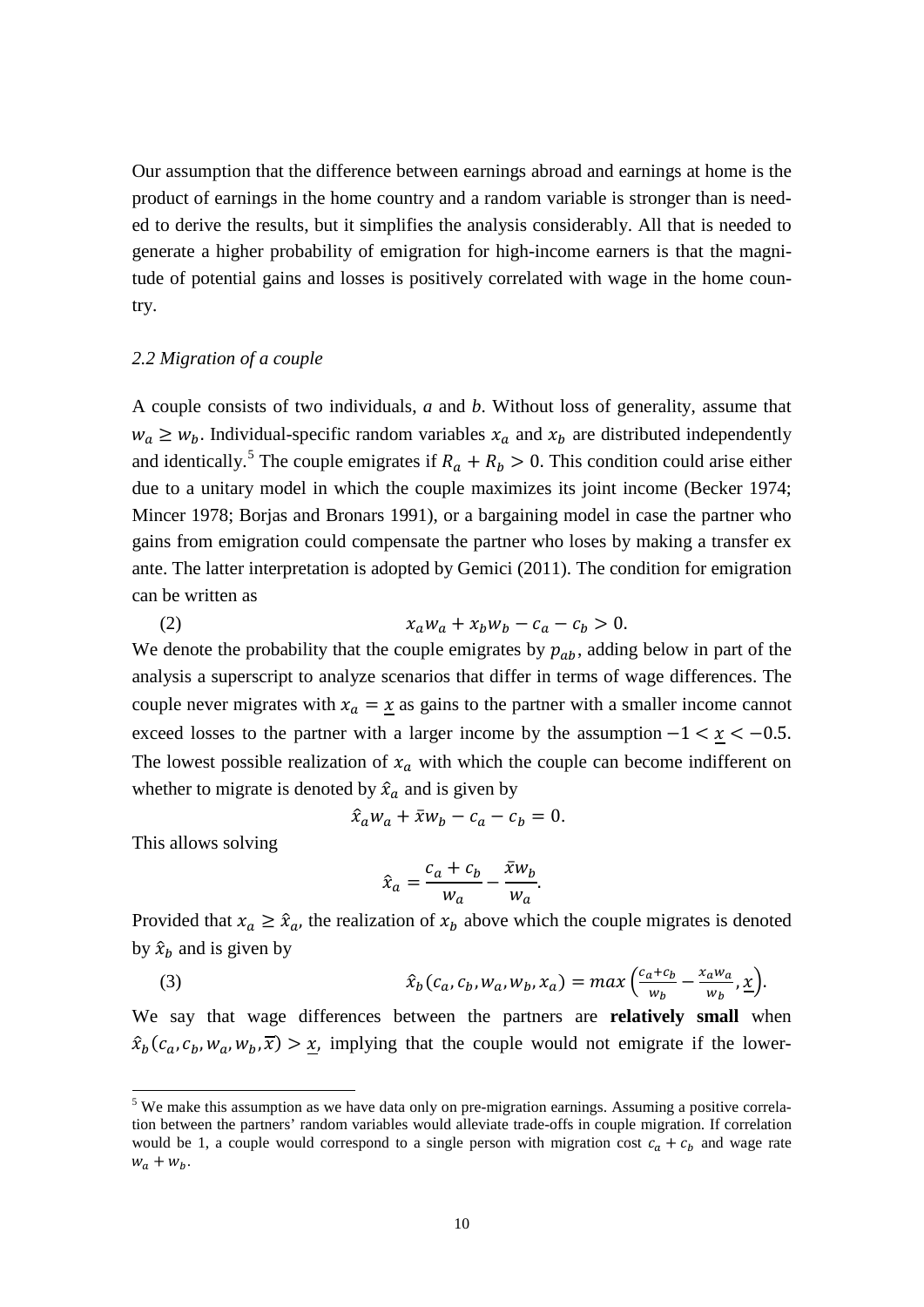income earner faces the worst possible realization abroad even in case the higherincome earner would face the best possible realization. By  $\underline{x} = \overline{x} - 1$ , this implies that

$$
(4) \t\t w_b > \frac{\overline{x}}{1-\overline{x}} w_a - \frac{c_a + c_b}{1-\overline{x}}.
$$

The probability that the couple migrates with a given  $x_a$  is now  $\overline{x} - \hat{x}_b(c_a, c_b, w_a, w_b, x_a)$ . Integrating over all possible realizations of individualspecific random variables gives the probability that the couple emigrates with relatively small wage differences:

(5) 
$$
p_{ab}^{small} = \int_{\hat{x}_a}^{\overline{x}} \left( \overline{x} - \frac{c_a + c_b}{w_b} + x_a \frac{w_a}{w_b} \right) dx_a.
$$

Inserting  $\hat{x}_a$  and simplifying gives

$$
p_{ab}^{small} = \overline{x}^2 \left( 1 + \frac{w_a}{2w_b} + \frac{w_b}{2w_a} \right) - \frac{c_a + c_b}{w_b} \overline{x} - \frac{c_a + c_b}{w_a} \overline{x} + \frac{(c_a + c_b)^2}{2w_a w_b}.
$$

If income differences between the partners are **relatively large** so that  $\hat{x}_b(c_a, c_b, w_a, w_b, \bar{x}) = \underline{x}$ , we can calculate for each  $x_b$  the minimum value of  $x_a$  with which the couple is indifferent on whether to migrate:

$$
x_a(c_a, c_b, w_a, w_b, x_b)w_a + x_bw_b - c_a - c_b = 0.
$$

This allows solving

$$
x_a(c_a, c_b, w_a, w_b, x_b) = \frac{c_a + c_b}{w_a} - x_b \frac{w_b}{w_a}.
$$

The probability that the couple emigrates is in this case

(6) 
$$
p_{ab}^{large} = \int_{\underline{x}}^{\overline{x}} \left( \overline{x} - \frac{c_a + c_b}{w_a} + x_b \frac{w_b}{w_a} \right) dx_b = \overline{x} - \frac{c_a + c_b}{w_a} + \frac{w_b}{2w_a} (2\overline{x} - 1).
$$

Figure 1 illustrates how migration probabilities are derived when  $c_a = c_b = c$ . In Panel A,  $w_a = w_b$  (small wage differences) and in Panel B,  $w_a = 2w_b$  (large wage differences). In both panels, the parameter combinations with which a couple emigrates is shaded with two different shades of grey. The probability that a couple emigrates is found by integrating over all possible combinations of  $x_a$  and  $x_b$  with which the couple emigrates, using formula (5) for the case of small wage differences (Panel A) and formula (6) for the case of large wage differences (Panel B). The dark grey area denotes the parameter combinations with which both partners would emigrate also as singles. Light grey areas denote parameter combinations with which only one partner would emigrate as single, but his or her gains are sufficiently large to compensate the losses to the other partner who is then a tied mover.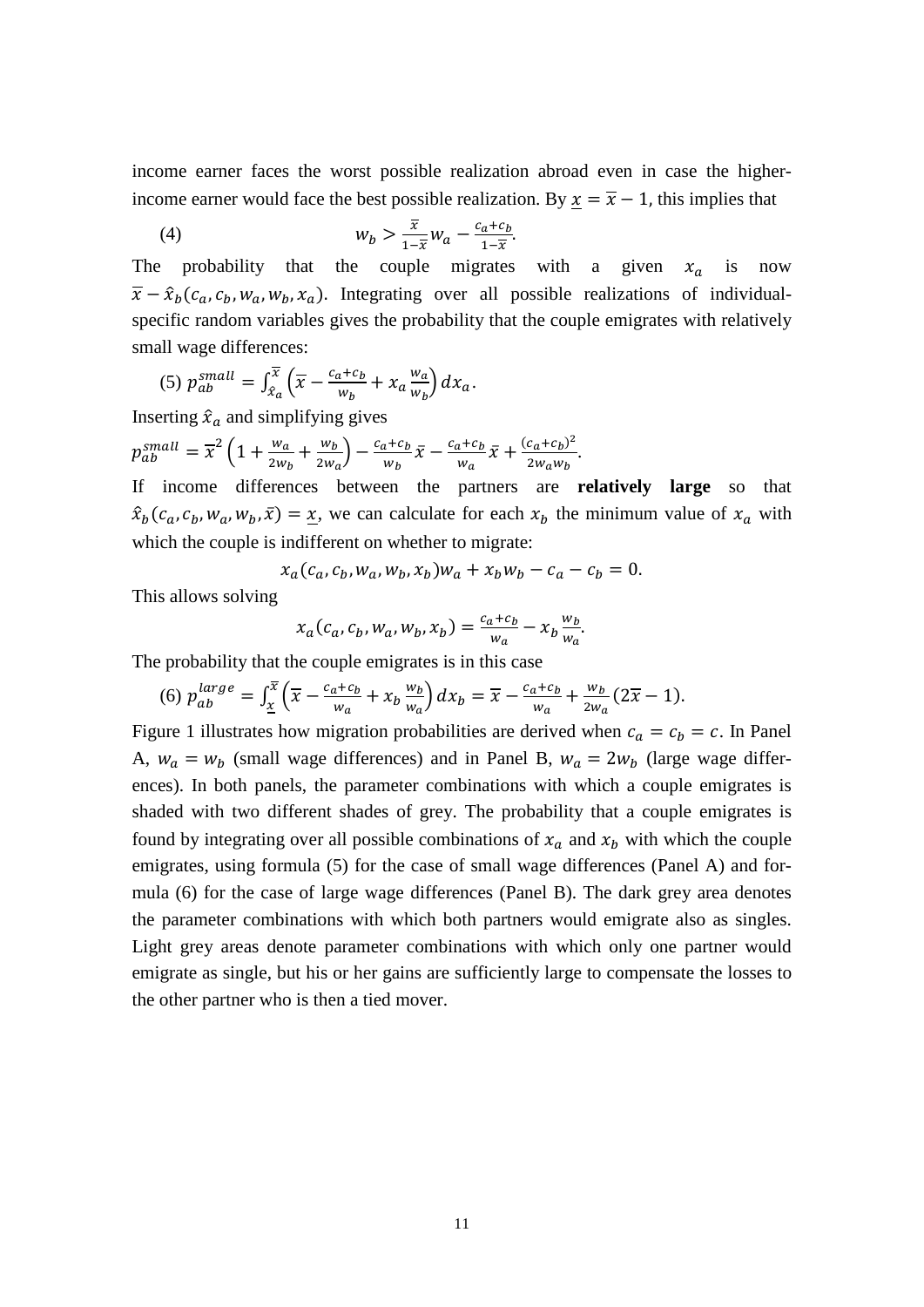

The figure illustrates how migration probabilities are derived for singles and couples. In both panels, the horizontal axis measures all possible realizations of  $x_a$  and the vertical axis all possible realizations of  $x_b$ . If being single, agent *a* (*b*) would emigrate with all realizations of  $x_a$  ( $x_b$ ) to the right of point  $\frac{c}{w_a}$  (above  $w_a$ point  $\frac{c}{w_b}$ . If *a* and *b* are a couple and  $c_a = c_b = c$ , inequality (2) tells us that the couple emigrates if  $x_b > \frac{2c - x_a w_a}{w_b}$ . Given the assumption that  $x_a$  and  $x_b$  are distributed uniformly and independently on a unit interval, the grey area gives the probability that the couple emigrates. In Panel A,  $w_a = w_b$  and the probability that the couple emigrates even if only *a* would emigrate as single (area of the triangle marked by  $P_2$ ) is the same as the probability that the couple emigrates even if only *b* would emigrate as single (area of the triangle marked by  $P_3$ ). The probability that both partners would like to emigrate (area of the square marked by  $P_1$ ) is the product of the probabilities that *a* and *b* would migrate as singles. In Panel B, other parameter values are as in A but  $w_a = 2w_b$  (large wage differences). The rectangle marked by  $P_1$  is larger than in Panel A, as the probability that *b* would emigrate as single does not change, but the probability that *a* would emigrate as single increases. The area marked by  $P_2$  has now a trapezoid shape, given that with large wage differences, a couple could emigrate with sufficiently high realizations of  $x_a$  also if *b* faces the worst possible realization  $\underline{x}$ . The bottom line of the trapezoid is where  $\hat{x}_b = \underline{x}$  by (3). The triangle marked by  $P_3$  is clearly smaller than in Panel A. The lower the earnings potential of the secondary earner, the less likely it is that the (pre-migration) primary earner would become a tied mover.

It is illustrative to compare the predictions arising from our model with the predictions arising from Borjas and Bronars (1991). We assume stochastic job opportunities abroad but no differences in skill prices. Borjas and Bronars (1991) assume that earnings abroad are perfectly correlated with earnings at home, but skill prices may differ. If the two partners have the same income in the home country ( $w_a = w_b$ ), the two partners gain or lose equally from migration, so that the model by Borjas and Bronars predicts that there can be no tied movers or tied stayers. In our model, either partner can be tied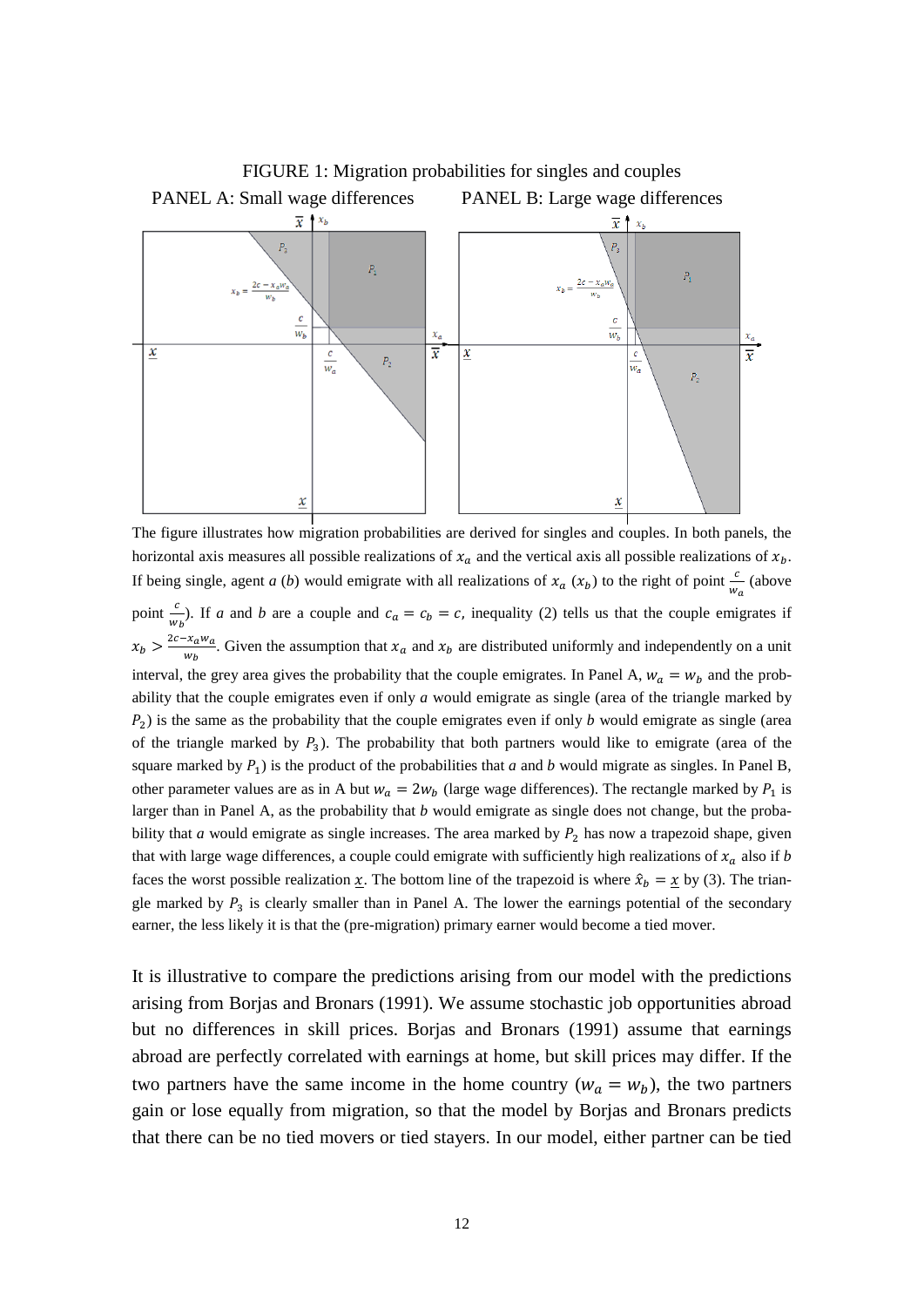mover or tied stayer, with equal probabilities if  $w_a = w_b$  (if there could be no tied movers, triangles marked by  $P_2$  and  $P_3$  should vanish). If the incomes differ, Borjas and Bronars (1991) predict that the identity of tied movers or tied stayers depends deterministically on the relative earnings of the partners. If there is positive selection (skill prices are higher in the destination), tied movers are always secondary earners, and tied stayers are always primary earners. In our model, either partner may be a tied mover or tied stayer. However, the probability of being a tied mover is larger for the secondary earner (the trapezoid marked by  $P_2$  is larger than the triangle marked by  $P_3$  in Panel B; note that also in Panel A, increasing  $w_a$  relative to  $w_b$  would tilt the line so that the triangle marked by  $P_2$  would become larger than the triangle marked by  $P_3$ ). Finally, Figure 1 can also be used to illustrate that either partner may be a tied stayer in our model. The probability of the secondary earner being a tied stayer can be found by drawing a horizontal line crossing the vertical axis at point  $\frac{c}{w}$  $W_b$ , and is given by the white area above this. The probability of the primary earner being a tied stayer can be found by drawing a vertical line crossing the horizontal axis at point  $\frac{c}{w_a}$ , and is given by the white area to the right of this line.

If migration costs between the partners differ sufficiently, it is trivial to show that the partner with a lower migration cost would be more likely to emigrate as single. More importantly, we can prove that being in a couple reduces the probability of emigration of the higher-income earner also if the migration costs are the same for both partners:

**Proposition 1.** If migration costs are the same for both partners, a couple is always less likely to emigrate than the partner with higher earnings would be as single.

**Proof.** Assume that  $c_a = c_b = c$ . *(i)*  $p_{ab}^{\text{large}} = \overline{x} - \frac{2c}{w_a} + \frac{w_b}{2w_a}(2\overline{x} - 1) < \overline{x} - \frac{c}{w_a} = p_a$ . (*ii*)  $p_{ab}^{small} = \overline{x}^2 \left( 1 + \frac{w_a}{2w_b} + \frac{w_b}{2w_a} \right) - \frac{2c}{w_b} \overline{x} - \frac{2c}{w_a} \overline{x} + \frac{2c^2}{w_a w_b}$ .  $p_{ab}^{small} < p_a$  can be rewritten *as*

(7)  $\overline{x}^2 \left( 1 + \frac{w_a}{2w_b} + \frac{w_b}{2w_a} \right) - \frac{2c}{w_b} \overline{x} - \frac{2c}{w_a} \overline{x} + \frac{2c^2}{w_a w_b} < \overline{x} - \frac{c}{w_a}.$ 

*The definition (4) of wage differences being relatively small can be rewritten as*

*(8)*  $W_a \bar{x} - 2c < (1 - \bar{x})W_b$ .

*Insert next notation*  $w_a = \alpha w_b$  *into* (7). This yields

$$
(9) \ \overline{x}^2 \left( 1 + \frac{\alpha}{2} + \frac{1}{2\alpha} \right) - \frac{2c\overline{x}}{w_b} - \frac{2c\overline{x}}{\alpha w_b} + \frac{2c^2}{\alpha w_b^2} - \overline{x} + \frac{c}{\alpha w_b} < 0.
$$

*Further manipulation gives*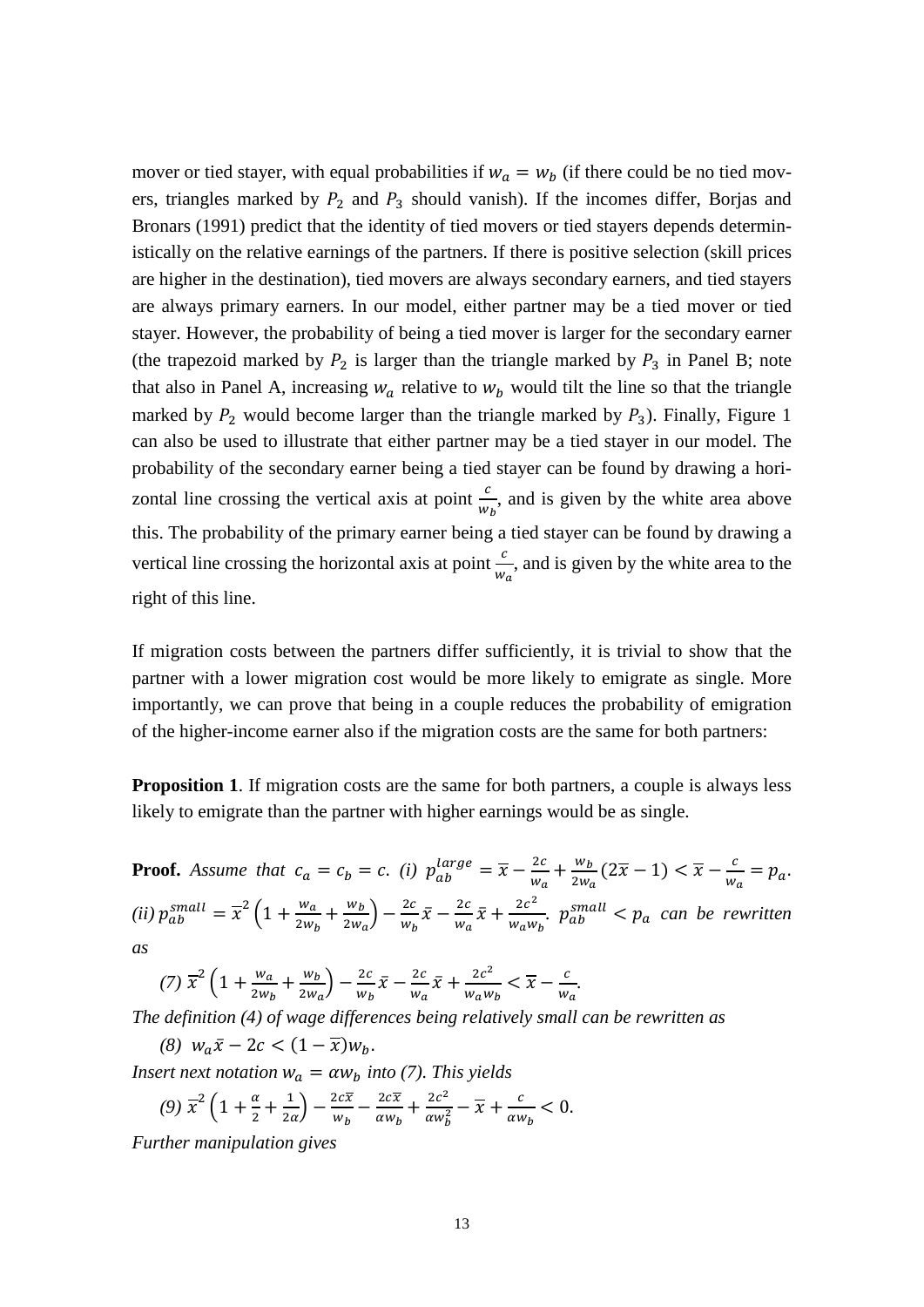$$
\frac{1}{2\alpha} \left[ \overline{x}^2 (\alpha^2 + 2\alpha + 1) - \frac{4\overline{x}c}{w_b} (1 + \alpha) + \frac{4c^2}{w_b^2} - 2\overline{x}\alpha + \frac{2c}{w_b} \right] < 0
$$

$$
\frac{1}{2\alpha} \left[ \left( \frac{2c}{w_b} - \overline{x}(1 + \alpha) \right)^2 - 2\overline{x}\alpha + \frac{2c}{w_b} \right] < 0
$$

$$
\frac{1}{2\alpha} \left[ \left( \frac{2c}{w_b} - \overline{x}(1 + \alpha) \right)^2 + \left( \frac{2c}{w_b} - \overline{x}(1 + \alpha) \right) - \overline{x}(\alpha - 1) \right] < 0.
$$

*Introducing an auxiliary variable*  $A = \frac{2c}{w_b} - \overline{x}(1 + \alpha)$ , *the condition can be written as* 

*(10)*  $\frac{1}{2\alpha}(A(A+1) - \overline{x}(\alpha - 1)) < 0.$ *Observe that*  $A < \frac{2c}{w_k}$  $\frac{2c}{w_b}$  − 2 $\overline{x}$  < 0 *as*  $\alpha$  > 1 *and*  $A + 1 = \frac{1}{w_b} [2c - w_b(\overline{x}(1 + \alpha) - 1)]$  > 0 *by inequality (8). Therefore (10) is satisfied, completing the proof.*

It is also possible to show:

**Proposition 2.** A small increase in the home-country wage of the higher-wage partner increases the probability that a couple emigrates, while an increase in migration costs of either partner reduces it.

Proof. 
$$
\frac{\partial p_{ab}^{small}}{\partial w_a} = \overline{x}^2 \left( \frac{1}{2w_b} - \frac{w_b}{2w_a^2} \right) + \frac{c_a + c_b}{w_a^2} \overline{x} - \frac{(c_a + c_b)^2}{2w_a^2 w_b} = \frac{\overline{x}^2}{2w_b} - \frac{(w_b \overline{x} - c_a - c_b)^2}{2w_a^2 w_b}
$$

$$
> \frac{\overline{x}^2}{2w_b} - \frac{(w_b \overline{x})^2}{2w_a^2 w_b} = \frac{\overline{x}^2}{2w_b} \left( 1 - \frac{w_b^2}{w_a^2} \right) > 0 \text{ and } \frac{\partial p_{ab}^{large}}{\partial w_a} = \frac{c_a + c_b}{w_a^2} + \frac{w_b}{2w_a^2} \left( 1 - 2\overline{x} \right) > 0. \text{ As for the migration costs, we have}
$$

$$
\frac{\partial p_{ab}^{small}}{\partial c_a} = \frac{\partial p_{ab}^{small}}{\partial c_b} = -\frac{1}{w_b} \overline{x} - \frac{1}{w_a} \overline{x} + \frac{c_a + c_b}{w_a w_b} = \frac{1}{w_a} \left( \frac{c_b}{w_b} - \overline{x} \right) + \frac{1}{w_b} \left( \frac{c_a}{w_a} - \overline{x} \right) < 0 \quad \text{and}
$$

$$
\frac{\partial p_{ab}^{large}}{\partial c_a} = \frac{\partial p_{ab}^{large}}{\partial c_b} = -\frac{1}{w_a} < 0.
$$

**Proposition 3.** A small increase in the home-country wage of the lower-wage partner has an ambiguous effect on the probability that the couple emigrates if the wage difference is initially small, and a negative effect if the wage difference is initially large.

**Proof**. *With large wage differences,*  $\frac{p_{ab}}{\partial w_b} = \frac{2x-1}{2w_a} < 0$ . With small wage differences,  $\partial p_{ab}^{small}$  $\frac{\partial_{ab}^{small}}{\partial w_b} = \overline{x}^2 \left( -\frac{w_a}{2w_b^2} + \frac{1}{2w_a} \right) + \frac{c_a + c_b}{w_b^2} \overline{x} - \frac{(c_a + c_b)^2}{2w_a w_b^2}$ . To see that this can be either positive *or negative, assume first that*  $c_a = c_b = 0.1$ ,  $\bar{x} = 0.4$  *and*  $w_b = 1$ . *With*  $w_a = 1.4$ ,  $\partial p_{ab}^{small}$  $\frac{p_{ab}^{small}}{\partial w_b} > 0$  and with  $w_a = 1.6$ ,  $\frac{\partial p_{ab}^{small}}{\partial w_b}$  $\frac{\partial^2 a b}{\partial w_b}$  < 0, completing the proof that the effect may *go either way.*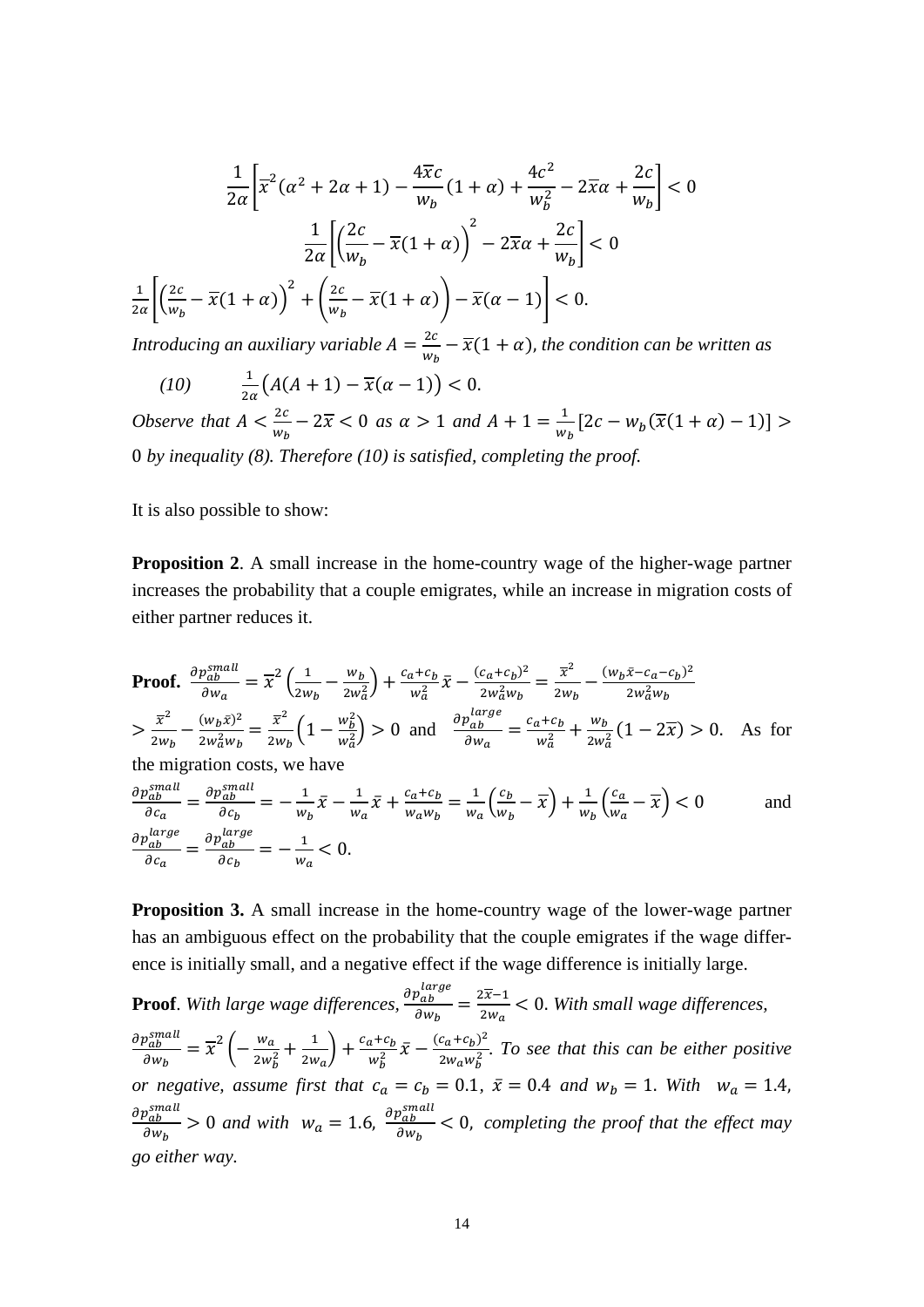Our simple theoretical model generates a number of empirically testable predictions. Propositions 2 and 3 already list predictions concerning the effects of the earnings of the primary and of the secondary earner. Additional predictions arise if migration costs are decreasing in the level of education.<sup>[6](#page-11-0)</sup> First, we would expect college-educated singles to be more likely to emigrate than singles without college education by equation (1), taking into account that the college-educated also earn more. Second, a couple of partners with the same level of education should be less likely to emigrate than at least the higher-earning singles with the same level of education. Third, Proposition 2 predicts that the likelihood of emigration is increasing in the earnings of the higher-earning partner, and that when controlling for the level of earnings, the couple is more likely to emigrate if the partners are college-educated. Fourth, Proposition 3 points out that the effect of the wage of the lower-earning partner on the probability of emigration is ambiguous.<sup>[7](#page-16-0)</sup> Finally, we conjecture that for couples in which one partner is college-educated and another one is not, the probability of emigration is larger than the corresponding probability of non-college educated couples, and smaller than the corresponding probability of college-educated power couples. Such effects of education should also be present when controlling for age and earnings.

It should be noted that our model could be applied with risk neutrality also in cases in which only one partner receives a job offer from abroad before the migration decision, and there is uncertainty related to job opportunities of the other partner. In that case, random term  $x_{offer}$  for the partner who receives a job offer abroad would be known, while the random term  $x_{no\,offer}$  for the other partner would reflect his or her expected job opportunities abroad. While it is more plausible to expect that the primary earner is the one receiving a job offer from abroad, the model allows the job offer coming to either partner. Still, the model is restricted in that the duration of the eventual stay abroad has to be known in advance, whether permanent or temporary. In order to model the optimal choice of the duration of stay abroad, we would have to specify the wage process abroad, as well as distinguish between fixed emigration and return migration costs,

<span id="page-16-1"></span> $6$  Using data from Docquier and Marfouk (2006), Grogger and Hanson (2011) show that emigrants are generally better educated than non-migrants. Docquier, Lowell and Marfouk (2009) show that highskilled emigration rates to OECD destinations exceed emigration rates to OECD destinations of those with less education for all continents, and even for all regional groups using United Nations classification (these groups include North America, Eastern Europe, Northern Europe, Southern Europe and Western Europe). Lower migration costs of the college educated could arise from better language skills and crosscultural skills. Mobility of the highly-skilled is likely to depend on their type of education; see Poutvaara (2008). We abstract from modeling differences in the degree to which different types of education are internationally applicable here, to keep the analysis tractable.

<span id="page-16-0"></span> $7$  In a complementary model written after ours, Foged (2014) conditions on total family income and shows that the probability that the couple emigrates has a U-shape in husband's share of total earnings.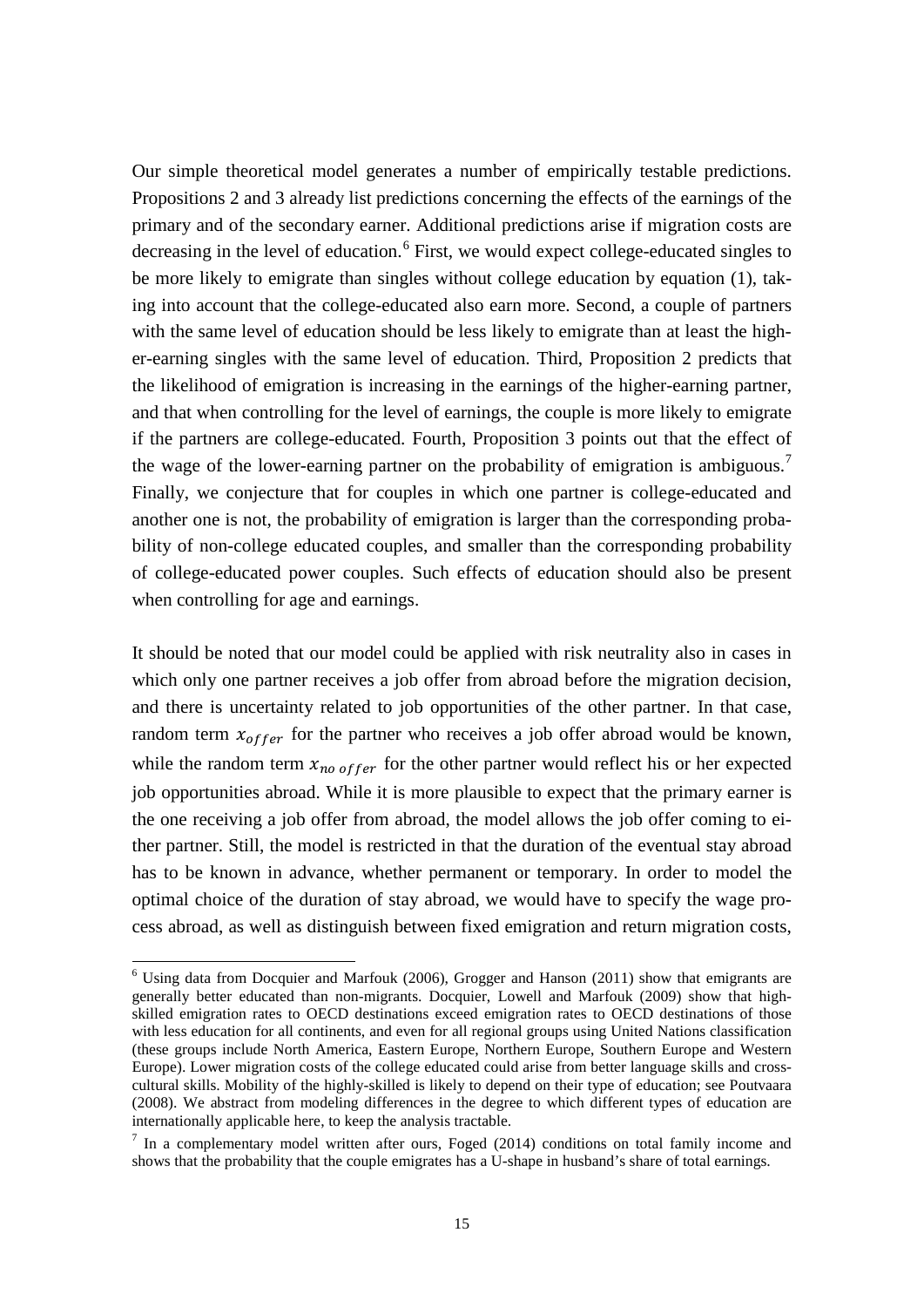and flow costs related to staying abroad. We refrain from a more complex modeling of the wage process abroad as the data that we use to test the theory is restricted to the country of origin.

#### **3 Data and Summary Statistics**

Like other Scandinavian countries, Denmark collects unusually comprehensive register data. Our main register data sources are the population register, income tax register, education register, register on wages and occupation, and migration register. Data from various registers is combined using a unique personal identification number (social security number). By law, all residents in Denmark must have a social security number which is also necessary in everyday life, including opening a bank account, receiving wages or social assistance, visiting doctor or being registered at school. Registering migration is compulsory. From the migration register, we have information on the dates of migration and country of destination, as well as return migration. This paper uses register data on the full Danish population from 1982 to 2010. We accessed the data through Statistics Denmark. The age of the partners and the presence and age of children are measured on January 1. Education is measured on October 1 and occupation during the last week of November. When explaining emigration decisions, we use values for education, occupation and earnings from the previous year, and age and the presence of children on January 1 of the year of analysis.

In this paper, we define a couple as a male and female who have lived in the same ad-dress for at least one year.<sup>[8](#page-16-1)</sup> A couple is defined based on a shared address, rather than being married, as cohabiting is common in Denmark. If both partners migrate to the same country within one year, we interpret that the couple migrates together. The attention is restricted to couples in which at least one parent of both partners was born in Denmark.<sup>[9](#page-17-0)</sup>

Figure 2 shows average annual emigration rates from 2001 to 2005 of single men and women, and of couples in which both partners migrate to the same county. Couples are listed according to the female's age. Age is always measured as of 1 January. Also the analysis of singles is restricted to those who had at least one parent who was born in

<sup>&</sup>lt;sup>8</sup> The Statistics Denmark definition also requires that if the male and female do not have children together, their age difference is less than 15 years. We restrict attention to opposite-gender couples first of all as the number of same-gender couples is clearly smaller, and second because especially among students, there are quite a few cases in which two persons of the same gender share an apartment without forming a couple. We cannot tell from the data who are just living together and who form a couple.

<span id="page-17-1"></span><span id="page-17-0"></span><sup>&</sup>lt;sup>9</sup> For immigrants, emigrating from Denmark might mean returning to the home country. Therefore, their decisions can be expected to differ significantly from non-immigrants. The analysis excludes couples that migrate to Faroe Islands and Greenland, which are autonomous Danish territories.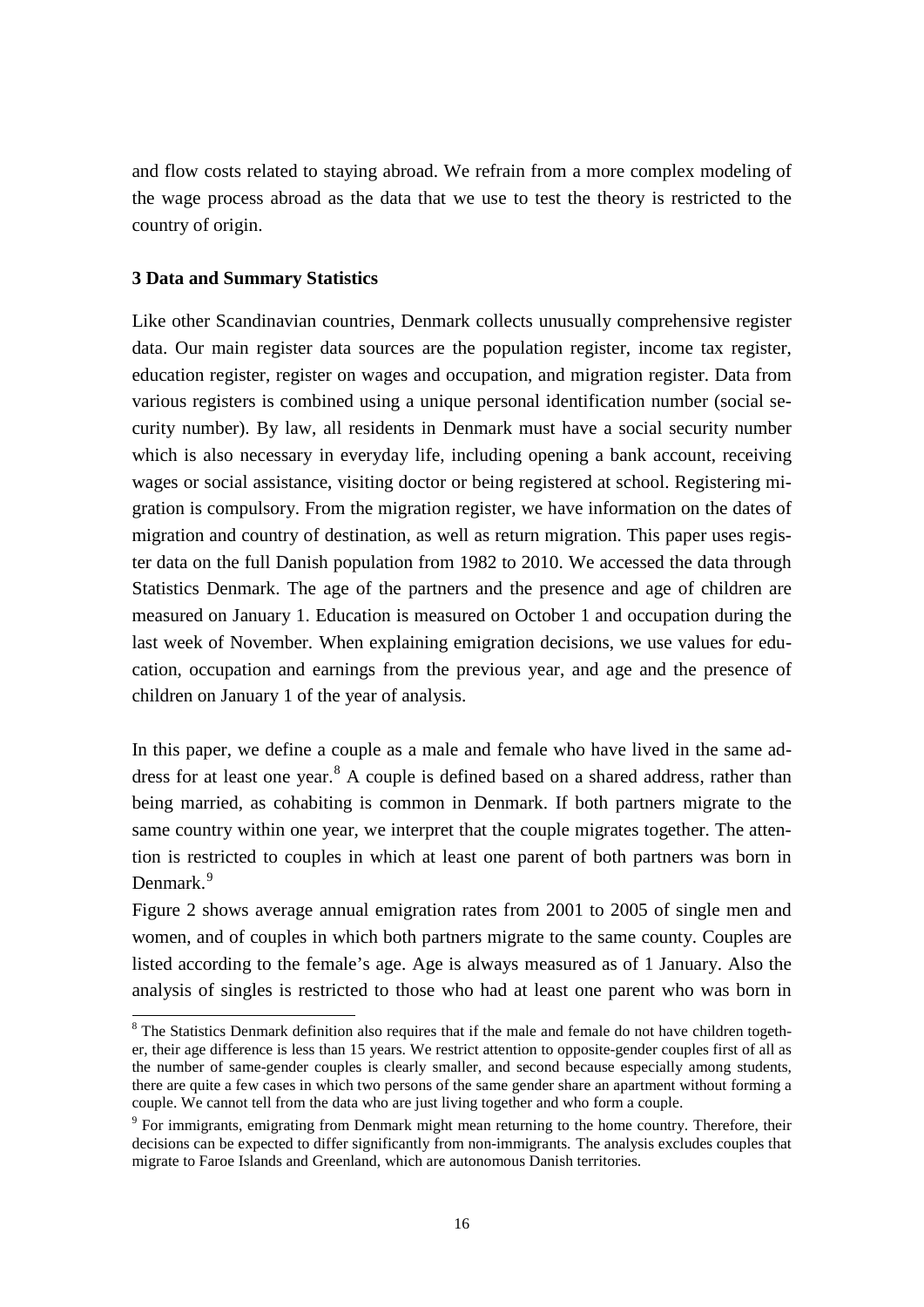Denmark. Panel A includes all emigration events, while Panel B is restricted to emigration events lasting at least 5 years, which is defined for couples so that neither partner returns to Denmark within five years.





*Note:* The horizontal axis denotes the age and the vertical axis the percentage of singles (or couples measured according to the female age) of that age that emigrates.

Figure 2 illustrates that single men and women are much more likely to emigrate than men and women in couples. Although we cannot test Proposition 1 directly, given that we do not observe individual migration costs, Figure 2 is consistent with the prediction of Proposition 1 in the special case that migration costs are the same for everyone, whether single or in a couple. The big picture that emerges is that singles are considerably more mobile than couples, whether one analyzes all emigration spells or only long spells. Mincer (1978) has already established that family ties deter within-country mi-gration, and Figure 2 shows that the same holds for international migration.<sup>[10](#page-17-1)</sup>

The rest of this paper restricts the attention to couples in which the male was aged 25 to 39, and the female 23 to 37. This is the same age restriction as in Costa and Kahn (2000). Couples in which information on either education or occupation is missing are excluded. This restriction reduces the number of observations by about one percent. Table 1 reports the number of households fulfilling the restrictions listed above, and the percentage of couples emigrating together from 1982 to 2010. The emigration rate has

<span id="page-18-0"></span> $10$  The difference between singles and couples should not be interpreted as just a causal effect of family ties, given that people in couples may differ systematically from singles. However, the difference between singles and couples is so large that it is not plausible that it would only reflect self-selection into couples, especially as the difference holds independent of age.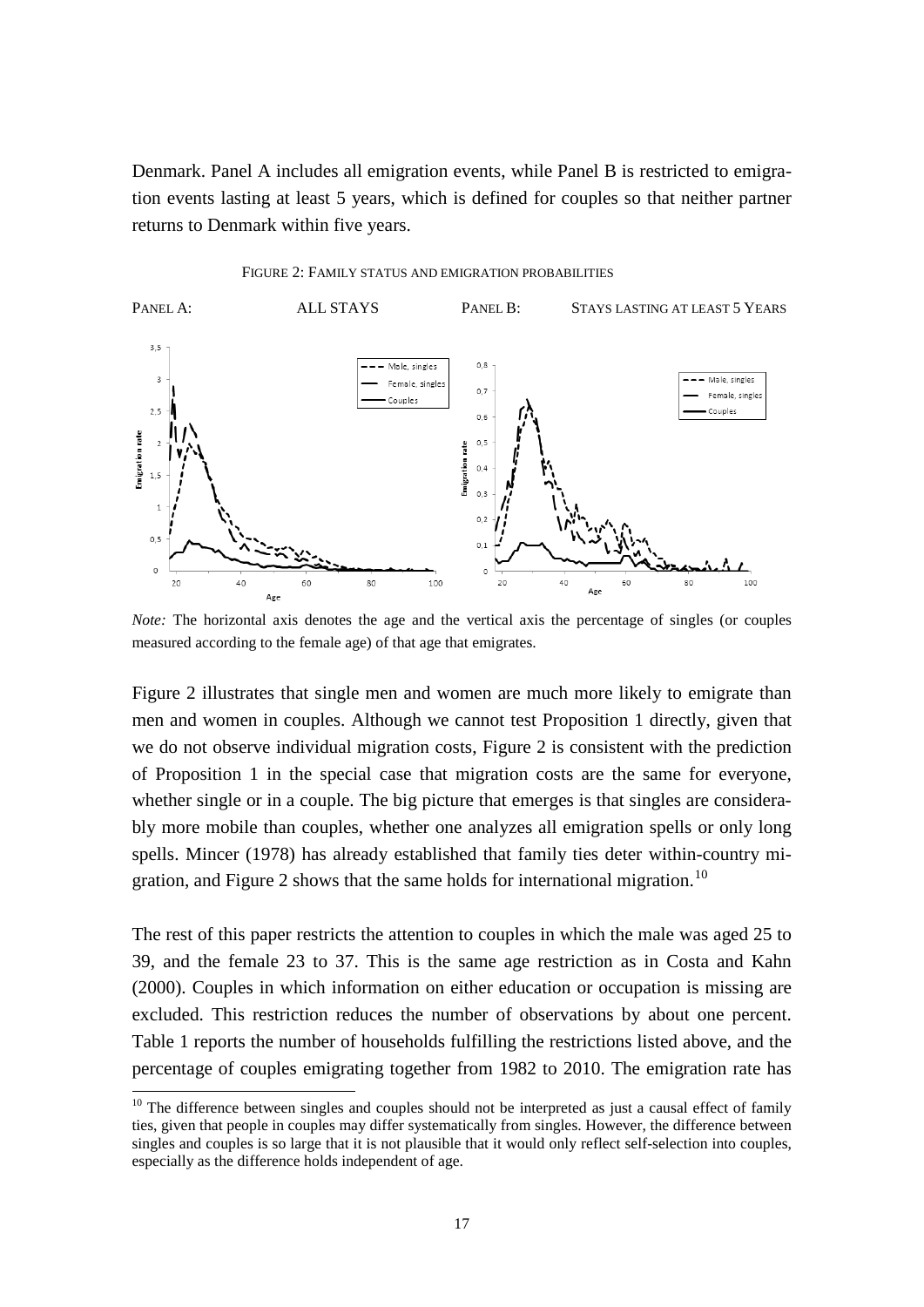increased since mid-1990s, following the introduction of free mobility within the European Union in 1993.

|       | Emigration Rate | Couples   |
|-------|-----------------|-----------|
| 1982  | 0.16            | 331,528   |
| 1983  | 0.12            | 321,879   |
| 1984  | 0.12            | 312,272   |
| 1985  | 0.13            | 301,870   |
| 1986  | 0.13            | 291,525   |
| 1987  | 0.15            | 284,401   |
| 1988  | 0.20            | 279,626   |
| 1989  | 0.25            | 274,688   |
| 1990  | 0.21            | 272,292   |
| 1991  | 0.18            | 271,033   |
| 1992  | 0.18            | 270,470   |
| 1993  | 0.19            | 269,536   |
| 1994  | 0.21            | 267,614   |
| 1995  | 0.22            | 266,290   |
| 1996  | 0.24            | 265,982   |
| 1997  | 0.25            | 265,420   |
| 1998  | 0.25            | 264,417   |
| 1999  | 0.25            | 262,969   |
| 2000  | 0.30            | 260,984   |
| 2001  | 0.29            | 256,910   |
| 2002  | 0.23            | 251,948   |
| 2003  | 0.22            | 245,488   |
| 2004  | 0.25            | 237,784   |
| 2005  | 0.28            | 228,894   |
| 2006  | 0.29            | 222,551   |
| 2007  | 0.31            | 216,411   |
| 2008  | 0.26            | 211,328   |
| 2009  | 0.20            | 206,489   |
| 2010  | 0.21            | 200,708   |
| Total | 0.22            | 7,613,307 |

TABLE 1: EMIGRATION RATES OF COUPLES (IN PERCENT), 1982-2010

Note: Calculations are based on couples satisfying the restrictions listed in the text.

61% of couples are low-power couples, 15% power couples, 14% female-power couples and 10% male-power couples. In 78% of couples, both male and female work. In 10% (6%) of couples, male works and female is out of the labor force (unemployed). The female works and the male is unemployed (out of the labor force) only in 2% (2%) of couples. Students are counted among those out of the labor force.

#### **Stylized Facts**

In this section, we provide an overview on emigration and return migration, before proceeding to econometric analysis in section 5. Table 2 shows in Panel A the likelihood of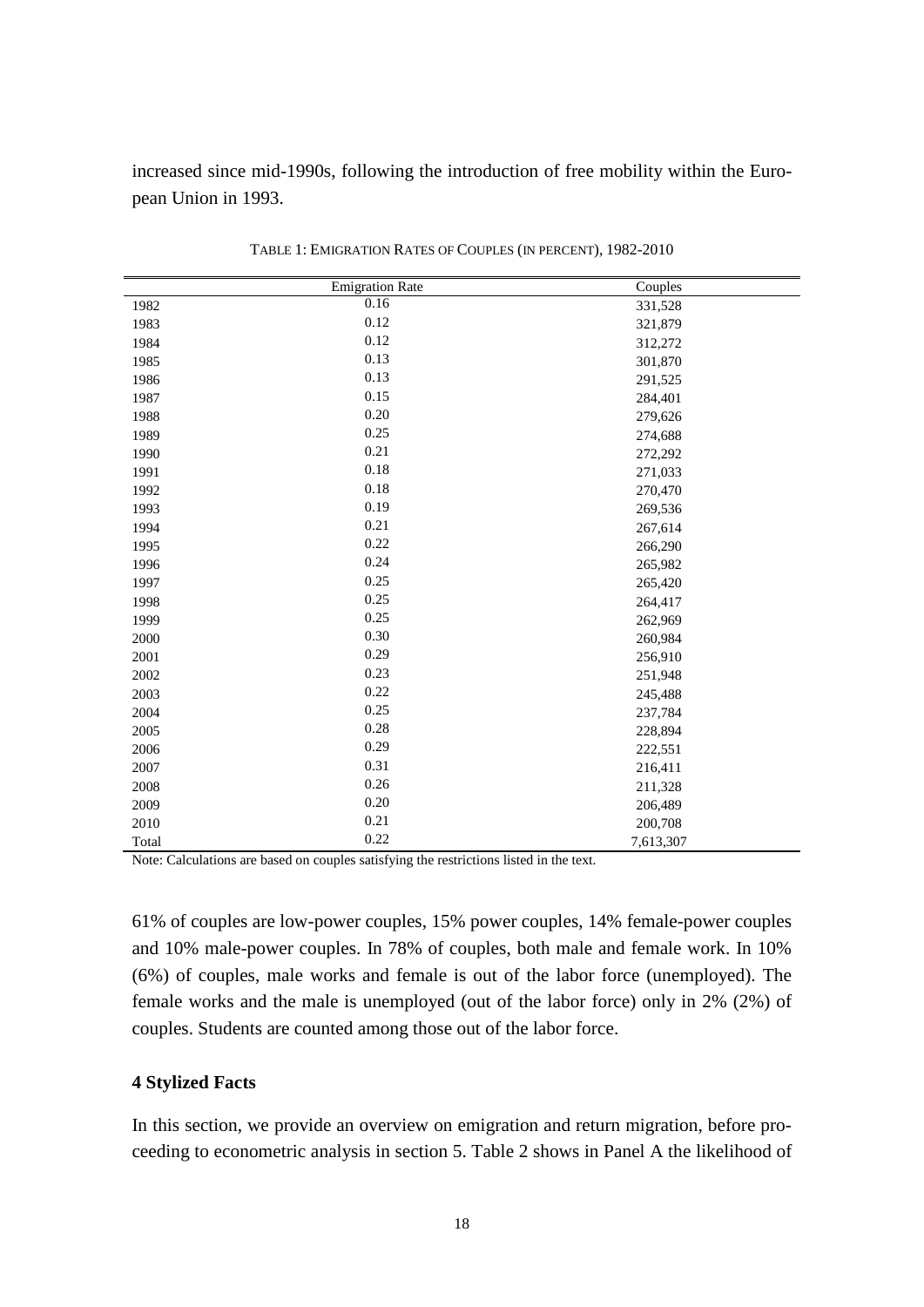emigration of couples with different levels of education. As a comparison, the emigration rate for single women (men) without college education is 1.00% (0.70%). The emigration rate for single women (men) with college education is 1.77% (1.78%). This shows that couples are considerably less likely to migrate than either single men or women, independent of the level of education. Power couples are six times more likely to emigrate than low-power couples. Male-power couples are somewhat less likely to emigrate than power couples, while the emigration rate of female-power couples is closer to that of low-power couples than to that of male power couples or power couples. This suggests that emigration decisions respond primarily to the job opportunities of the male. One explanation for this is that even though Denmark has a high female labor force participation rate, partly made possible by extensive daycare system, most destination countries have much more limited or expensive daycare services. This means that even college-educated women are more likely to stay at home to take care of their children, making the emigration decision more dependent on the male's labor market prospects. Panel A of Table A.1 in the appendix shows that the emigration rates are almost the same if the attention is restricted to married couples.

|           |             | Panel A: Emigration rates (in percent) according to partners equivation             |                           |  |  |  |  |
|-----------|-------------|-------------------------------------------------------------------------------------|---------------------------|--|--|--|--|
|           |             |                                                                                     | Male education            |  |  |  |  |
|           |             | Low                                                                                 | High                      |  |  |  |  |
| Female    | Low         | 0.10                                                                                | 0.45                      |  |  |  |  |
| education | High        | 0.21                                                                                | 0.60                      |  |  |  |  |
|           |             | Panel B: Emigration rates according to partners' employment status, percent<br>Male |                           |  |  |  |  |
|           |             | Working                                                                             | Not working               |  |  |  |  |
| Female    | Working     | 0.20                                                                                | 0.32                      |  |  |  |  |
|           | Not working | 0.26                                                                                | 0.36                      |  |  |  |  |
|           |             | Panel C: Number of children and emigration rates                                    |                           |  |  |  |  |
|           |             | Number of children                                                                  | Emigration rates, percent |  |  |  |  |
|           |             | 0                                                                                   | 0.33                      |  |  |  |  |
|           |             |                                                                                     | 0.20                      |  |  |  |  |
|           |             | 2                                                                                   | 0.17                      |  |  |  |  |
|           |             | 3+                                                                                  | 0.16                      |  |  |  |  |

TABLE 2. EMIGRATION RATES OF COUPLES DEPENDING ON EDUCATION, EMPLOYMENT, AND CHILDREN Panel A: Emigration rates (in percent) according to partners' education

*Note:* Employment status in Panel B is measured in the year before emigration.

Panel B of Table 2 shows emigration probabilities according to whether the spouses are employed. Emigration rates are highest for couples in which neither partner is working and lowest for couples in which both partners are working. It is intuitive that couples in which both partners are working are less likely to emigrate, as the tied mover has more to lose in such couples. Emigration is more likely if the male is not working and the female is working than if the male is working and the female not working, again sug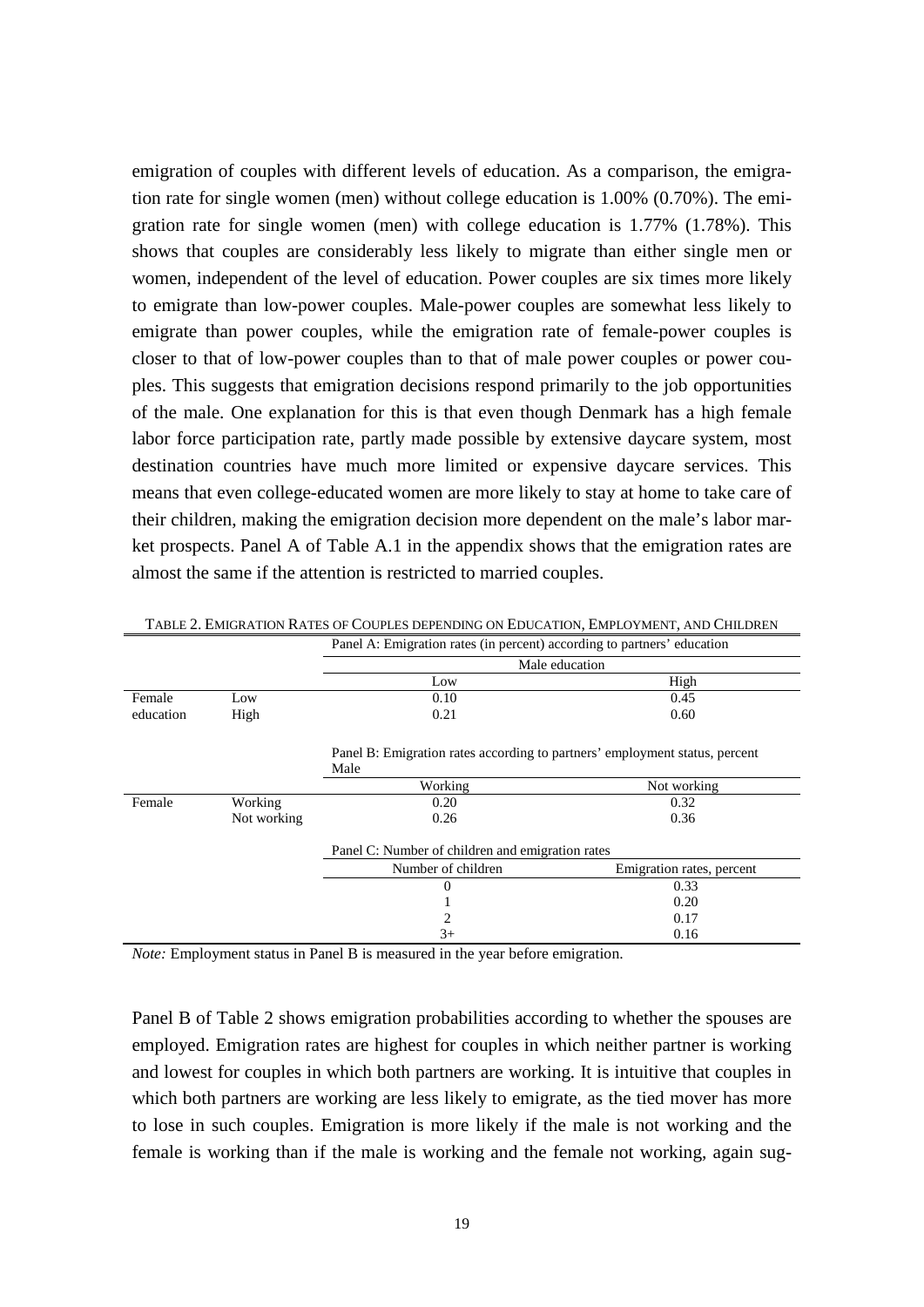gesting that couples are more willing to sacrifice female's current employment to take advantage of a good job opportunity abroad for the currently unemployed male partner than the other way round. We also find that couples are most likely to emigrate when they have no children; see Panel C of Table 2. This is intuitive as the presence of children adds additional family ties that can be expected to deter migration.

Panels B and C in Table A.1 present emigration rates separately for couples in which the female earned more and for couples in which the male earned more. In both groups, emigration rate is highest for power couples, followed by male power couples, with the emigration rate of female power couples being between low-power couples and malepower couples. Emigration rates of low-power and female-power couples are about the same whether the male or the female earned more. The emigration rates of power couples and male-power couples are considerably higher if the male earned more. Together, these stylized findings suggest a rather traditional family migration pattern which is weakened, but not reversed, in couples with the female being the primary earned.

Most of the couples return to Denmark within a few years. Figure 3 presents survival rates of couples who have emigrated. Survival as emigrants is defined so that neither partner has returned to Denmark; there is no data on whether the partners stay together abroad if neither has returned. Panel A presents survival rates with different educational combination and Panel B according to whether the couple had children at the time of emigration. High-power and part-power couples are considerably more likely to return than low-power couples. 72 percent of power couples, 67-68 percent of female-power and male-power couples and 61 percent of low-power couples return within 5 years. The number of children at the time of emigration, on the other hand, is quite unrelated to the return hazard; see Panel B.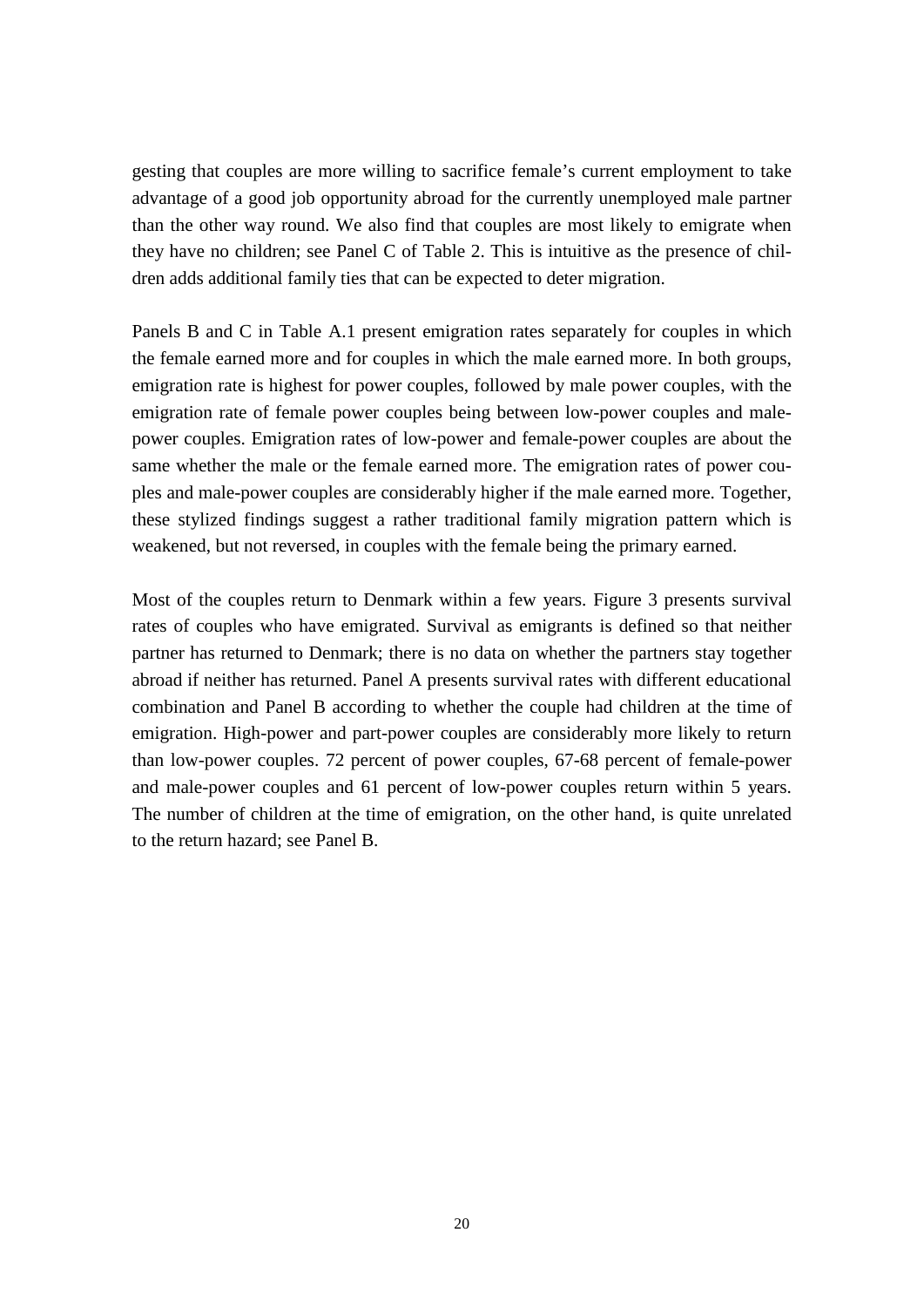

*Note*: The horizontal axis denotes the number of years spent abroad and the vertical axis the fraction of couples still staying abroad.

#### **5 Econometric Analysis**

The previous section established that the emigration rate is highest among power couples, followed by male-power couples, and lowest for low-power couples. To find out which are the effects of various background characteristics when other characteristics are taken into account, we next turn to regression analysis. Given that a decision to emigrate is a zero-one decision we use a probit model for emigration. We analyze first emigration decisions of single men and women and then proceed to analyzing dual-earner couples as this is the subgroup of couples to which our theoretical model applies best. In the last subsection, we present an analysis of all couples fulfilling our age restrictions. All regressions in this section include age and year dummies using a separate dummy for each age in full years (not reported, but available upon request) to capture lifecycle patterns evident in Figure 2, time trends and the effect of business cycle on migration.

#### *5.1. Singles*

Table 3 presents probit regression for emigration decisions of single women and single men without children, when the analysis is restricted to women aged 23 to 37 and men aged 25 to 39, and the analysis of both men and women is restricted to those who worked at least 60 percent of the full working time in the previous year, corresponding to about seven months.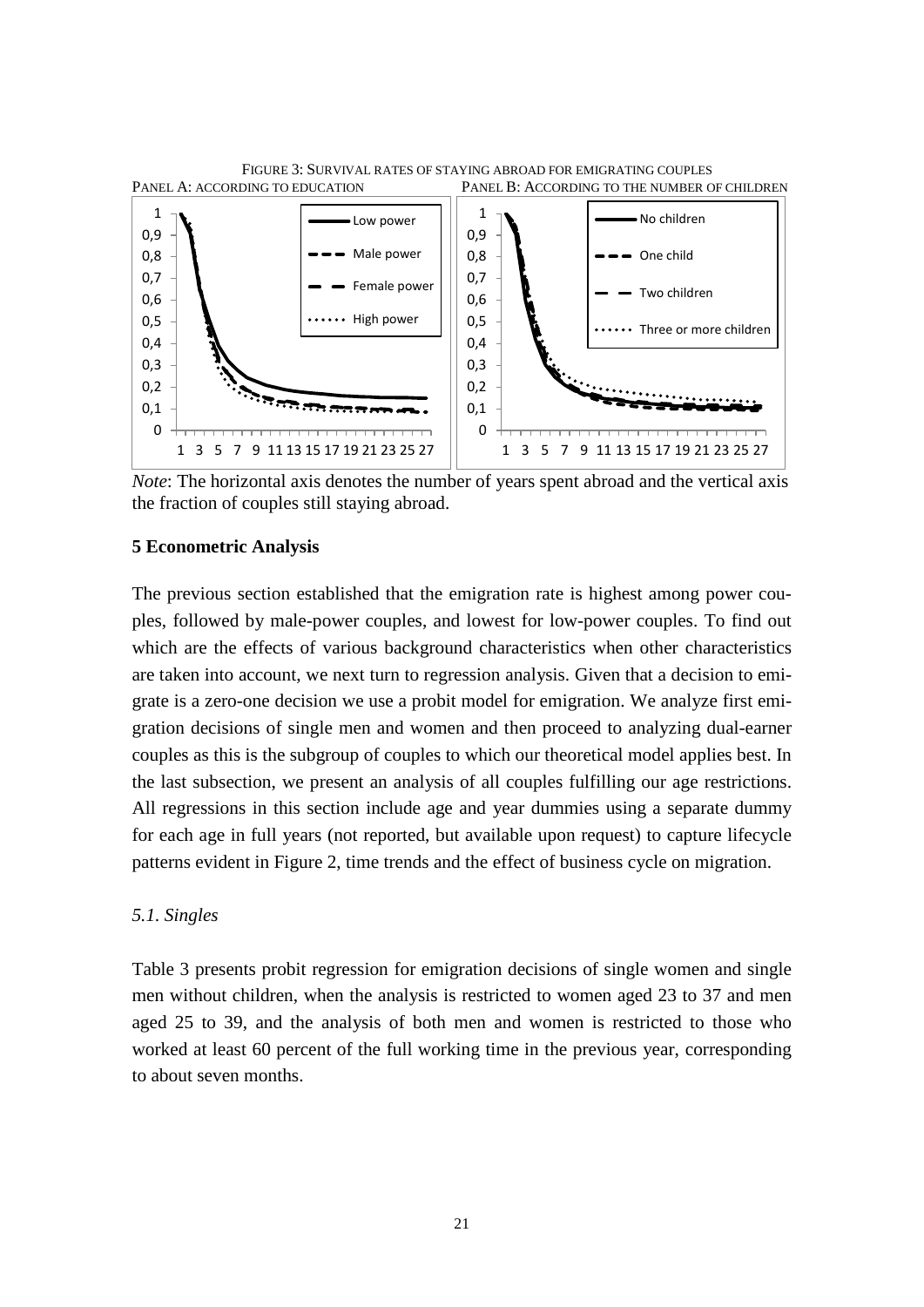|                     | Female     | Male       | Female, no return<br>within 5 years | Male, no return<br>within 5 years |
|---------------------|------------|------------|-------------------------------------|-----------------------------------|
| Intercept           | $-2.72***$ | $-2.60***$ | $-2.77***$                          | $-2.55***$                        |
|                     | (0.03)     | (0.02)     | (0.05)                              | (0.04)                            |
| College educated    | $0.26***$  | $0.34***$  | $0.16***$                           | $0.28***$                         |
|                     | (0.01)     | (0.01)     | (0.01)                              | (0.01)                            |
| Log earnings        | $0.02**$   | $0.25***$  | $0.13***$                           | $0.33***$                         |
|                     | (0.01)     | (0.01)     | (0.02)                              | (0.02)                            |
| <b>Observations</b> | 1.447.708  | 2,906,620  | 1,207,946                           | 2,420,264                         |

TABLE 3: PROBIT REGRESSION FOR EMIGRATION OF SINGLES

*Notes:* Dummies for age and year are included in all models. The first two columns use data from years 1982 to 2010, and the last two columns from 1982 to 2005. 0.2 percent of men and 0.1 percent of women are excluded from the analysis due to negative reported earnings. Robust standard errors clustered at the individual level are in parentheses. \*\*\*, \*\*, and \* indicate statistical significance at the 1%, 5%, and 10% levels, respectively.

The results in Table 3 are in line with our theoretical model which predicted that the probability that a single emigrates is increasing in earnings, for both men and women. The results are also in line with our conjecture that migration costs are lower to the college-educated, making them more mobile than the less educated, even when controlling for age and earnings.

To illustrate how responsive emigration behavior of singles is to their earnings, we have calculated the elasticity of migration with respect to earnings for single women and men with and without college education, separately for all stays and for long stays. The formula for elasticity in each group, omitting group-specific subscripts, is  $\frac{dp}{dw}$  $\frac{w}{\cdot}$  $\frac{w}{p}$ . Here, *w* denotes earnings. Earnings is one component of vector **x** of explanatory variables.  $p = \Phi(\bar{x}\beta)$  is the probability of emigration as a function of log earnings and other explanatory variables, estimated using the probit regression in Table 3, evaluated at the average values of the analyzed group.<sup>[11](#page-18-0)</sup>

Panel A of Figure 4 shows that the probability of emigration of the college-educated singles and of single men without college education is strongly increasing in their income, in line with the theoretical model for singles. The only exception is formed by single women without college education: for them the probability of emigration is slightly decreasing in earnings. Panel B restricts the analysis to long-term emigration,

<span id="page-23-0"></span><sup>&</sup>lt;sup>11</sup> Note that  $dln(w) = \frac{dw}{w}$ . Therefore,  $\frac{dp}{dw}$  $\frac{w}{p} = \frac{dp}{dln(w)}$ 1  $\frac{1}{p}$ . This is the formula that we use below, given that the probit regression in Table 3 uses log income.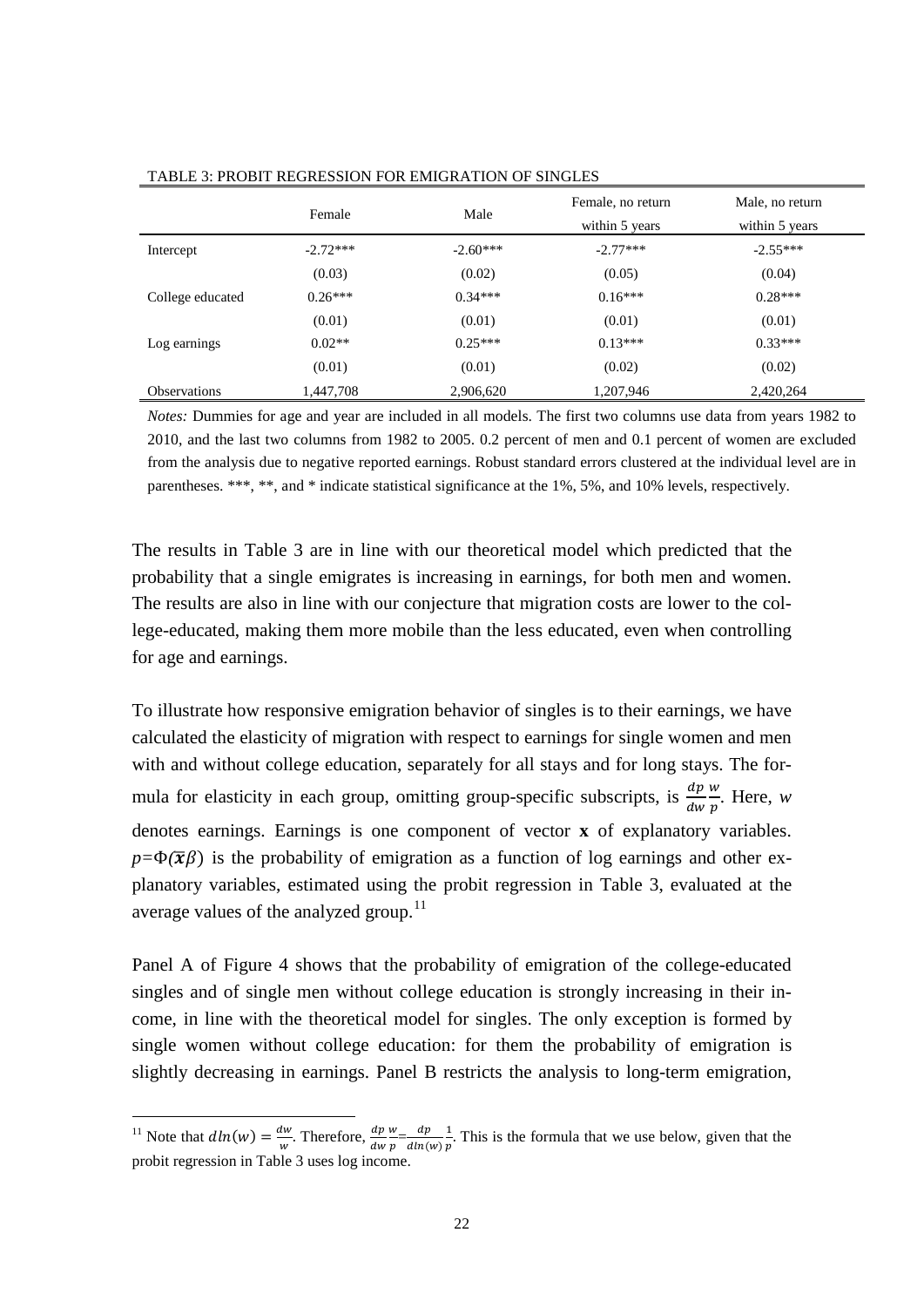counting only events in which the emigrant does not return to Denmark within five years. Long-term emigration is more responsive to pre-emigration earnings than all emigration events. This implies that conditional on emigrating, the probability of returning within five years is decreasing in pre-migration earnings. Although the point estimate of the elasticity for women without college education is now positive, it is still small. Overall, the elasticity of the migration with respect to earnings varies for men in different groups between 0.60 and 1.11, and for women between -0.15 and 0.85.



*Note: Results are presented as elasticity ± standard error of mean, estimated at the average age and income within the group for which the elasticity is calculated. Women are aged 23 to 37 and men 25 to 39. Emigration years are 1982 to 2010 in Panel A and 1982 to 2005 in Panel B. The probability of emigration is estimated based on earnings in the previous year, including only those who worked at least 60 percent of the full working time.*

One possible explanation for the gender difference in the relationship between earnings and the probability of emigration could be that women are more likely to work in the public sector, which has smaller income differences than the private sector in which most men work. We do not include any control for the sector of employment or for the field of study, as our main interest in the analysis of singles is how their income level is related to the probability of emigration and how this relationship differs between single men and single women, not in explaining differences in income levels. Our estimated elasticities should not be interpreted as causal claims on how much giving someone additional income would increase that person's probability of emigration. Rather, we establish patterns related to migration at the population level. Once analyzing couples, our main question is how the earnings of the primary earner and of the secondary earner are related to the probability that the couple emigrates, not in explaining why primary and secondary earner earn the amounts they do.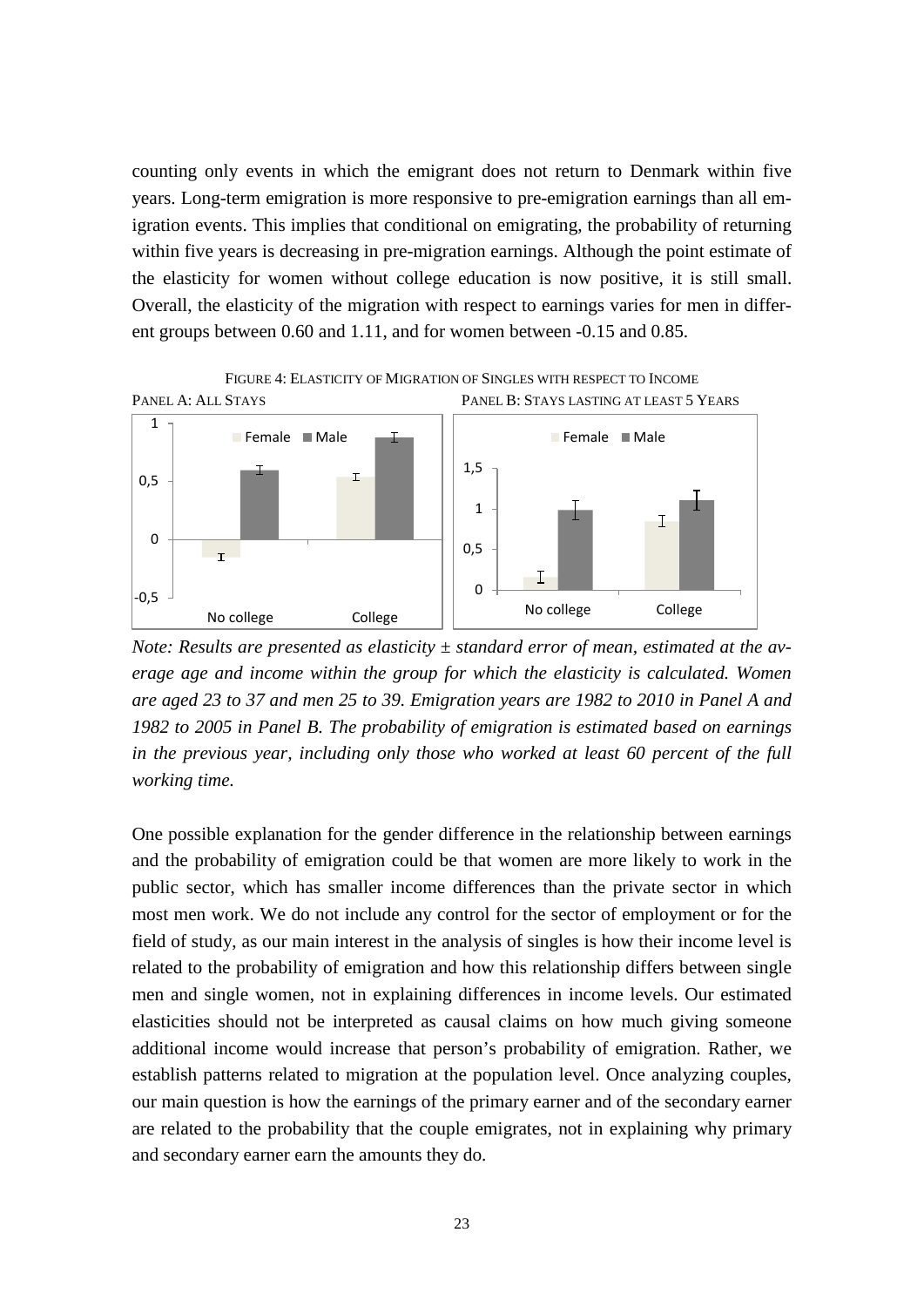It is of interest to compare the elasticities we estimate with those in Kleven et al. (2014). They use Danish register data to estimate the impact of introducing a special flat-rate tax scheme on top-income earning immigrants on the immigration of top-income earners to Denmark. They estimate the elasticity of migration with respect to one minus the average tax rate on foreigners, finding very large elasticity between 1.5 and 2. According to Kleven et al., a one-percent increase in the fraction of income left after taxes increases the number of high-income immigrants to Denmark by 1.5 to 2 percent. According to our estimates, a one-percent increase in the income of a single man aged 25 to 39 increases the likelihood that he emigrates by about one percent, relative to the baseline probability of emigration. The elasticities we estimate are clearly smaller than the elasticities that Kleven et al. find. However, as Kleven et al. analyze immigrants who belong to the top one percent of income distribution in Denmark, it is not surprising that the elasticity of immigration with respect to the share of income they can keep after taxes is higher than the elasticity of emigration with respect to income we estimate to all singles working at least 60 percent of the full working time in the previous year.

Even though the elasticities we find for singles are smaller than the elasticities Kleven et al. find, they are still rather large. They are likely to be a joint effect of two mechanisms. One is the mechanism highlighted in our model, namely that high-income earners are more likely to emigrate even in the absence of differences in returns to skill when the potential gains depend on earnings in the home country. Another mechanism arises from cross-country differences in returns to skill, omitted from our theoretical model. As Denmark has relatively equal income distribution, the Roy-Borjas model predicts that emigrants from Denmark should be positively selected; see Borjas (1987). However, the effects of skill price differences affect both men and women so they are not likely to change the qualitative conclusions related to gender differences. We return to the implications of the Roy-Borjas model on our findings below in section 6.

#### *5.2 Dual-earner couples*

In the analysis of couples, the dependent variable obtains a value of one if the couple migrates together, and zero otherwise. Our main results are in table 4. In it, we restrict the analysis to couples in which both partners worked at least 60 percent of the full working time in the previous year, corresponding to about seven months. We also require that both partners have positive earnings; it is not plausible that someone who worked more than half a year would have zero or negative earnings (0.2 percent of couples are lost due to either the male or female having negative earnings). This restriction brings the empirical analysis closest to the theoretical model. We present results first for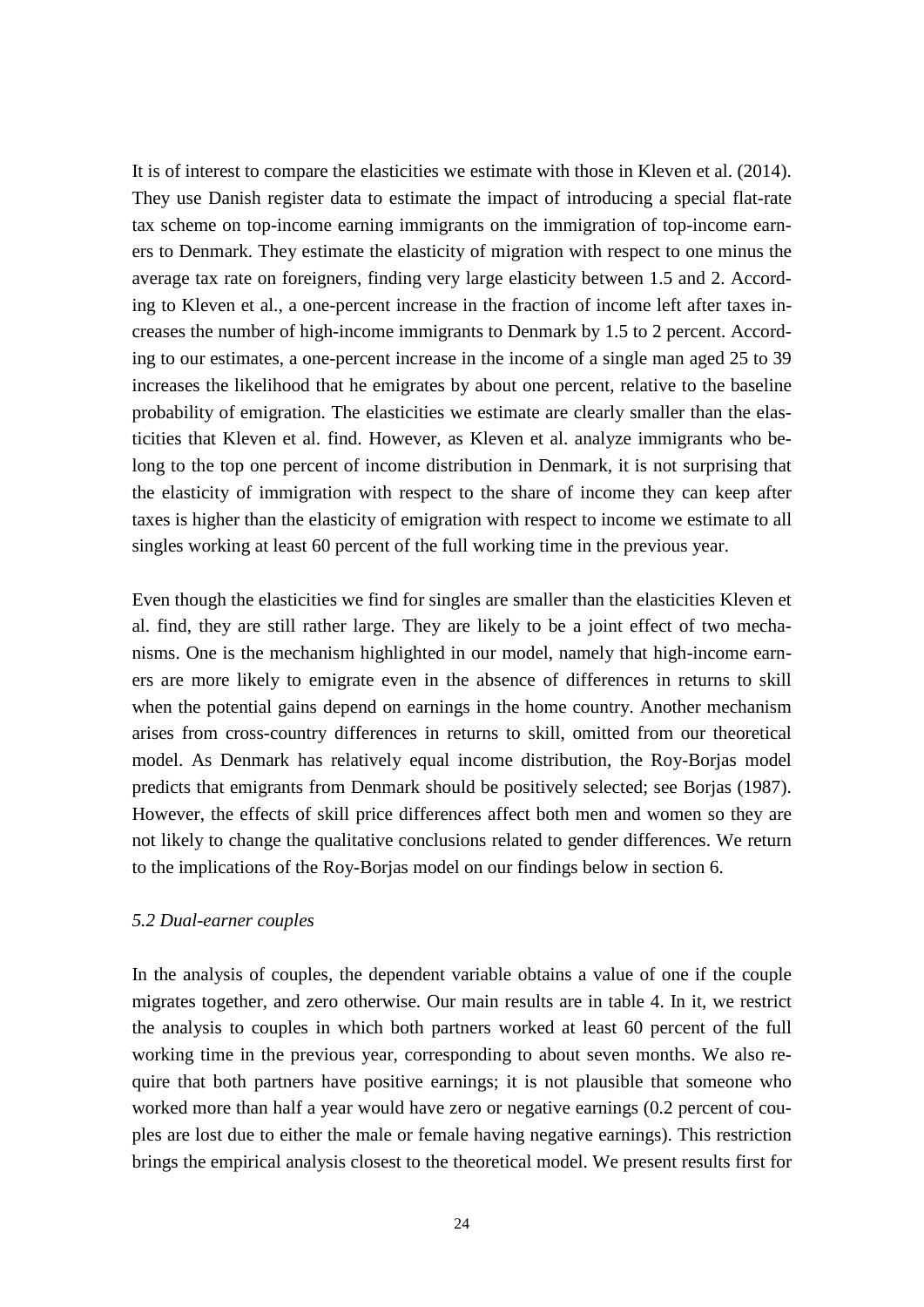all emigration spells, and then for long emigration spells, defined so that neither partner returned to Denmark within 5 years. To allow testing both the effect of primary earner's income and potential gender differences, the first and the third column analyze couples in which the female earned more and the second and the fourth column couples in which the male earned more. In all cases, power couples are most likely to emigrate, followed by male power couples. Low-power couples are always least likely to emigrate.

|                                          | Female earned more  | Male earned more     | Female earned<br>more, $5+$ years<br>abroad | Male earned more, 5+<br>years abroad |
|------------------------------------------|---------------------|----------------------|---------------------------------------------|--------------------------------------|
| Intercept                                | $-10.50***$         | $-12.59***$          | $-10.02***$                                 | $-13.56***$                          |
|                                          | (0.61)              | (0.23)               | (1.16)                                      | (0.44)                               |
| Power couples                            | $0.48***$           | $0.47***$            | $0.24***$                                   | $0.21***$                            |
|                                          | (0.03)              | (0.01)               | (0.06)                                      | (0.02)                               |
| Female-power                             | $0.18***$           | $0.16***$            | 0.06                                        | $0.06**$                             |
| couples                                  | (0.03)              | (0.01)               | (0.06)                                      | (0.03)                               |
| Male-power                               | $0.34***$           | $0.38***$            | $0.28***$                                   | $0.22***$                            |
| couples                                  | (0.04)              | (0.01)               | (0.08)                                      | (0.02)                               |
| [Low-power]<br>couples]                  |                     |                      |                                             |                                      |
| of<br>$\mathbf{1}$<br>Number<br>children | $-0.21$<br>(0.21)   | $-0.30***$<br>(0.08) | $-0.14$<br>(0.23)                           | $-0.49***$<br>(0.19)                 |
| $\mathbf{2}$                             | $-0.12$             | $-0.23***$           | 0.74                                        | $-0.46**$                            |
|                                          | (0.21)              | (0.08)               | (0.22)                                      | (0.19)                               |
| 3                                        | $-0.03$             | $-0.20**$            | 0.33                                        | $-0.39**$                            |
| $\! + \!\!\!\!$                          | (0.21)              | (0.08)               | (0.21)                                      | (0.19)                               |
| [0]<br>1                                 |                     |                      |                                             |                                      |
| Female<br>log<br>earnings                | $0.61***$<br>(0.05) | $0.03*$<br>(0.02)    | $0.61***$<br>(0.10)                         | $0.06**$<br>(0.03)                   |
| Male log earn-                           | $-0.06$             | $0.69***$            | $-0.11$                                     | $0.74***$                            |
| ings                                     | (0.04)              | (0.01)               | (0.08)                                      | (0.02)                               |
| Observations                             | 621,233             | 3,353,488            | 494,341                                     | 2,876,877                            |

*Notes:* Dummies for age of female, age of male, age of oldest child and year are included in all models. Robust standard errors clustered at the household level are in parentheses. \*\*\*, \*\*, and \* indicate statistical significance at the 1%, 5%, and 10% levels, respectively.

The results in Table 4 are in line with the predictions from our theoretical model: whether the male or the female earns more, the probability that the couple emigrates is increasing in the primary earner's income. Previous literature on family migration has not studied the effects of male and female earnings separately for couples according to whether the male or the female is the primary earner; see Duncan and Perrucci (1976), Mincer (1978), Shihadeh (1991), Nivalainen (2004), Blackburn (2010), Tenn (2010),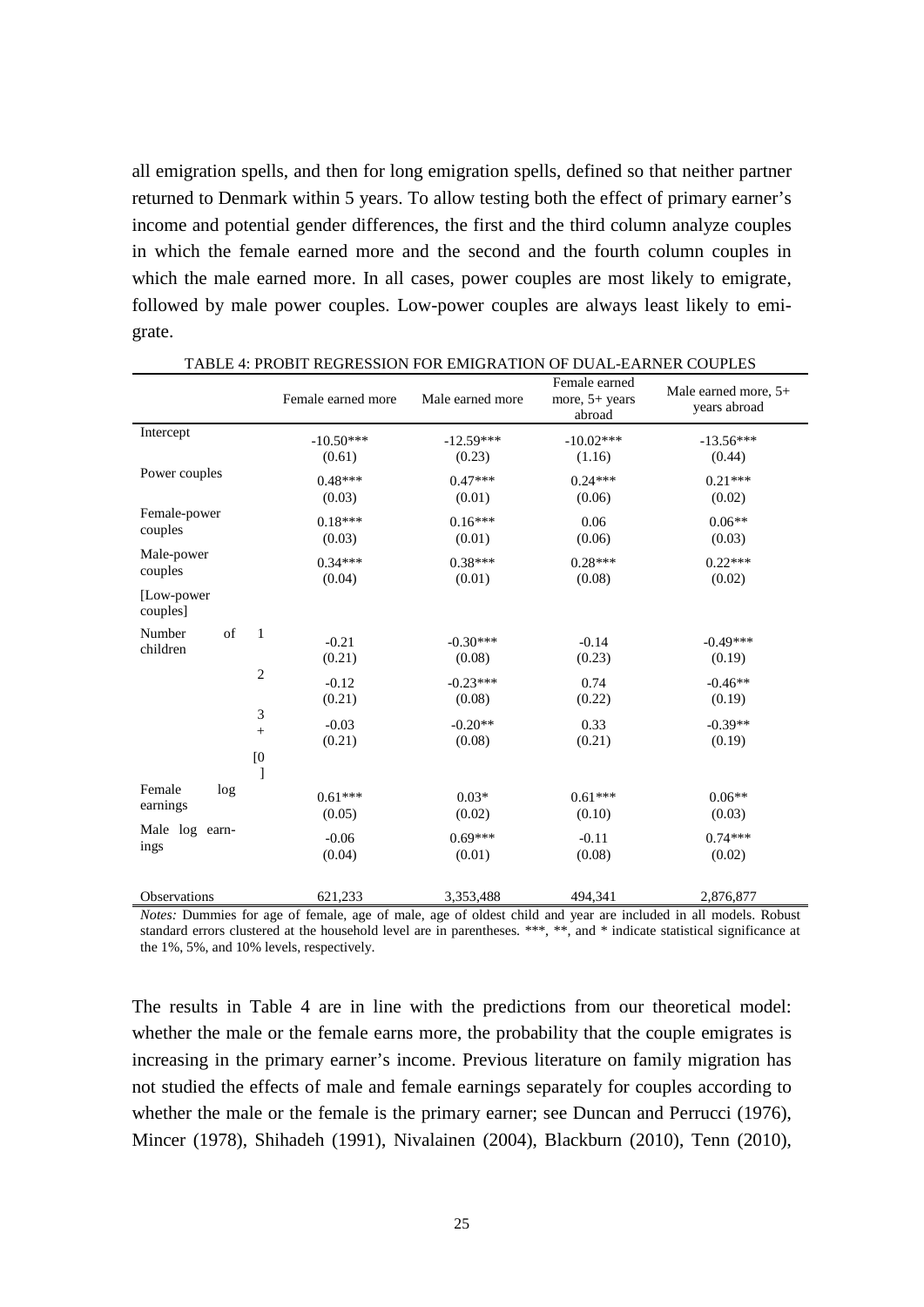Rabe (2011), Gemici (2011), and Eliasson et al. (2014). When couples with male primary earners and couples with female primary earners are analyzed together, the estimated effect of male income is typically positive, while that of female income is usually insignificant, and may even be negative. The positive effect of the female primary earner's income on the probability of migration is lost if the relatively small number of such families is lumped together with families in which the male is the primary earner.<sup>[12](#page-23-0)</sup>

We find that the probability that a family with a male primary earner emigrates increases in the female secondary earner's income, but that the probability that a family with a female primary earner emigrates does not increase in the male secondary earner's income. The point estimate on the male secondary earner's income is negative, but statistically insignificant. While it is somewhat surprising that the sign of the estimated effect of the secondary earner's income differs according to gender, it is worth noticing that the magnitude of the effects is small.

Even after controlling for income, we also find that college education increases the likelihood of emigration. This is in line with our conjecture that higher education makes migration easier, although it is also consistent with an alternative interpretation that the returns to migration are higher for the college-educated. Furthermore, male power couples are more mobile than female power couples independent of whether male or female is the primary earner. This suggests that family migration patterns are still not gender neutral. While family migration decisions respond strongly to the primary earner's income, independent of the primary earner's gender, male partner's college education plays a stronger role in encouraging emigration, independent of which partner earns more.

Our finding on the importance of the primary earner's income is robust to different specifications. Foged (2014) uses the same data as we do, but a somewhat different empirical specification and a shorter time period. Instead of looking at the primary and secondary earner's income, she looks at the husband's income share, and finds that the probability of family migration is U-shaped in the income share of the husband. This is consistent with what our propositions 2 and 3 predict. Note that going for a more

<sup>&</sup>lt;sup>12</sup> In an earlier version of our paper, circulated as NORFACE Migration DP 18-2013, we made the mistake of not separately analyzing families in which the male was the primary earner and families in which the female was the primary earner. This resulted in us to conclude then that the probability of emigration is increasing in male earnings, but does not depend much on female earnings, which is in line with earlier literature on internal migration. We thank seminar participants at Tel Aviv University and Ben Gurion University for pointing out that to be consistent with our theoretical model we should analyze separately families in which the male is the primary earner and families in which the female is the primary earner.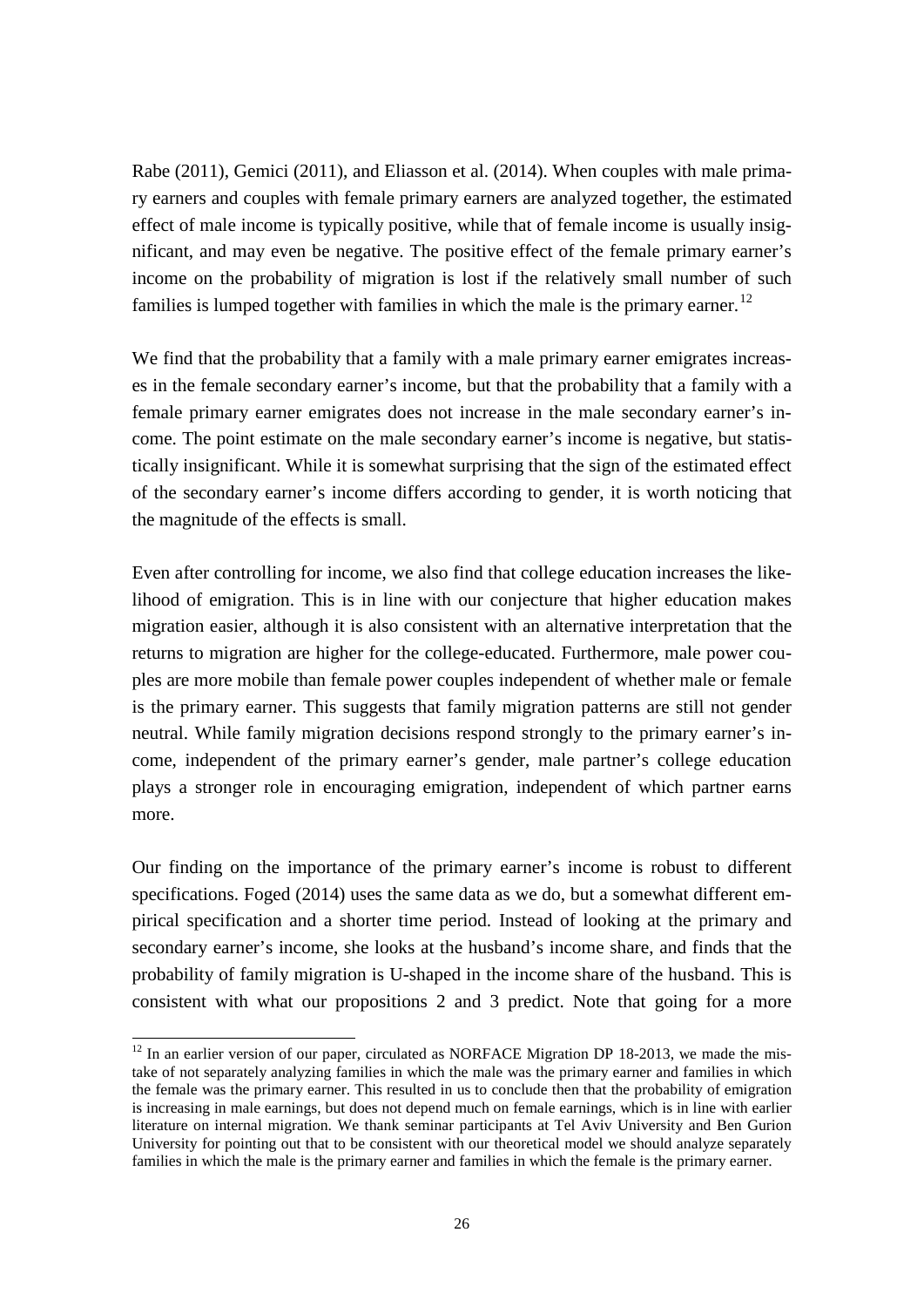asymmetric income distribution (moving towards the endpoints of U) is equivalent to increasing the income of the primary earner (Proposition 2) and reducing the income of the secondary earner by the same amount (Proposition 3). Propositions 2 and 3 together imply that this should increase the probability that the couple emigrates.

In Table 5, we study couples with children and couples without children separately. (An analysis of couples with one child, couples with two children, and couples with three or more children suggests that accounting for the number of children does not make much of a difference). Independent of the number of children, power couples are most likely to emigrate, followed by male-power couples and then by female-power couples. We find that the probability of emigration increases strongly in the primary earner's income. The emigration decisions of couples with children and couples without children react to the primary earner's income quite similarly, independent of the primary earner's gender. The effect of the secondary earner's income is small and statistically insignificant, apart from couples with children and male primary earners. In that group, the probability of emigration also increases slightly in the secondary earner's income.

| TABLE 9. CHILDREN AND LIMIORATION OF DUAL-LARNER COOFLED |                       |                       |                       |                       |  |
|----------------------------------------------------------|-----------------------|-----------------------|-----------------------|-----------------------|--|
|                                                          | No children, female   | No children, male     | With children, female | With children, male   |  |
|                                                          | earned more           | earned more           | earned more           | earned more           |  |
| Intercept                                                | $-10.25***$<br>(1.01) | $-11.97***$<br>(0.47) | $-10.98***$<br>(0.80) | $-13.20***$<br>(0.27) |  |
| Power couples                                            | $0.39***$             | $0.45***$             | $0.54***$             | $0.46***$             |  |
| Female-power<br>couples                                  | (0.04)<br>$0.10***$   | (0.02)<br>$0.16***$   | (0.04)<br>$0.24***$   | (0.01)<br>$0.15***$   |  |
|                                                          | (0.05)                | (0.03)                | (0.04)                | (0.02)                |  |
| Male-power<br>couples                                    | $0.29***$<br>(0.06)   | $0.36***$<br>(0.02)   | $0.39***$<br>(0.06)   | $0.39***$<br>(0.01)   |  |
| [Low-power]<br>couples]                                  |                       |                       |                       |                       |  |
| Female<br>log<br>earnings                                | $0.61***$<br>(0.09)   | 0.03<br>(0.03)        | $0.60***$<br>(0.07)   | $0.04**$<br>(0.02)    |  |
| Male<br>log<br>earnings                                  | $-0.09$<br>(0.06)     | $0.64***$<br>(0.03)   | $-0.03$<br>(0.08)     | $0.70***$<br>(0.01)   |  |
| Observations                                             | 183,735               | 709,035               | 437,498               | 2,644,453             |  |

TABLE 5: CHILDREN AND EMIGRATION OF DUAL-EARNER COUPLES

*Notes*: Dummies for age of female, age of male, and year are included in all models. Age of oldest child included in models with children. Robust standard errors clustered at the household level are in parentheses. \*\*\*, \*\*, and \* indicate statistical significance at the 1%, 5%, and 10% levels, respectively.

In Table 6, we finally divide couples according to both power type and the primary earner's gender. This division is motivated by the concerns that there might be collinearity between education and earnings, or that the effects of earnings may interact with education. An analysis of eight groups consisting of the four power types with female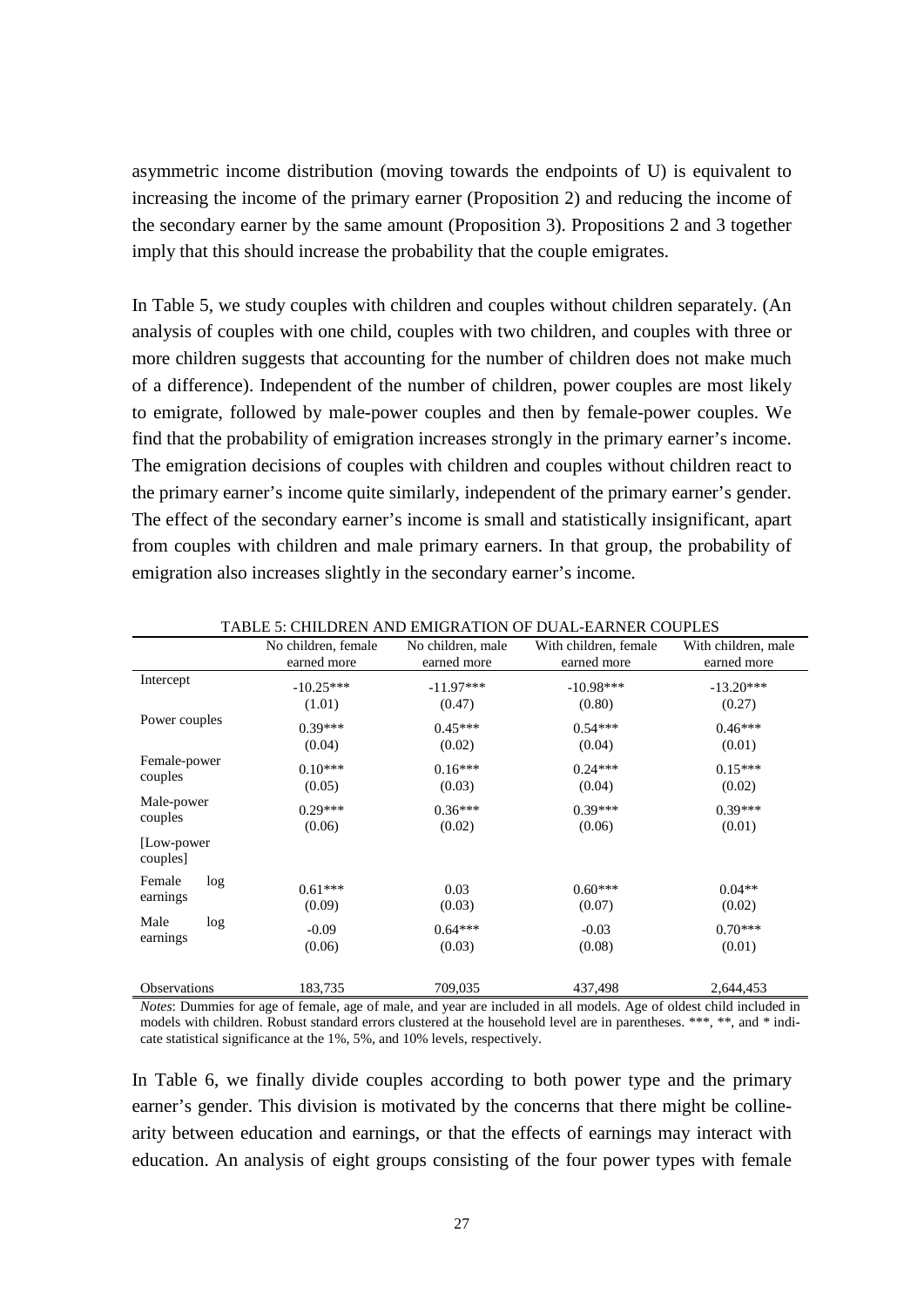primary earner, and the four power types with male primary earner allows us to separate the effects of income, without any collinearity with education. It also allows separating potential gender differences from the effects of being primary or secondary earner. Given the large number of observations, there is enough variation in earnings to allow the analysis of subgroups. On the other hand, including education and income simultaneously in Table 4 allows us to estimate the direct effects of education, beyond the indirect effects that go through earnings.

Panel A of Table 6 shows that among couples with female primary earner, the probability of migration is strongly increasing in female's earnings for low-power couples, female power couples and power couples. The probability of migration is decreasing in male earnings among low-power and female-power couples, implying that male secondary earners without college education are negatively self-selected with respect to their income. Together, these findings suggest that among couples in which the female earned more, migration decisions reflected more female job market opportunities in all other groups apart from male-power couples. Among couples with male primary earner, the probability of migration is increasing in male earnings, independent of power type; see Panel B. The effect of female earnings is positive among male-power and power couples.

|                     |              | Panel A: Female earned more |              |                |               |
|---------------------|--------------|-----------------------------|--------------|----------------|---------------|
|                     |              | Low-power                   | Female power | Male power     | Power couples |
| Intercept           |              | $-9.08***$                  | $-10.82***$  | $-9.48***$     | $-11.45***$   |
|                     |              | (1.29)                      | (1.51)       | (2.25)         | (0.84)        |
| Number of children  | $\mathbf{1}$ | $-0.35$                     | 0.20         | 0.66           | 0.14          |
|                     |              | (0.30)                      | (0.33)       | (0.39)         | (0.36)        |
|                     | 2            | $-0.26$                     | 0.29         | 0.66           | 0.21          |
|                     |              | (0.28)                      | (0.33)       | (0.38)         | (0.36)        |
|                     | $3+$         | $-0.16$                     | 0.33         | $\overline{0}$ | 0.35          |
|                     |              | (0.27)                      | (0.35)       |                | (0.37)        |
|                     | [0]          |                             |              |                |               |
| Female log earnings |              | $0.62***$                   | $0.73***$    | 0.27           | $0.57***$     |
|                     |              | (0.10)                      | (0.11)       | (0.18)         | (0.08)        |
| Male log earnings   |              | $-0.21***$                  | $-0.16*$     | 0.20           | 0.10          |
|                     |              | (0.06)                      | (0.11)       | (0.17)         | (0.08)        |
| <b>Observations</b> |              | 326,842                     | 141,432      | 26,262         | 110,292       |

TABLE 6: EMIGRATION ACCORDING TO POWER TYPE AND PRIMARY EARNER'S GENDER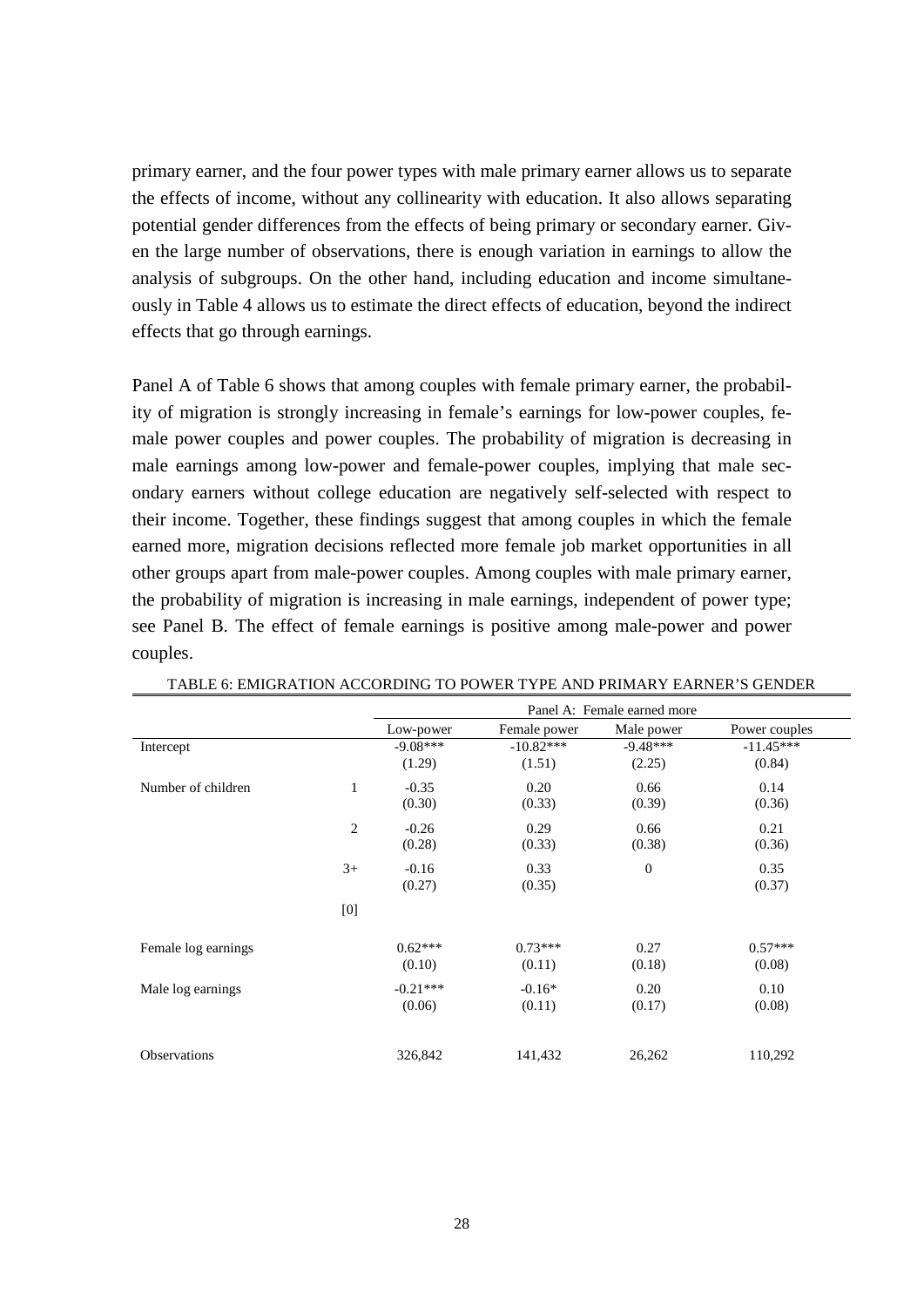|                     |                  | Panel B: Male earned more |              |             |               |  |
|---------------------|------------------|---------------------------|--------------|-------------|---------------|--|
|                     |                  | Low-power                 | Female power | Male power  | Power couples |  |
| Intercept           |                  | $-13.90***$               | $-11.50***$  | $-13.39***$ | $-11.21***$   |  |
|                     |                  | (0.44)                    | (0.71)       | (0.52)      | (0.36)        |  |
| Number of children  | $\mathbf{1}$     | $-0.36$                   | $-0.09$      | $-0.25$     | $-0.50$       |  |
|                     |                  | (0.11)                    | (0.23)       | (0.17)      | (0.31)        |  |
|                     | 2                | $-0.33$                   | $-0.07$      | $-0.16$     | $-0.40$       |  |
|                     |                  | (0.11)                    | (0.23)       | (0.17)      | (0.31)        |  |
|                     | 3                | $-0.33$                   | 0.01         | $-0.15$     | $-0.34$       |  |
|                     | $^{+}$           | (0.11)                    | (0.23)       | (0.17)      | (0.31)        |  |
|                     | $\left[0\right]$ |                           |              |             |               |  |
|                     | ı                |                           |              |             |               |  |
| Female log earnings |                  | 0.03                      | $-0.06$      | $0.07**$    | $0.05*$       |  |
|                     |                  | (0.03)                    | (0.05)       | (0.03)      | (0.02)        |  |
| Male log earnings   |                  | $0.80***$                 | $0.71***$    | $0.74***$   | $0.59***$     |  |
|                     |                  | (0.02)                    | (0.03)       | (0.03)      | (0.02)        |  |
| <b>Observations</b> |                  | 2,041,611                 | 438,874      | 343,984     | 529,019       |  |
|                     |                  |                           |              |             |               |  |

Notes: Dummies for age of female, age of male, age of oldest child and year are included in all models. Robust standard errors clustered at the household level are in parentheses. \*\*\*, \*\*, and \* indicate statistical significance at the 1%, 5%, and 10% levels, respectively.

The prediction of Proposition 2 that the likelihood of migrating is increasing in the primary earner's income holds in all specifications, apart from male-power couples in which the female earned more. This group is only 1.3 percent of all couples in Table 6, meaning that the prediction of the Proposition 2 holds among the seven subgroups representing 98.7 percent of couples. Proposition 3 stated that the effect of the secondary earner's income may go either way. We find that this is the case empirically. In lowpower couples and female-power couples with female primary earner, the probability of emigration is decreasing in the male income, while in male power couples and power couples with male primary earner the probability of emigration is increasing in the female income. Finding significant estimates for earnings in the separate regressions by power type and female/male primary earner is a strong argument against any collinearity concern.

To illustrate how responsive emigration is to the primary earner's and to the secondary earner's income, we have finally calculated the elasticity of the migration with respect to the primary earner's and to the secondary earner's income for the groups depicted in Table 6. The formula for elasticity in each group, omitting group-specific subscripts, is  $ap_{ab}$  $dw_i$  $w_i$  $\frac{w_l}{p_{ab}}$ , where  $i \in \{a, b\}$ . Here,  $w_a$  denotes the earnings of the primary earner and  $w_b$ denotes the earnings of the secondary earner. Earnings  $w_a$  and  $w_b$  are components of vector **x** of explanatory variables, which also includes dummies for age of female, age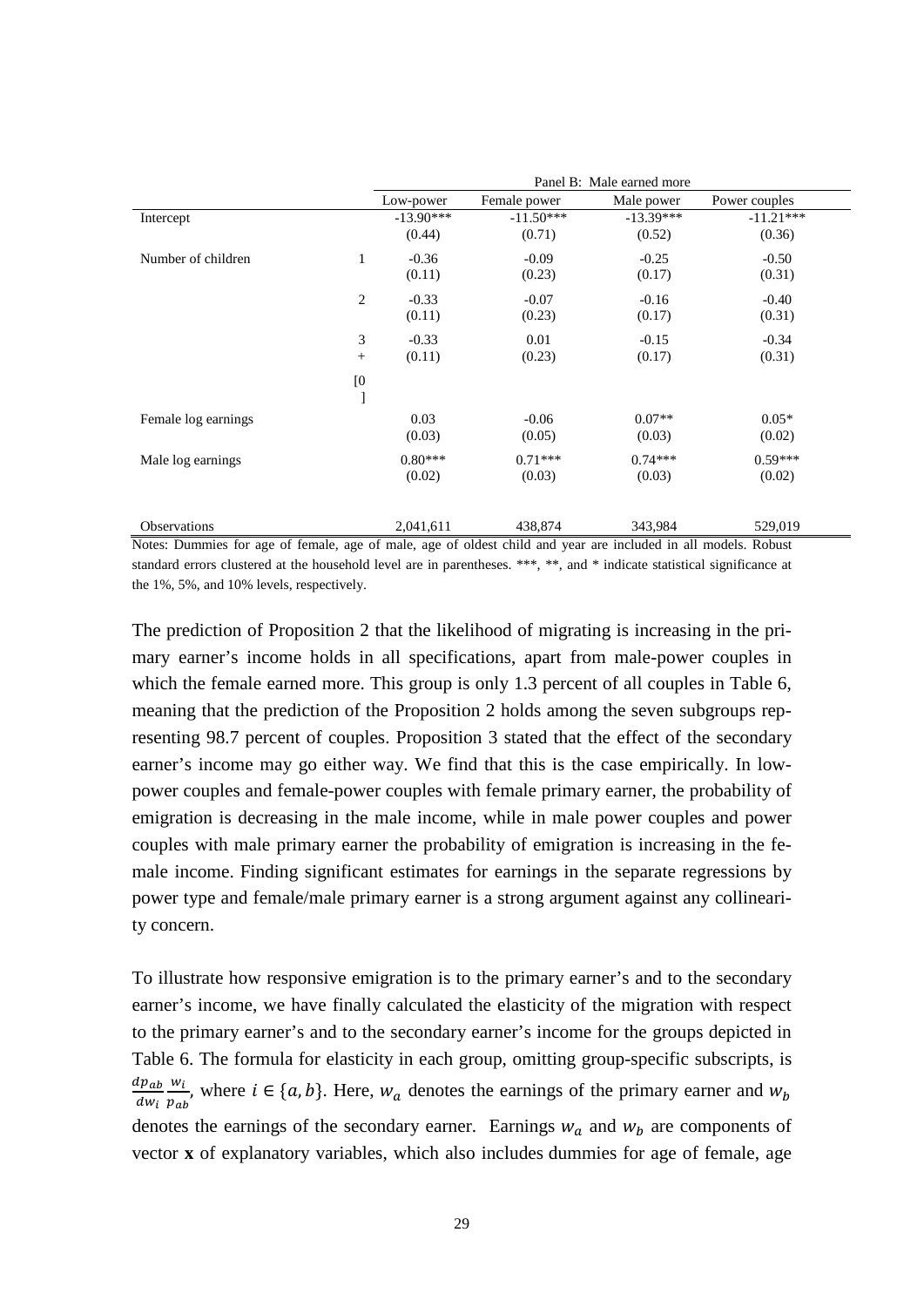of male, age of oldest child and year.  $p_{ab} = \Phi_{ab}(\overline{x}\beta)$  is the probability of emigration as a function of log earnings and other explanatory variables; see footnote 11 above for details. The elasticities are calculated at average values for each of the eight groups and are depicted in Figure 5.







*Note: Results are presented as elasticity ± standard error of mean, estimated at the average age and income within the group for which the elasticity is calculated. Women are aged 23 to 37 and men 25 to 39. Emigration years are 1982 to 2010 in Panels A and C and 1982 to 2005 in Panels B and D. The probability of emigration is estimated based on earnings in the previous year, including only couples in which both partners worked at least 60 percent of the full working time.*

When analyzing all emigration events (Panels A and C), the probability that a couple emigrates increases strongly in the primary earner's income, apart from the small group of male-power couples in which the female earned more. For other groups, the elasticity ranges between 1.72 and 2.50 for couples with the female primary earner, and 1.73 and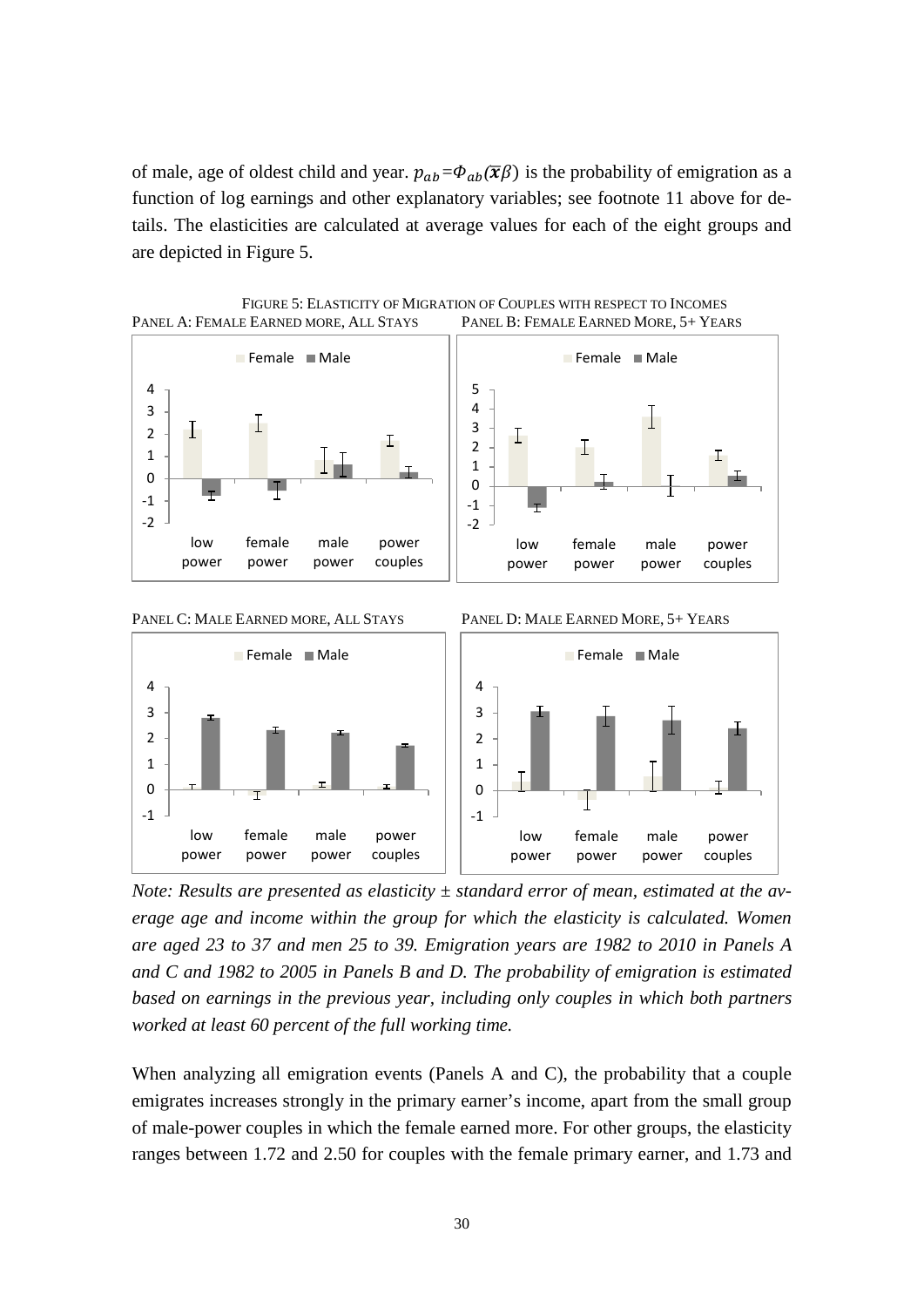2.81 for couples with the male primary earner. The elasticities are even larger when the attention is restricting to long stays, ranking between 1.60 and 3.60 for groups with female primary earner and 2.41 and 3.07 for groups with male primary earner. These elasticities are considerably larger than those for singles; see Figure 4. They are also larger than the elasticity of migration with respect to one minus the average tax rate on foreigners with top incomes who immigrate to Denmark, as estimated by Kleven et al. (2014). Elasticity with respect to the secondary earner's income is usually very close to zero, apart from low-power couples with a female primary earner. In that group, the elasticity with respect to the secondary earner's income is -1.12 when the attention is restricted to long stays. This suggests that such couples are most likely to migrate when the male secondary earner has very low earnings, and female primary earner high earnings.

Why is the elasticity of couple migration with respect to the primary earner's income so large? Our conjecture is that this reflects colocation problem and the need for intrafamily compensating transfers. Costa and Kahn (2000) showed that colocation problem is likely to play a major role in American power couples locating increasingly in large metropolitan areas, and the colocation problem is likely to be even more severe for international migration. In case one of the partners is tied mover, the gains for the partner with a strong preference to migrate have to be big enough to compensate the tied mover. Given that the probability of emigration increases strongly in the primary earner's income, it appears that the migration decisions are usually made in the interest of the primary earner, whether male or female. If migration decisions would be more responsive to male job opportunities, then we would expect the elasticity with respect to male income to always be positive, which is not the case.

#### *5.3 All couples*

Our analysis has so far focused on dual-earner couples. Although this group is best suited to test our theory, about half of all couples satisfying the age restriction in line with Costa and Kahn (2000) do not satisfy these criteria. Therefore, we next extend the analysis to also include these couples.

The first two columns of Table 7 explain the decision to emigrate by the male's and the female's education, the number of children, the age of the female, the age of the male, and the age of the oldest child. The main focus here is on estimating the effect of male and female education. The third and the fourth columns add labor market status and earnings. If the annual earnings are less than DKK 1, log of earnings is replaced by ze-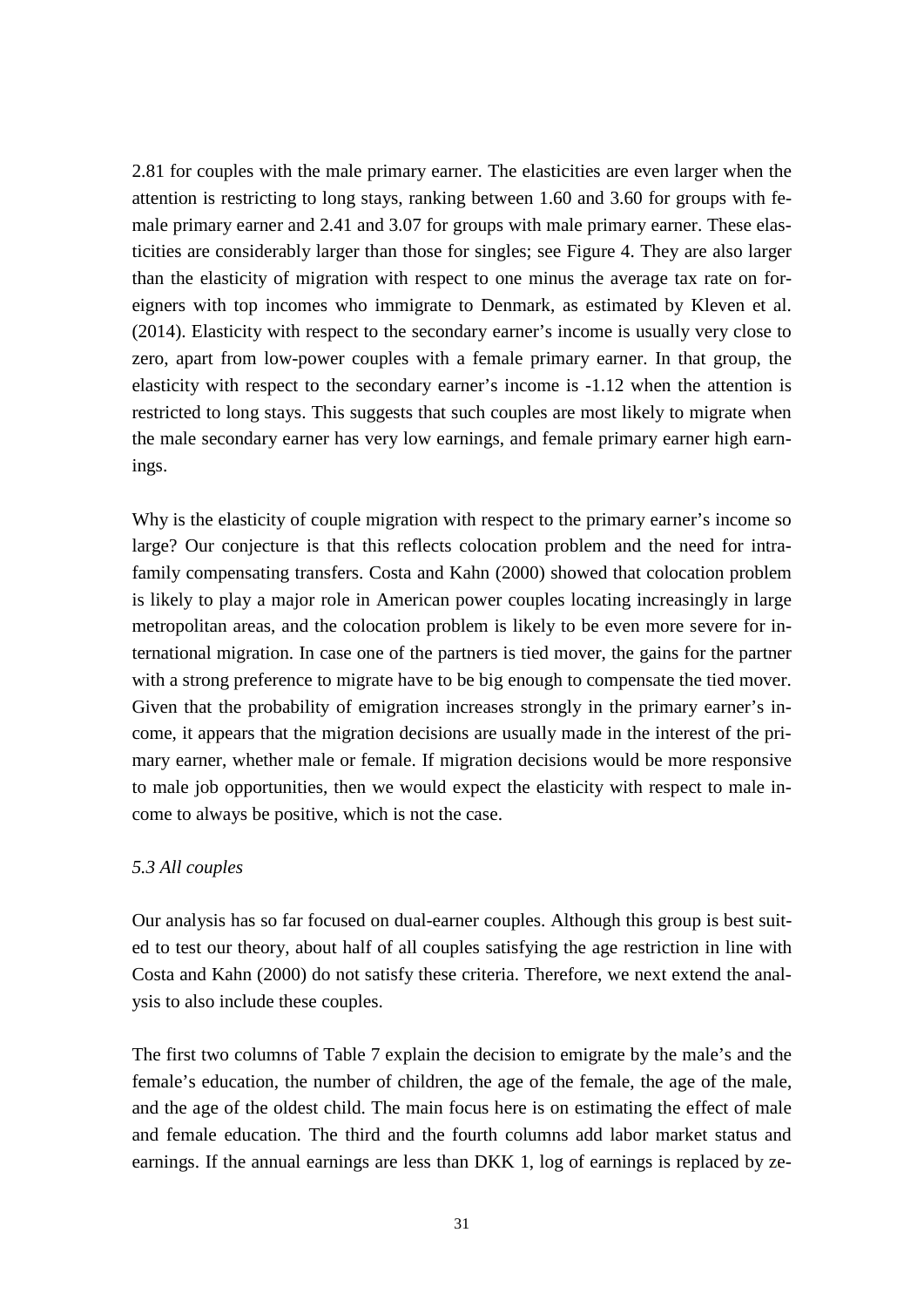ro. This allows keeping also partners who stay at home without any income in the analysis. The first and the third column analyze couples in which the female earned more and the second and the fourth column couples in which the male earned more.

|                              |                | Female earned | Male earned | Female earned | Male earned |
|------------------------------|----------------|---------------|-------------|---------------|-------------|
|                              |                | more          | more        | more          | more        |
| Intercept                    |                | $-3.29***$    | $-3.13***$  | $-3.04***$    | $-6.17***$  |
|                              |                | (0.06)        | (0.03)      | (0.13)        | (0.16)      |
| Power couples                |                | $0.50***$     | $0.57***$   | $0.49***$     | $0.54***$   |
|                              |                | (0.02)        | (0.01)      | (0.02)        | (0.01)      |
| Female-power couples         |                | $0.20***$     | $0.21***$   | $0.20***$     | $0.20***$   |
|                              |                |               |             |               | (0.01)      |
| Male-power couples           |                | (0.02)        | (0.01)      | (0.02)        |             |
|                              |                | $0.34***$     | $0.48***$   | $0.33***$     | $0.44***$   |
|                              |                | (0.02)        | (0.01)      | (0.02)        | (0.01)      |
| [Low-power couples]          |                |               |             |               |             |
| Number of children           | $\mathbf{1}$   |               |             |               | $-0.39***$  |
|                              |                | $-0.34**$     | $-0.41***$  | $-0.35**$     | (0.06)      |
|                              | $\overline{c}$ | (0.14)        | (0.06)      | (0.14)        |             |
|                              |                | $-0.29**$     | $-0.36***$  | $-0.30**$     | $-0.34***$  |
|                              |                | (0.14)        | (0.06)      | (0.14)        | (0.06)      |
|                              | $3+$           | $-0.26*$      | $-0.30***$  | $-0.26*$      | $-0.28***$  |
|                              |                | (0.14)        | (0.06)      | (0.14)        | (0.06)      |
|                              | [0]            |               |             |               |             |
| Female occupation            | <b>OLF</b>     |               |             |               |             |
|                              |                |               |             | 0.01          | $0.01***$   |
|                              |                |               |             | (0.05)        | (0.01)      |
|                              | Student        |               |             | 0.06          | $0.15***$   |
|                              |                |               |             | (0.05)        | (0.02)      |
|                              | Unem-          |               |             | $-0.00$       | $-0.04***$  |
|                              | ployed         |               |             | (0.04)        | (0.01)      |
|                              | [Work]         |               |             |               |             |
| Male occupation              | OLF            |               |             |               |             |
|                              |                |               |             | $0.14***$     | $0.29***$   |
|                              | Student        |               |             | (0.03)        | (0.04)      |
|                              |                |               |             | $0.15***$     | $0.53***$   |
|                              |                |               |             | (0.02)        | (0.04)      |
|                              | Unem-          |               |             | $-0.02$       | $0.11***$   |
|                              | ployed         |               |             | (0.02)        | (0.03)      |
|                              | [Work]         |               |             |               |             |
| Female log earnings          |                |               |             | $-0.02***$    | $-0.01***$  |
|                              |                |               |             | (0.01)        | (0.00)      |
| Male log earnings            |                |               |             |               |             |
|                              |                |               |             | $0.01***$     | $0.24***$   |
|                              |                |               |             | (0.00)        | (0.01)      |
| Observations<br>$\mathbf{r}$ |                | 1,606,271     | 5,832,230   | 1,606,271     | 5,832,230   |

*Notes*: Dummies for age of female, age of male, age of oldest child and year are included in all models. OLF is out of labor force. In case annual earnings are smaller than DKK 1, log of earnings is replaced by zero. Robust standard errors clustered at the household level are in parentheses. \*\*\*, \*\*, and \* indicate statistical significance at the 1%, 5%, and 10% levels, respectively.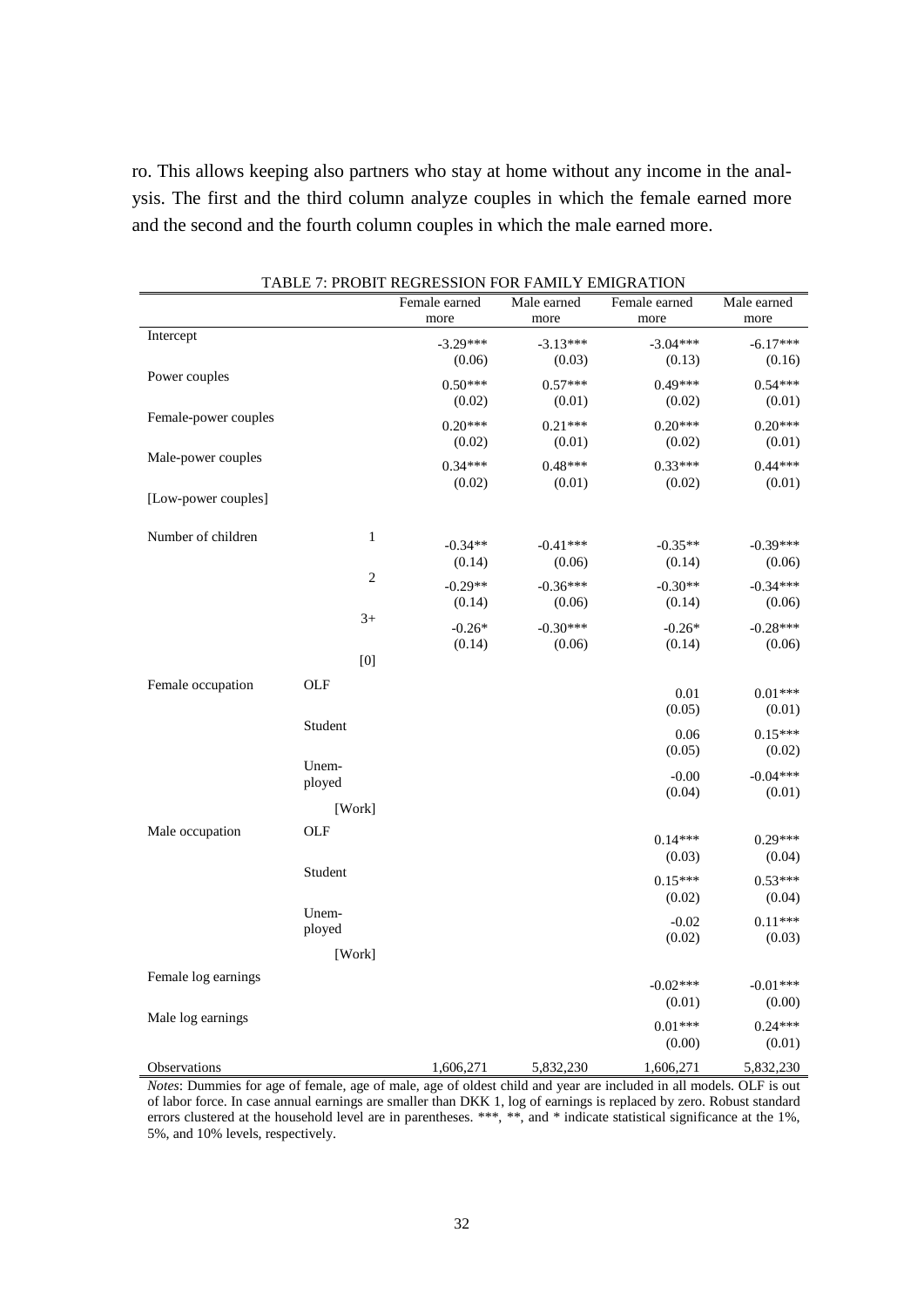The effects of male and female education are in line with the results for dual-earner couples. Power couples and male-power couples are most likely to emigrate, and lowpower couples least likely. Having children makes couples less mobile, and either partner being student or out of labor force more mobile. Interestingly, the effects of unemployment, relative to being employed, show up only for couples in which the male earned more. In such couples, the male being unemployed increases the likelihood of emigration, and the female being unemployed reduces it. The most surprising finding is that the likelihood of emigration is increasing in male income and decreasing in female income, whether male or female earns more, although only the effect of the male primary earner's income is large in absolute value. Therefore, the relatively gender-neutral emigration pattern of dual-earner couples is replaced by a more male-centered pattern when couples in which at least one of the partners (typically female) does not fulfill the requirement of working at least 60% of full working time are also included into the analysis. Given that the theoretical model analyzed only dual-earner couples, this finding should not be seen as refuting it. Rather, this finding highlights that although male education plays a bigger role in both dual-earner couples and in other couples, the migration decisions of other than dual-earner couples are more responsive to male earnings.

#### **6 Couple Migration and the Roy-Borjas model**

An important concern related to the generalizability of our results to other countries is that Denmark has a very equal income distribution. Given that Borjas (1987) has established that emigrants tend to be positively (negatively) selected from countries with more (less) equal income distribution than the destination country, we would therefore expect emigrants from Denmark to be positively selected also if there would be no uncertainty related to job opportunities abroad; see Borjas and Bronars (1991).

To test whether our results can be expected to hold independent of differences in returns to skill, we ran our probit regressions separately for different destinations. Other Nordic countries have relatively small wage differences just as Denmark, meaning that they provide the best test case for our theoretical model. English-speaking countries form an interesting group to study for two reasons. First, they all have wider wage differences than Denmark. Second, Danes generally speak English very well, meaning that it is unlikely that either partner would be unable to work because of language differences. This means that English-speaking countries would be an ideal subgroup to test a model that would allow differences in returns to skill between the home country and the destination country. Finally, the rest of the world has mostly much wider income differences than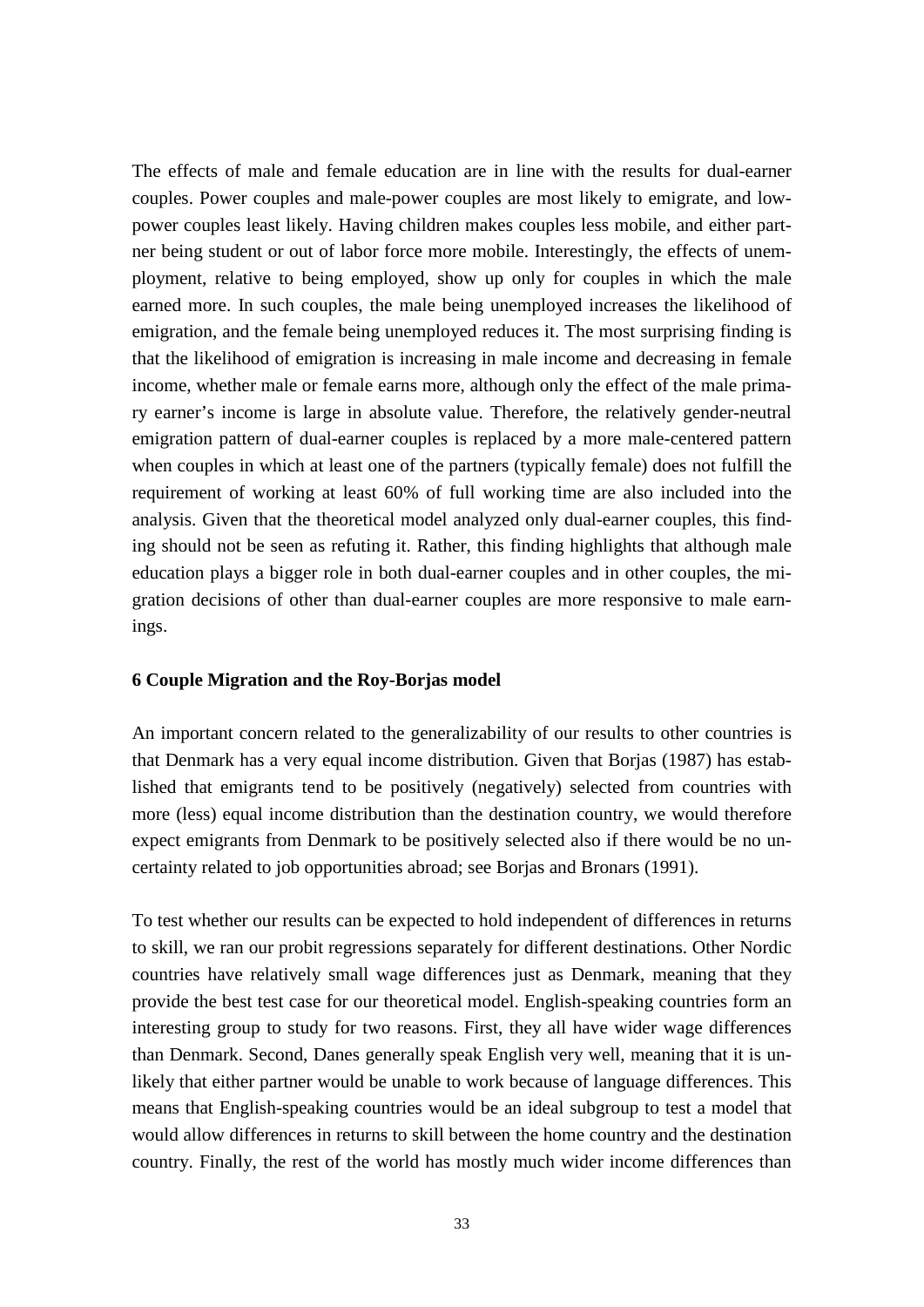Denmark and other Nordic countries, but it is also more likely that partners differ in their language skills, which may mean that the tied mover would have to stay at home.

The elasticity of migration to different destinations with respect to female and male earnings is presented in Table 8. Elasticities are derived using similar specifications as in Table 4, and then estimating elasticities as in Figure 5. Importantly, the qualitative effects of other explanatory variables are in all regressions underlying Table 8 as in Table 4. Whether analyzing all migration spells, or only migration spells lasting 5 years or more, power couples and male power couples are most likely to emigrate to all destinations, both when analyzing couples in which the male earns more and couples in which the female earns more.

|                   | Female      | Male earned | Female earned more, | Male earned<br>more, |
|-------------------|-------------|-------------|---------------------|----------------------|
|                   | earned more | more        | 5+ years abroad     | 5+ years abroad      |
| Nordic<br>Other   |             |             |                     |                      |
| countries         |             |             |                     |                      |
| Female earnings   | 0.630       | $-0.202*$   | 0.482               | 0.110                |
|                   | [0.409]     | [0.121]     | [0.609]             | [0.259]              |
| Male earnings     | $-0.589***$ | $1.568***$  | $-0.799***$         | 1.698***             |
|                   | [0.168]     | [0.109]     | [0.236]             | [0.202]              |
| English-speaking  |             |             |                     |                      |
| countries         |             |             |                     |                      |
| Female earnings   | $2.665***$  | $0.214**$   | $3.262***$          | $0.475**$            |
|                   | [0.310]     | [0.089]     | [0.712]             | [0.197]              |
| Male earnings     | 0.012       | 2.590***    | $-0.304$            | 2.985***             |
|                   | [0.339]     | [0.069]     | [0.644]             | [0.140]              |
| Rest of the world |             |             |                     |                      |
|                   |             |             |                     |                      |
| Female earnings   | $2.167***$  | $0.125*$    | 2.919***            | 0.131                |
|                   | [0.257]     | [0.070]     | [0.599]             | [0.163]              |
| Male earnings     | $-0.009$    | 2.234***    | 0.130               | 2.968***             |
|                   | [0.293]     | [0.056]     | [0.755]             | [0.116]              |

TABLE 8: THE ELASTICITY OF MIGRATION WITH RESPECT TO EARNINGS FOR DUAL-EARNER COUPLES WHEN MIGRATING TO DIFFERENT DESTINATIONS

Notes: In each column, each pair of cells reports the estimated elasticity of migration of a dual-earner couple with respect to female income and male income. Elasticities are estimated at the average age and income within the group for which the elasticity is calculated for the country group listed above the cells, and for the group of couples specified in the column. Coefficients that are underlying the elasticities are derived from regressions which include as additional explanatory variables power type, number of children, and dummies for age of female, age of male, age of oldest child and year, as in Table 4. Full regression tables are available upon request. In each probit regression, couples migrating to any other destination are excluded. Robust standard errors clustered at the household level are in parentheses. \*\*\*, \*\*, and \* indicate statistical significance at the 1%, 5%, and 10% levels, respectively.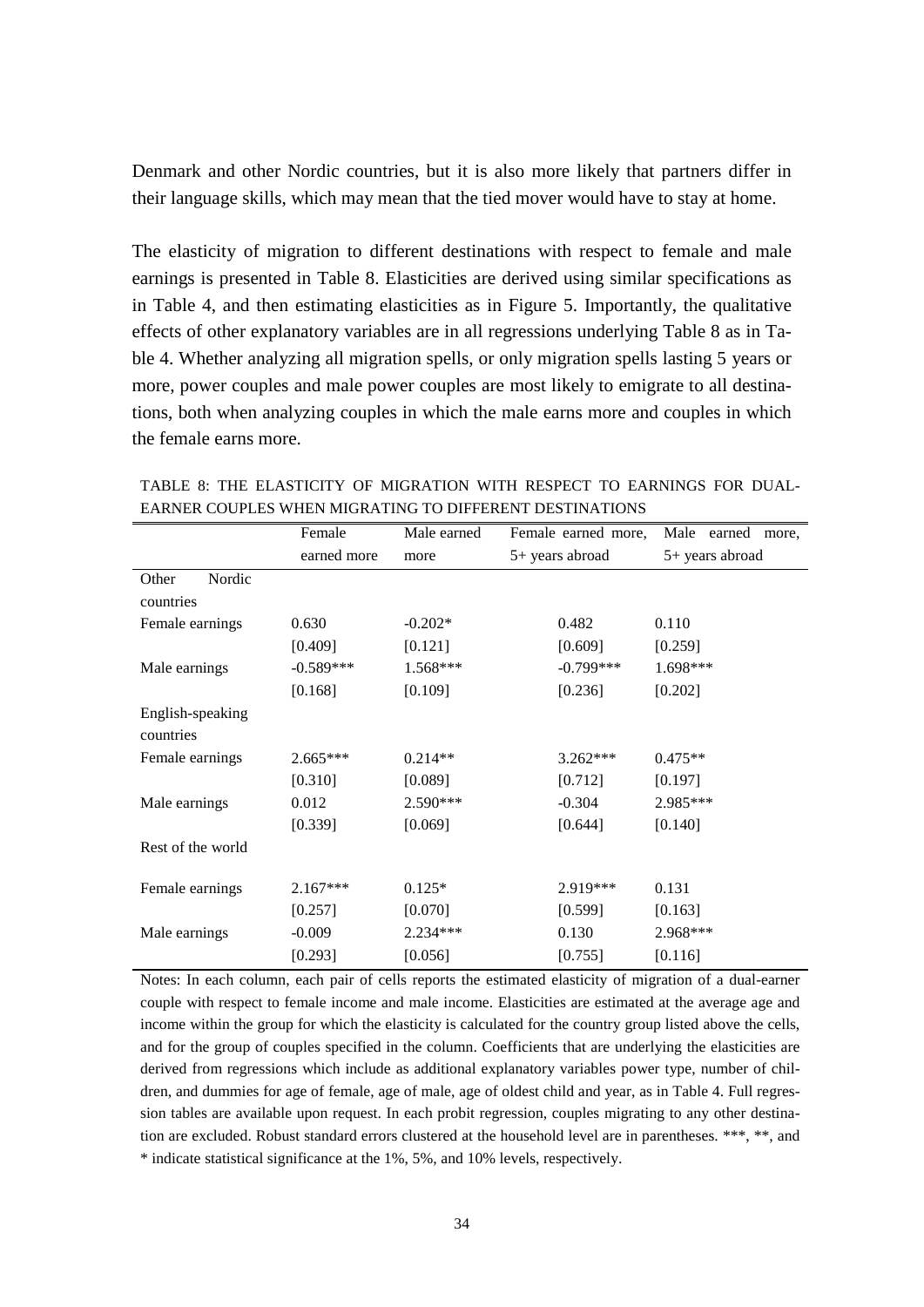Results in Table 8 are in line with both the Roy-Borjas model and our theoretical model. In line with the theoretical predictions in Borjas (1987), we find that the emigrants are more strongly positively selected in terms of the income for English-speaking countries and the rest of the world than for other Nordic countries. This holds for both the primary earner and the secondary earner, whether the primary earner is male or female. At the same time, we also find that couples with male primary earners and migrating to other Nordic countries are very strongly positively selected with respect to the male income. The Roy-Borjas model would predict no positive selection, given that returns to skill are about the same as in Denmark, and the theoretical model by Borjas and Bronars (1991) would predict no couple migration between Denmark and other Nordic countries, given the similarity of returns to skill. The elasticity of migration to other Nordic countries with respect to the female primary earner's income is much smaller and not statistically significant. This is the only subgroup for which we do not find strong support for our theoretical model. What makes the gender difference in the elasticity of migration to other Nordic countries with respect to the primary earner's income even more puzzling is that the elasticity is about the same for male and female primary earners when it comes to migrating to English-speaking countries and the rest of the world, including destinations with much bigger gender inequality than in Denmark. Interestingly, the elasticity of migration to other Nordic countries with respect to male primary earner's income is very close to the elasticity of migration with respect to one minus the average tax rate on foreigners that Kleven et al. (2014) estimate for the immigration of topincome earners to Denmark. This suggests that the colocation problem related to family ties plays a very important role in international migration also in the absence of skill price differences.

The effect of the secondary earner's income is sometimes positive and sometimes negative, in line with our theory. The elasticity of migration with respect to the secondary earner's income is always smaller than the elasticity with respect to the primary earner's income. There are interesting gender differences in the effects of the secondary earner's income. When it comes to migration to other Nordic countries, the elasticity with respect to male secondary earner's income is negative suggesting that dual-earner couples with female primary earner are much more likely to migrate to other Nordic countries if the male secondary earner has low income. With male primary earners, the effect of female income is negative but weak for short stays and about zero for long stays. As for English-speaking countries and rest of the world, the effect of the secondary female earner's income is always positive and rather large, while the estimated effect of the male secondary earner's income is rather weak.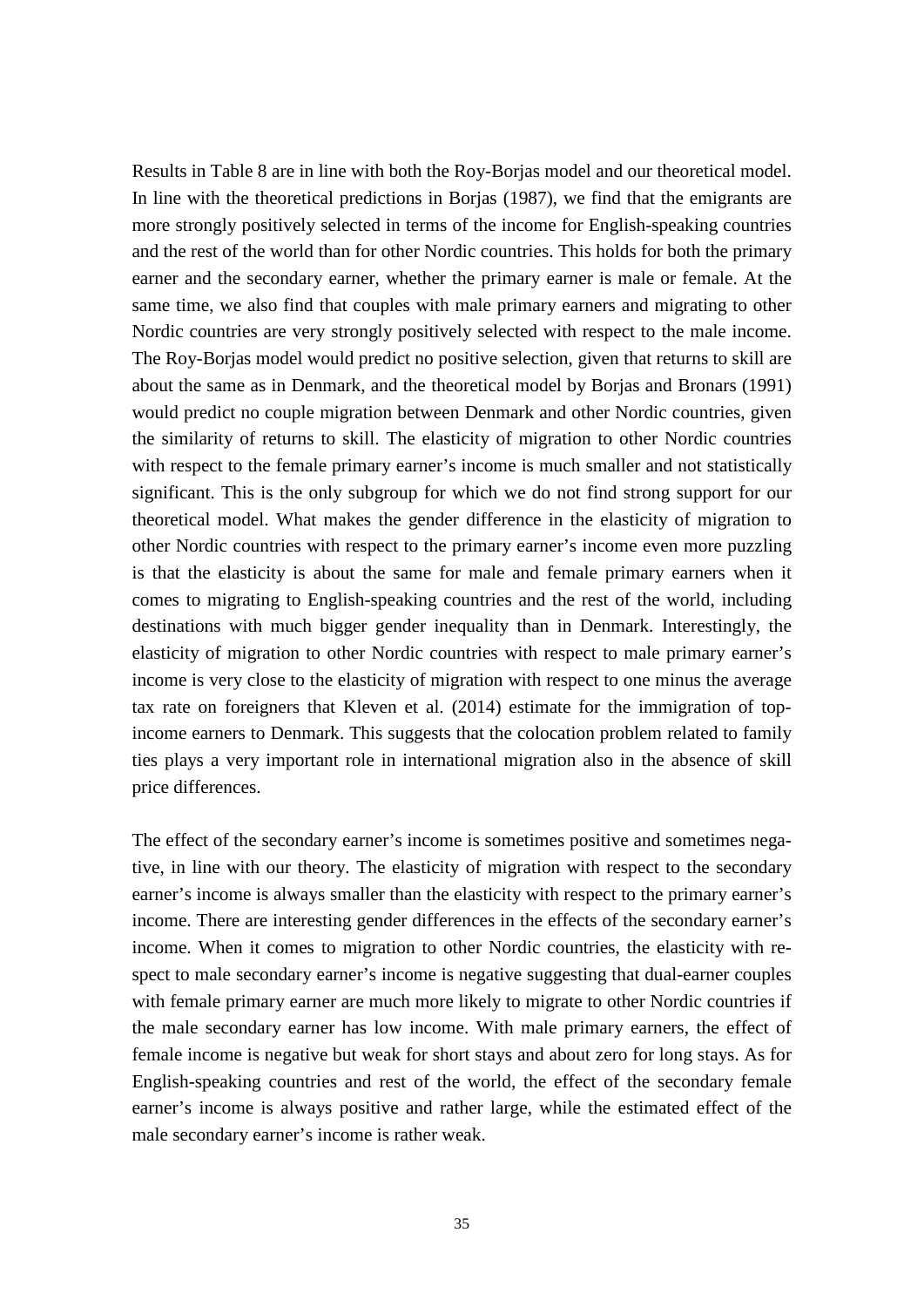To sum up: our qualitative result that the probability that a couple emigrates increases strongly in the primary earner's income holds both when estimating migration to countries with similar returns to skill, and destinations with wider income differences. From a quantitative perspective, Denmark having a relatively equal wage distribution may accentuate the estimated impact of the primary earner's income due to relatively higher returns to skill in other countries. An important topic for future research is to test our theory for migration from a country with wider income differences to a country with narrower income differences, as well as for migration from less gender-equal countries.

#### **7 Conclusion**

In this article, we first presented a theoretical model on the emigration of dual-earner couples, and then tested it using register data on the full Danish population. Our theoretical model predicted that the probability of emigration is increasing in the primary earner's income, while the effect of the secondary earner's income may go either way. Empirical results were broadly in line with this, whether analyzing couples with or without children, and whether the male or the female is the primary earner. If migration decisions would be more responsive to male job opportunities, as suggested by previous literature on internal migration, then we would expect the elasticity with respect to male income to always be positive, which is not the case.

We found that the elasticity of the probability that a couple emigrates with respect to the primary earner's income is surprisingly large. It is considerably larger than the elasticity of the probability of emigration with respect to the income for singles. This suggests that emigrating primary earners in couples are actually more strongly positively selected than emigrating singles. This is a novel result and runs against the intuition that family ties should weaken the self-selection, due to imperfect correlation in the earnings potential between the partners; see Borjas and Bronars (1991). Our intuition for this is that the colocation problem raises a bar for couples to emigrate. In case one of the partners does not find a good job abroad, the other partner must gain enough to compensate the tied mover. The likelihood of gaining enough to afford this is increasing in pre-migration income. The effects of the secondary earner's income are generally small.

To test whether our findings are driven by Denmark having relatively equal income distribution, we analyzed migration to other Nordic countries, English-speaking countries and the rest of the world separately. The probability of emigration is increasing in the primary earner's income for each destination group, although the positive effect of the pre-emigration income is stronger for English-speaking countries and the rest of the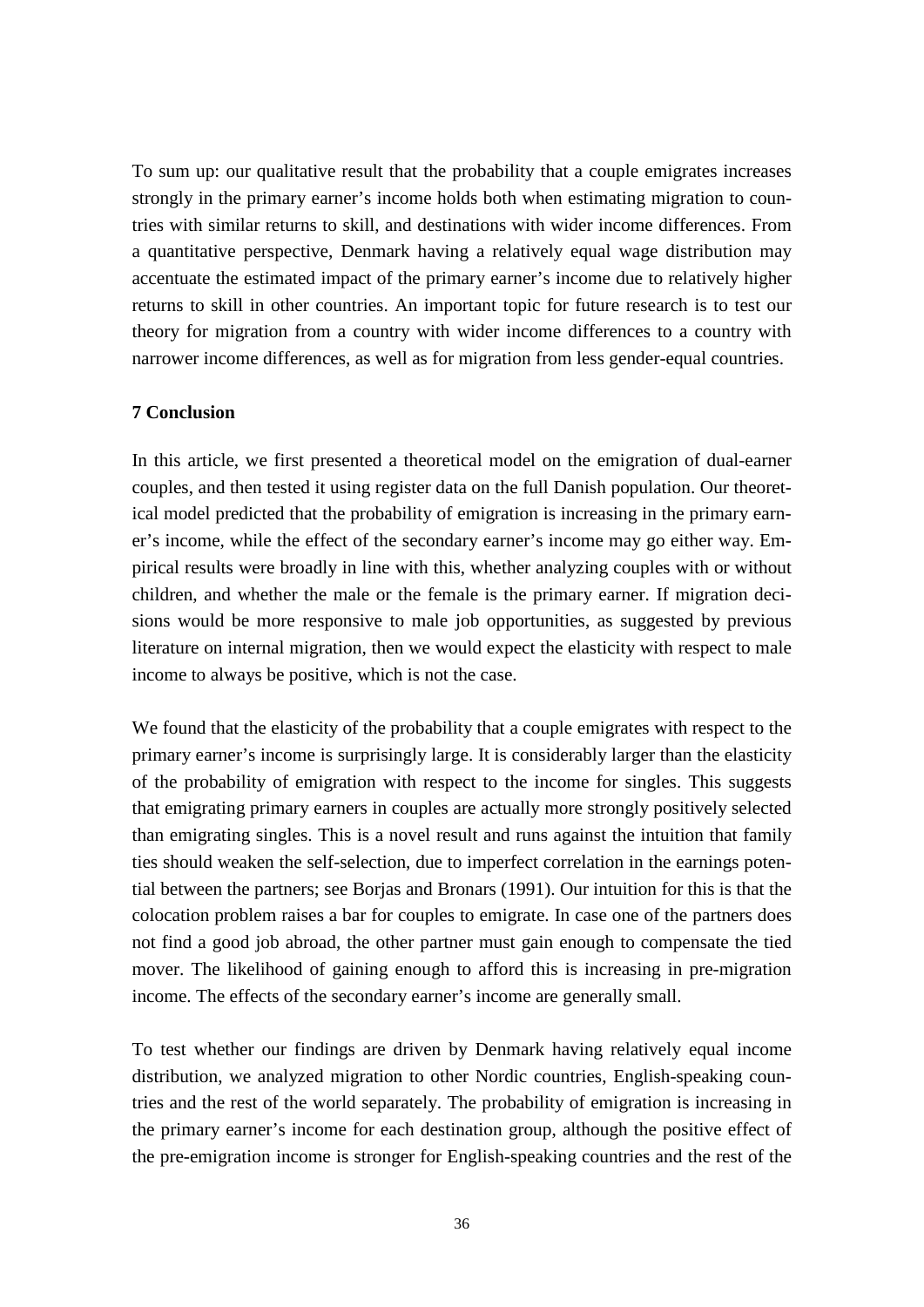world, in line with what the results in Borjas (1987) suggest. Therefore, both rewards to skill and couple dynamics play an important role in the self-selection of migrants. The effect of differences in returns to skill we find is in line with what Borjas (1987) and Grogger and Hanson (2011) suggest, while the difference in the estimated effect of the primary earner's and the secondary earner's income is in line with what our theoretical model suggests for all destinations.

We also found that both couples with children and couples without children are most likely to emigrate if both partners have college degrees, but are also most likely to return later. The male's education plays a bigger role than the female's education in emigration decisions independent of which partner earned more in Denmark. Furthermore, emigration rates for couples with male primary earner are considerably higher than emigration rates for couples with the female primary earner if the male has college education, while the differences among couples in which the male does not have a college education is minor. We also analyzed all couples, without restriction that both partners had to work. Also in this group, emigration increases more strongly in male education. The probability of emigration increases strongly in male income in couples with male primary earner, while the effects of both male and female income are very small in couples with female primary earner. Taken together, our findings suggest a mixture of dualearner couples emphasizing the primary earner's income, independent of the primary earner's gender, and still remaining traditional male breadwinner model, at least for a significant subsample among couples.

Appendix

|           |      | Panel A: Emigration rates of married couples                     |      |
|-----------|------|------------------------------------------------------------------|------|
|           |      | Male education                                                   |      |
|           |      | Low                                                              | High |
| Female    | Low  | 0.10                                                             | 0.45 |
| education | High | 0.20                                                             | 0.60 |
|           |      | Panel B: Emigration rates of all couples when female earned more |      |
|           |      | Male                                                             |      |
|           |      | Low                                                              | High |
| Female    | Low  | 0.09                                                             | 0.32 |
| education | High | 0.18                                                             | 0.46 |
|           |      | Panel C: Emigration rates of all couples when male earned more   |      |
|           |      | Male                                                             |      |
|           |      | Low                                                              | High |
| Female    | Low  | 0.10                                                             | 0.46 |
| education | High | 0.21                                                             | 0.61 |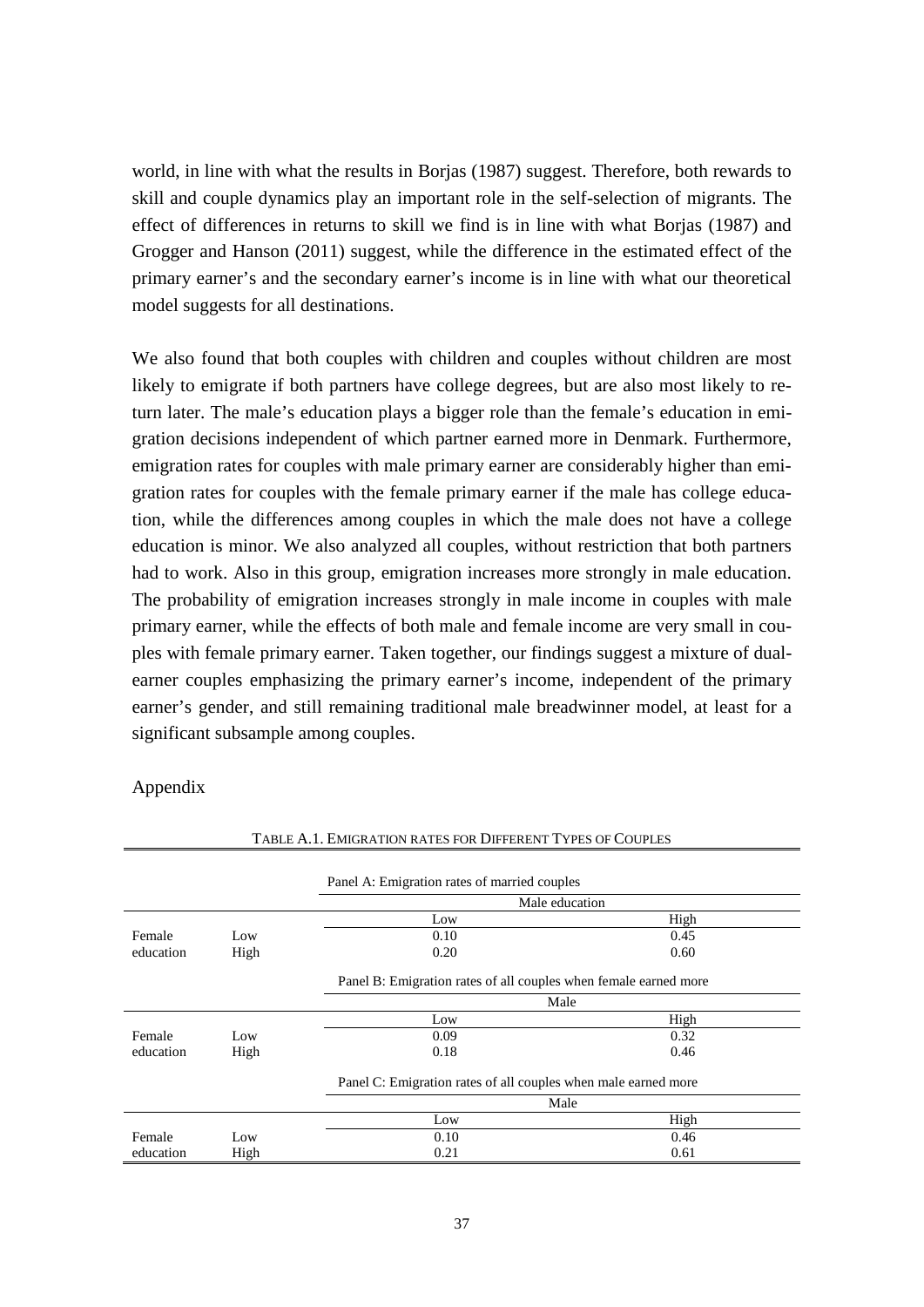|           |                                                                  | Panel A: Emigration rates for 5+ years (in percent) according to education |      |  |
|-----------|------------------------------------------------------------------|----------------------------------------------------------------------------|------|--|
|           |                                                                  | Male education                                                             |      |  |
|           |                                                                  | Low                                                                        | High |  |
| Female    | Low                                                              | 0.02                                                                       | 0.09 |  |
| education | High                                                             | 0.04                                                                       | 0.09 |  |
|           | Panel B: Emigration rates for $5+$ years when female earned more |                                                                            |      |  |
|           |                                                                  | Male                                                                       |      |  |
|           |                                                                  | Low                                                                        | High |  |
| Female    | Low                                                              | 0.02                                                                       | 0.06 |  |
| education | High                                                             | 0.03                                                                       | 0.06 |  |
|           |                                                                  | Panel C: Emigration rates for 5+ years when male earned more<br>Male       |      |  |
|           |                                                                  |                                                                            |      |  |
|           |                                                                  | Low                                                                        | High |  |
| Female    | Low                                                              | 0.02                                                                       | 0.09 |  |
| education | High                                                             | 0.04                                                                       | 0.09 |  |

TABLE A.2: LONG-TERM EMIGRATION RATES OF COUPLES

Note: Only couples in which neither partner returned to Denmark within 5 years are counted as long-term emigrants.

#### **References**

- Becker, Gary S., "A Theory of Social Interactions," *Journal of Political Economy,* 82 (1974), 1063-1093.
- Bielby, William, T, and Denise, D. Bielby, "I Will Follow Him: Family Ties, Gender-Role Beliefs and Reluctance to Relocate for a Better Job," *American Journal of Sociology,* 97 (1992), 1241-1267.
- Blackburn, McKinley L., "Internal Migration and the Earnings of Married Couples in the United States," *Journal of Economic Geography*, 10 (2010), 87-111.
- Borjas, George J., "Self-Selection and the Earnings of Immigrants." *American Economic Review,* 77 (1987), 531-553.
- Borjas, George J., and Stephen G. Bronars, "Immigration and the Family," *Journal of Labor Economics*, 9 (1991), 123-148.
- Chiquiar, Daniel, and Gordon H. Hanson, "International Migration, Self-Selection, and the Distribution of Wages: Evidence from Mexico and the United States," *Journal of Political Economy*, 113 (2005), 239-281.
- Chiswick, Barry R., "The Effect of Americanization on the Earnings of Foreign-born Men," *Journal of Political Economy,* 86 (1978), 897-921.
- Cobb-Clark, Deborah A., "Immigrant Selectivity and Wages: The Evidence for Women," *American Economic Review,* 83 (1993), 986-993.
- Costa, Dora L., and Matthew E. Kahn, "Power Couples: Changes in the Locational Choice of the College Educated, 1940-1990," *Quarterly Journal of Economics*, 115 (2000), 1287–1315.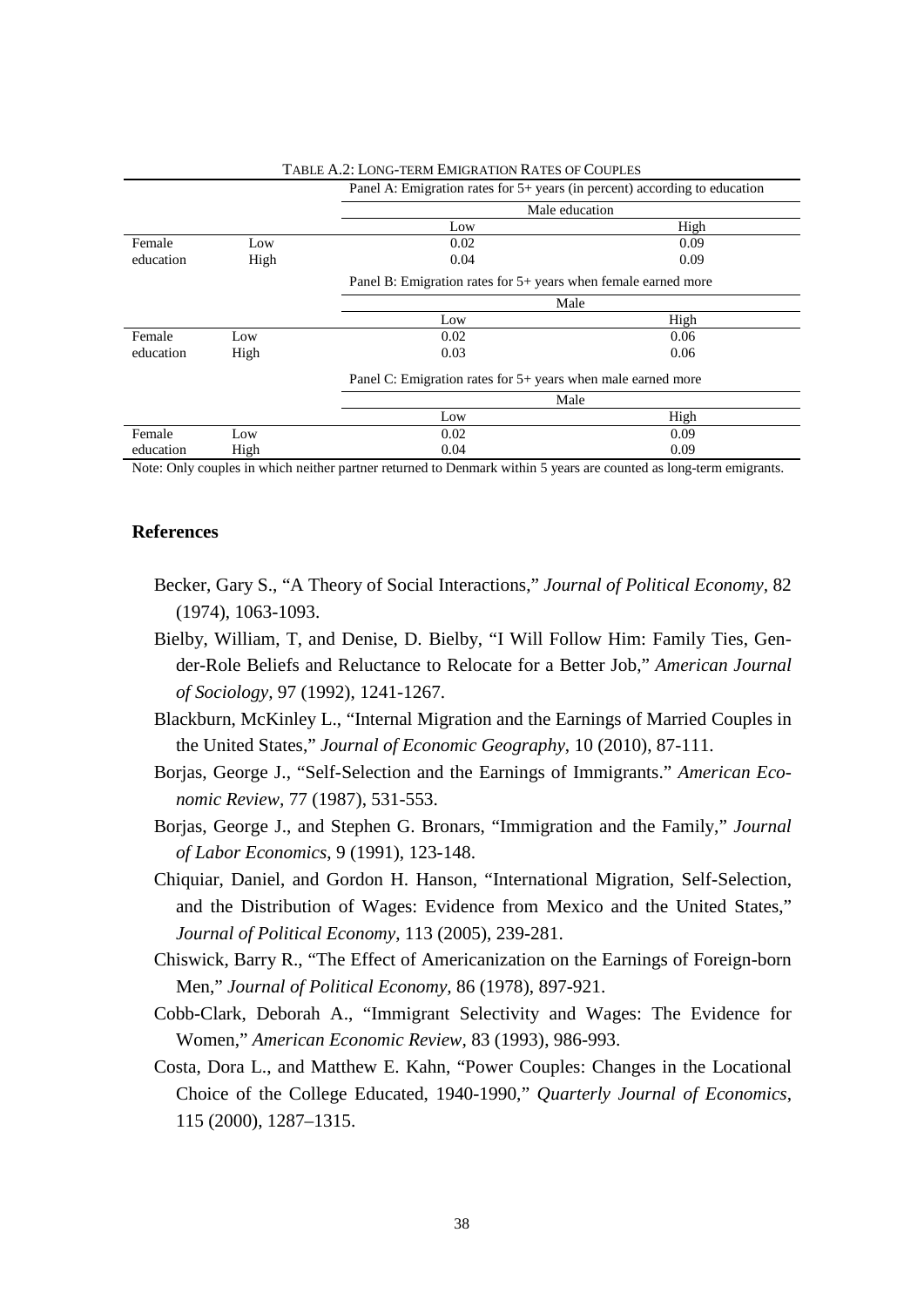- Docquier, Frédéric, and Abdeslam Marfouk, "International Migration by Educational Attainment, 1990–2000," in: Ozden, Caglar, Schiff, Maurice (Eds.), *International Migration, Remittances, and the Brain Drain*, (2006), 151–200.
- Docquier, Frédéric, B. Lindsay Lowell, and Abdeslam Marfouk, "A Gendered Assessment of Highly Skilled Emigration," *Population and Development Review,* 35 (2009), 297–321.
- Duncan, Paul R., and Carolyn C. Perrucci, "Dual Occupation Families and Migration," *American Sociological Review*, 41 (1976), 252-261.
- Eliasson, Kent, Robert Nakosteen, Olle Westerlund, and Michael Zimmer, "All in the Family: Self-selection and Migration by Couples," *Papers in Regional Science*, 93 (2014), 101-124.
- Foged, Mette, "Family Migration and Relative Earnings Potentials," *University of Copenhagen, PhD Dissertation Chapter 2,* (2014).
- Frank, Robert H., "Family Location Constraints and the Geographic Distribution of Female Professionals," *Journal of Political Economy*, 86 (1978a), 117–130.
- Frank, Robert H., "Why Women Earn Less: The Theory and Estimation of Differential Overqualification," *American Economic Review*, 68 (1978b), 360–373.
- Gemici, Ahu, "Family Migration and Labor Market Outcomes," *Manuscript, New York University*, (2011).
- Grogger, Jeffrey, and Gordon H. Hanson, "Income Maximization and the Selection and Sorting of International Migrants," *Journal of Development Economics,* 95 (2011), 42-57.
- Guler, B., Guvenen F., and Giovanni L. Violante, "Joint-Search Theory: New Opportunities and New Frictions," *Journal of Monetary Economics*, 59 (2012), 352-369.
- Kleven, Henrik J., Camille Landais, Emmanuel Saez, and Esben Schultz, "Migration and Wage Effects of Taxing Top Earners: Evidence of the Foreigners' Tax Scheme in Denmark," *Quarterly Journal of Economics,* 129 (2014), 333–378.
- Klugman, Jeni, "Human Development Report 2011. Sustainability and Equity: A Better Future for All," *UNDP-HDRO Human Development Reports* (2011).
- Mincer, Jacob, "Family Migration Decisions," *Journal of Political Economy*, 86 (1978), 749–773.
- Mont, Daniel, "Two Earner Family Migration: A Search Theoretic Approach," *Journal of Population Economics,* 2 (1989), 55–72.
- Nivalainen, Satu, "Determinants of Family Migration: Short Moves vs. Long Moves," *Journal of Population Economics,* 17 (2004), 157–175.
- Poutvaara, Panu, "Public and Private Education in an Integrated Europe: Studying to Migrate and Teaching to Stay?," *Scandinavian Journal of Economics*, 110 (2008), 591–608.